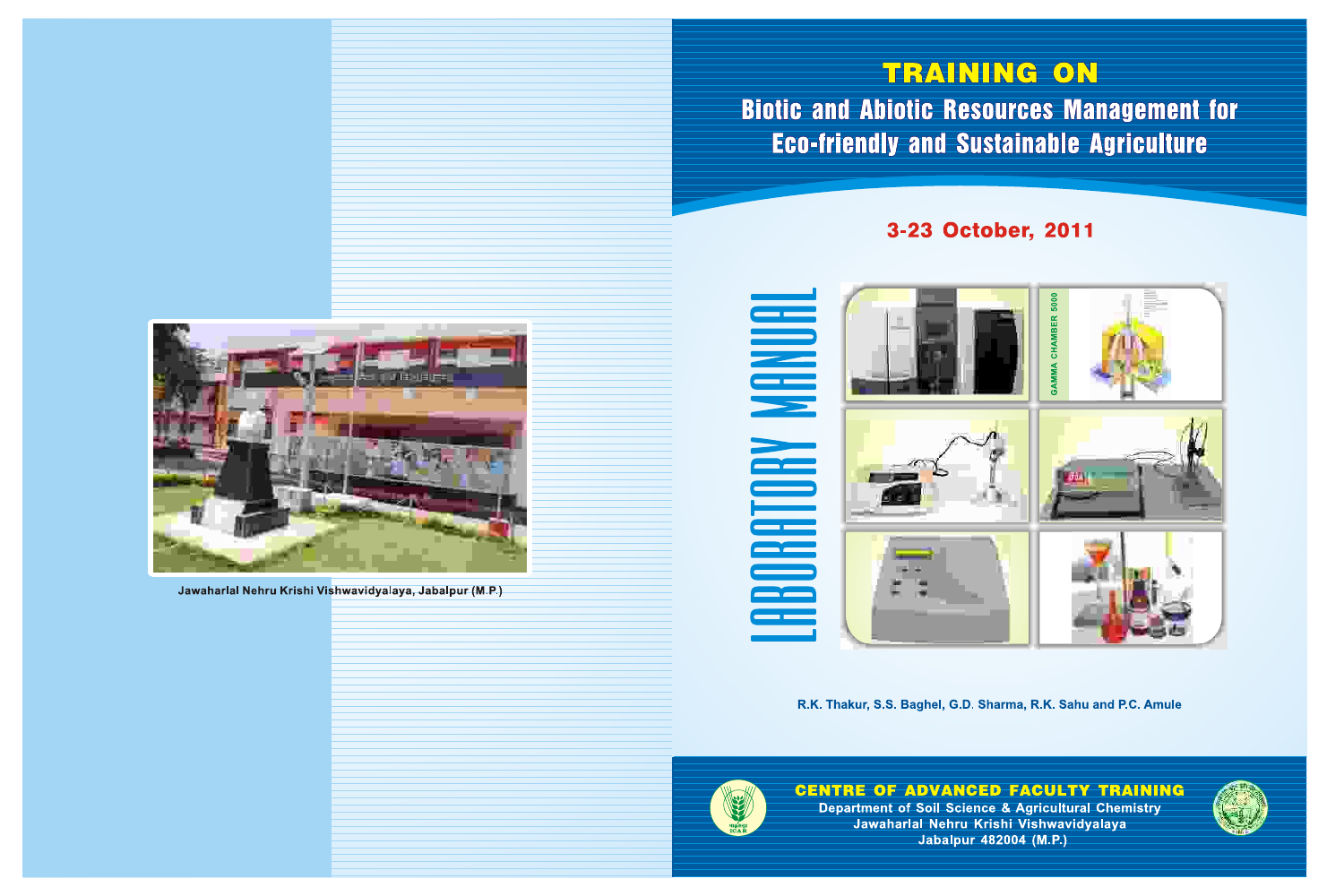# **CENTRE OF ADVANCED FACULTY TRAINING Laboratory Manual Course Programme on Biotic and Abiotic Resources Management for Eco-friendly and Sustainable Agriculture (03-23 Oct. 2011) Compiled by R.K. Thakur S.S. Baghel G.D. Sharma R.K. Sahu P.C. Amule Sponsored by Indian Council of Agricultural Research Organized by Department of Soil Science and Agril. Chemistry Jawaharlal Nehru Krishi Vishwavidyalaya Jabalpur – 482 004 (M.P.)**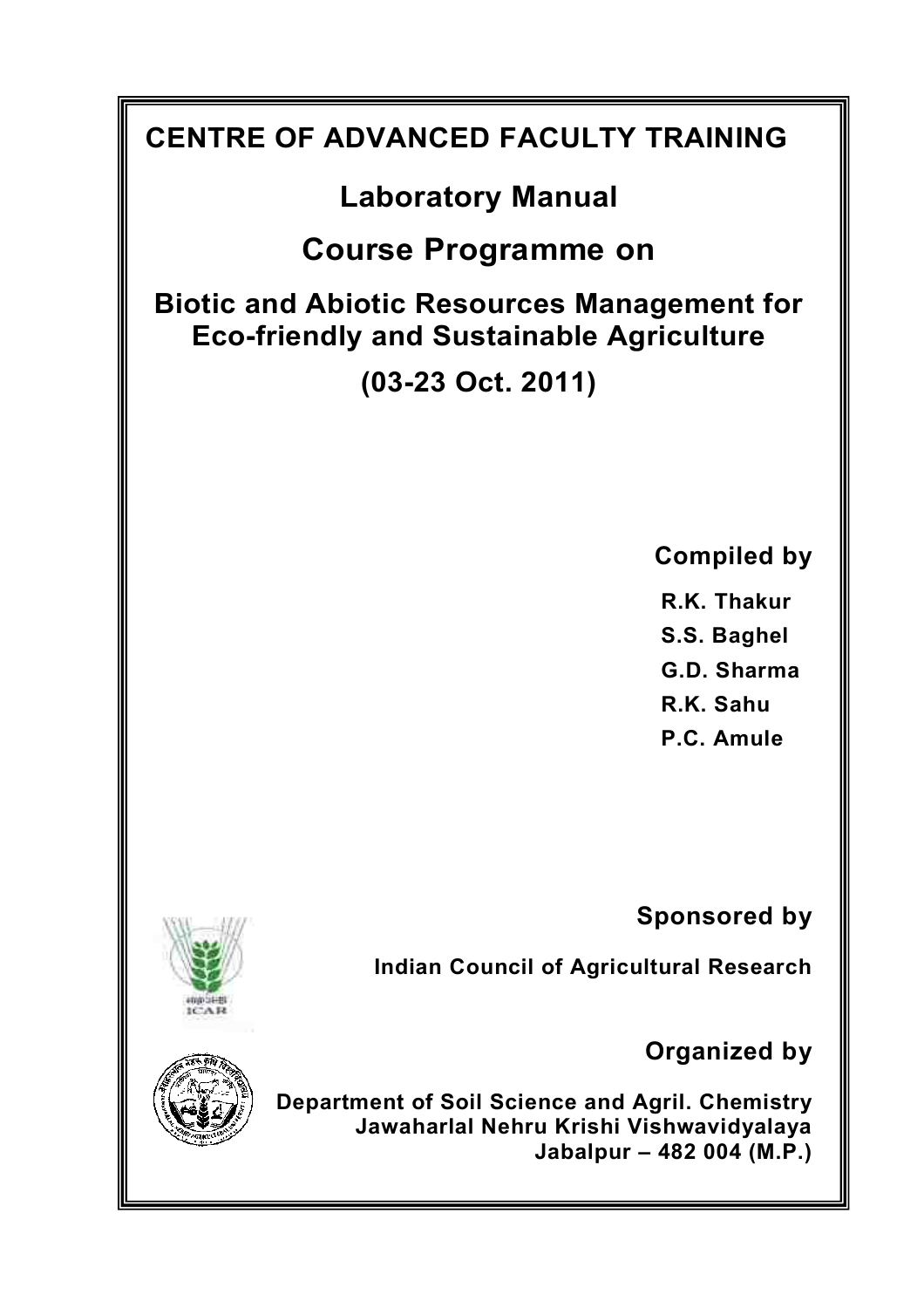#### **INDEX**

| S. No. | <b>Title</b>                                                                                     | Page No.  |
|--------|--------------------------------------------------------------------------------------------------|-----------|
| 01     | Collection of Representative Soil Sample, its Processing and<br>Handling in Laboratory           | $1-4$     |
| 02     | Simultaneous Measurement of Bulk Density and Water<br>Content by Nuclear Methods                 | $5 - 6$   |
| 03     | Estimation of Soil Moisture by Different Methods                                                 | $7-9$     |
| 04     | Determination of Soil pH and Electrical Conductivity                                             | $10 - 11$ |
| 05     | Determination of Soil Organic Carbon                                                             | $12 - 12$ |
| 06     | Determination of Available (Mineralization) Nitrogen in Soil<br>by Alkaline Permanganate Method  | $13 - 14$ |
| 07     | Determination of Total Nitrogen in Soil and Plant                                                | $15 - 16$ |
| 08     | Determination of Phosphorous in Soil and Plant                                                   | $17 - 19$ |
| 09     | Determination of Potassium in Soil and Plant                                                     | $20 - 21$ |
| 10     | Determination of Sulphur in Soil and Plant                                                       | $22 - 23$ |
| 11     | Determination of Zn, Cu, Fe and Mn in Soils and Plants by<br>Atomic Absorption Spectrophotometer | 24-27     |
| 12     | Estimation of Boron in Soils, Plants and Water                                                   | 28-29     |
| 13     | Profile Studies of Deep Black Soils                                                              | 30-33     |
| 14     | Irradiation by Gamma Chamber - 5000                                                              | 34-39     |
| 15     | Plant Tissue Culture Techniques for Mass Propagation of<br>Banana                                | $40 - 43$ |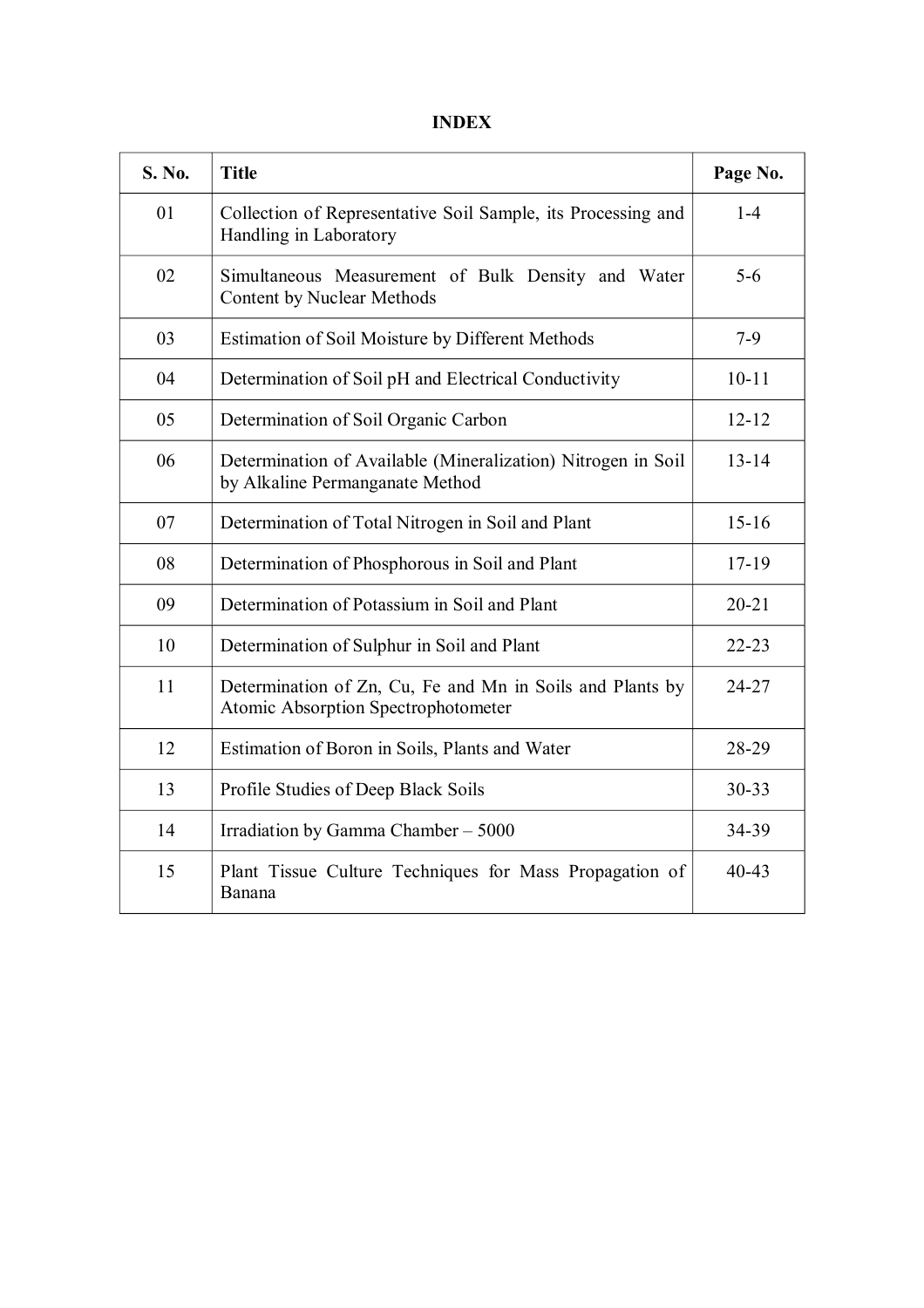### **Collection of Representative Soil Sample, its Processing and Handling in Laboratory**

#### **P.S. Kulhare**

**S**oil testing is a chemical method for estimation of nutrient supplying power of a soil/ soil fertility evaluation.

Soil fertility may be defined as the capacity of soil to furnish available plant nutrients to the plants in proper amount and appropriate balance, under ideal condition of plant growth. Whereas, Soil productivity is the capacity of soil to produce under specific condition of crop production.

#### **Advantages of soil testing :**

- More rapid method as compare to biological or deficiency symptoms/ plant analysis.
- One may determine the need of the soil before the planting of crop.

#### **Objectives of soil testing :**

- To study/maintain fertility status of a field.
- To predict the probability of obtaining a profitable response of lime & fertilizers.
- To provide basis for recommendation of fertilizers.
- To evaluate fertility status of soil of an area/state/country for developed of plans for research and education work.
- To study the acidity, alkalinity and salinity problems.
- To determine the suitability of the soil for laying gardens.
- Lime problems.
- Soil survey.



Department of Soil Science and Agricultural Chemistry College of Agriculture, J.N.K.V.V., Jabalpur

The error in soil sampling in a field is generally greater than the error in laboratory analysis. The most recommendation call for soil testing of each field is about every 3 years with more frequent testing on lighter soils. Therefore, it is necessary that the soil sample should be representative of the area. Further, the subsequent handling operation in the laboratory should be carefully performed because a minute quantity (1  $-10g$ ) of the large soil mass of the field is actually used for the analysis in the laboratory. Unless one is sure of representative and proper sampling, the results obtained in the laboratory analysis will be of no use under the field conditions.

#### **Apparatus and materials :**

- *Khurpi*
- $\Rightarrow$  Spade
- $\Rightarrow$  Augers
- $\Rightarrow$  Plastic bowl
- $\Rightarrow$  Scale
- $\Rightarrow$  Rack
- $\Rightarrow$  Wooden roller
- $\Rightarrow$  Mortar and pestle
- $\Rightarrow$  Sieve
- $\Rightarrow$  Polythene/paper/cloth bags
- $\Rightarrow$  Labels
- $\Rightarrow$  Card board cartons
- $\Rightarrow$  Aluminium boxes

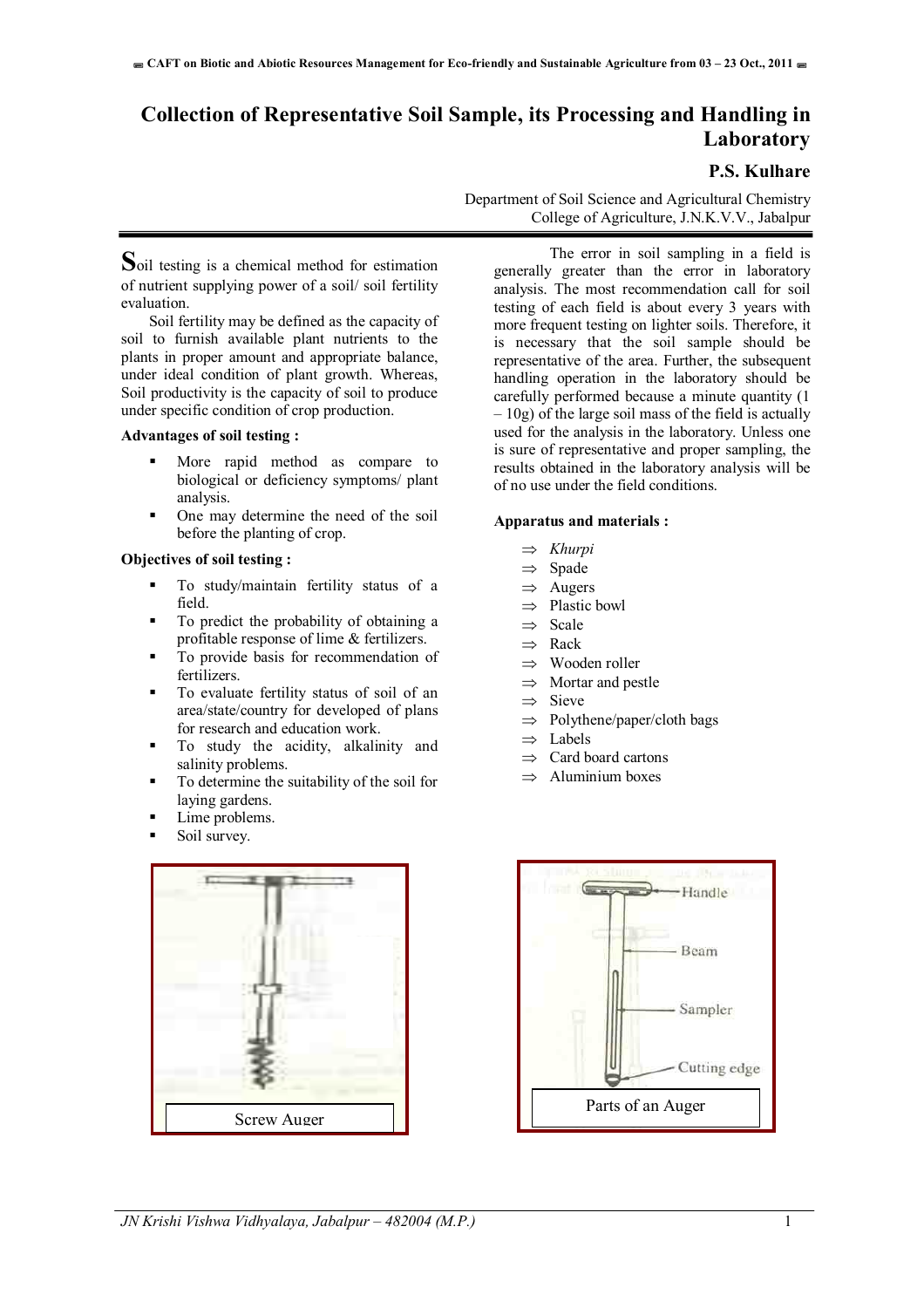#### **Collection of representative soil sample :**

- Depending on field conditions and the objective of sampling, select proper sampling tool (s).
- Based on difference in soil type, colour, crop growth or slope, divide the area in different homogenous units.



In the uniform field, demarket the sampling points in a zig zag fashion or randomly in such a way that the whole field should be covered i.e. about 30-35 sample per ha.



- At the sampling site, remove the surface litter with *Khurpi* or spade. With the help of the sampling tool (Auger) collect a sample in a plastic bowl.
- If the soils is hard, make a 'V' shape cut upto 15 cm depth. Remove the soil of the pit. Now scrap or remove 1 cm / 1" soil from the surface upto 15 cm depth from both the side with the help of khurpi. This scraped soil is collected in a plastic bowl. This sample is known as 'primary' sample. Such primary samples should be approximately the same weight.



- After collecting at least  $30 35$  primary samples, mix all the samples in plastic bowl thoroughly and draw about  $\frac{1}{2}$  to 1 kg composite sample by quartering method. Label the sample in the bowl and divide the sample approximately 4 equal part. Discard the 2 opposite portions of the samples and remaining 2 portions are again thoroughly mixed and again divided in to 4 equal parts and 2 opposite parts again discarded. This procedure is continue until ½ to 1 kg sample remain in the bowl. This is known as composite sample which is true representative of the area.
- The most suitable containers for soil samples are polythene bags  $6x9$ <sup>"</sup> made of film about 0.13 mm thick, which may be sealed by twisting or tying the neck or by mean of rubber bands or adhesive tape.
- If the soil is to be kept in moist condition for moisture determination, bacterial count and nitrate estimation etc. air tight containers are preferred.

If the soil to be used for the estimation of micronutrients like Zn, Cu, Fe, Mn. Use of metallic tools should be avoided. Use sharp stick or stainless steel. Brass sieve should be avoided. Nylon net or aluminum sieve should be used.

 In majority of cases, large stones and pieces of gravel  $(7.6 - 2mm)$  can be discarded. Soil is broken up and spread out in a thin layer on strong paper or polythene film, preferably on a rack of wire mesh to allow air to circulate. The drying area protected from direct sun and wind.

Soil samples should be labelled/ numbered by field staff with water proof ink or paint. These bag numbers being entered in the sampler's record books, as each sample is taken together with other information. He needs to identify and describe the samples.

 If labels are used, they should either printed numbers on them already or water proof ink should be used to write information on them (this excludes pencil, washable ink pens and ball point pens). Duplicate labels should be placed between the two bags, never in the bag with the soil. The information on a label should be kept to a minimum preferably a number which may be either a 'bag number' or 'sample number'. Depth may be given usefully for soil profile samples.

When labels are hand written special care should be taken to prevent ambiguity. For arabic numbers "6" and "9" and combination like "69" and "96" should be under line, and '1' and '7' should be clearly distinguished. Where letters & numbers are used '5' may be easily confused with 'S'. This is why printed labels are always better.

 Field samplers have their own numbering system and may have record book containing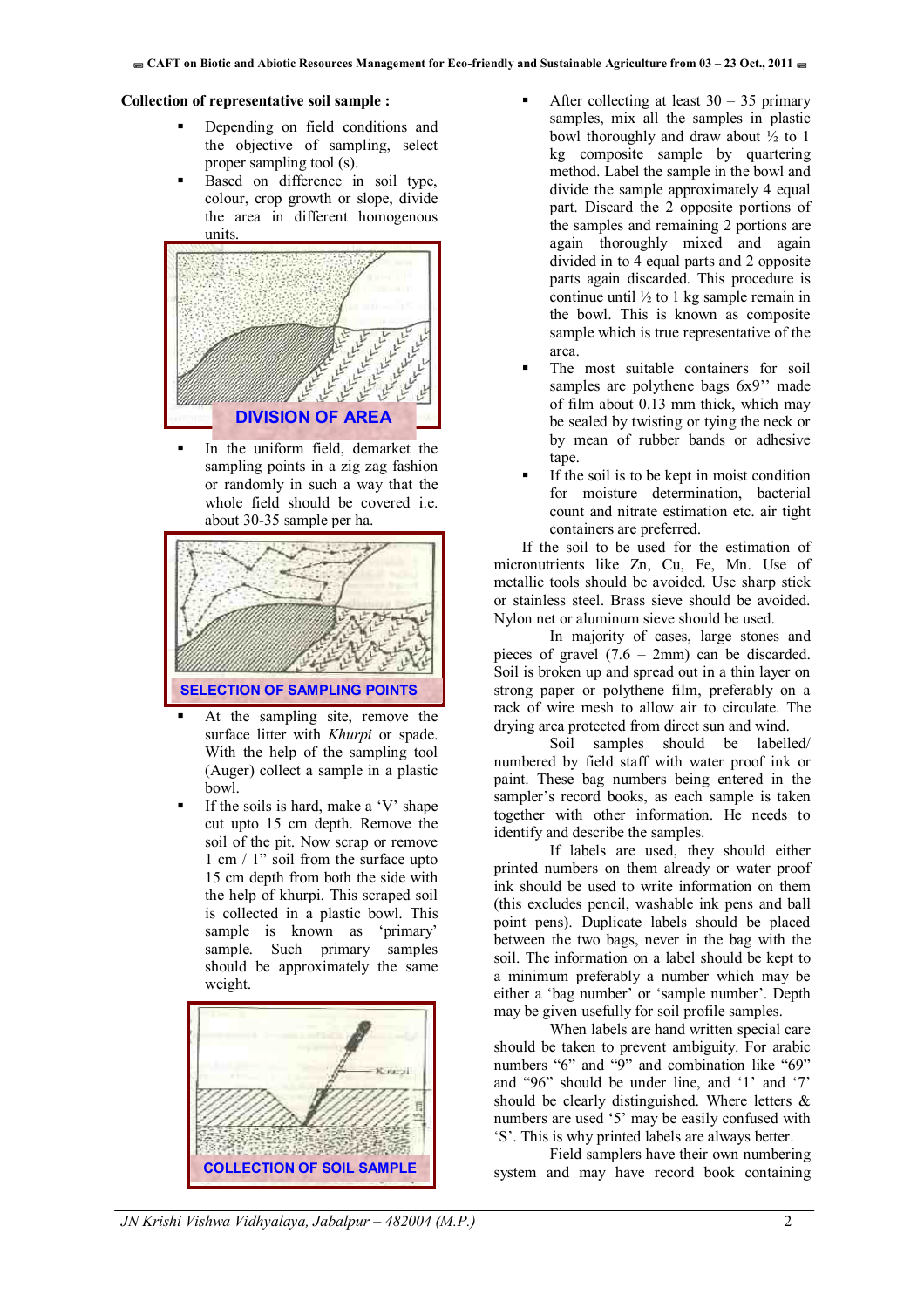printed forms for entry of information serially numbered. These 'sample number' are main identification of soil for most purposes but the relevant form should also have a record of the 'bag number' and subsequent 'laboratory number'.

When a box of samples is dispatched to the laboratory, it should contain a packing note giving the total number of sample, 'sample number' of each sample and its corresponding 'bag number', the depth of soil sample from profile pit and other information needed by the laboratory staff for registration purposes, particularly on the analysis required. A duplicate packing note should be sent separately so that missing boxes can be investigated.

 On arrival of the soil samples at the laboratory, the content of a box should be checked against the packing note if any discrepancies should be reported to the sampler. The samples are register in laboratory giving each sample a 'laboratory number' for particular analysis.

Small laboratory simply the numbered serially as they arrive. Larger laboratory may have 2 or more numbering system, using a prefixed letter (group of letter) to distinguish them. This procedure helping to channel samples into various analytical stream. Larger laboratory may need to 'punched card system' or other means of storing complete information on all samples. So that can be recovered quickly.

 It is essential to keep a record of the date of arrival and the source of all samples. A table can be drawn up for each month.

#### **Preparation of soil sample for analysis :**

- Ensure the sample is uniform size, free of stone, contain no soil aggregates bigger than 1 cm and air dry. These only need grinding and sieving.
- If the sample arrived at the laboratory as it has been taken from the sampling tool in the field, it is spread out on a tray of metal (Al) or plastic or strong brown paper, stones one removed and large soil aggregate broken up, pieces of un decomposed plant should be removed.
- If the sample is large, it is reduced by quartering method. A sample splitter may be used. The remainder of the sample is returned to its tray.

The sample is labelled with "laboratory number" which should be printed on a piece of plastic material since it remain permanently with the sample until it is no longer required. Use of different colour plastic labels to distinguished different numbering system. Thick cards may be used if plastic cards is not available. Labelling the tray is inconvenient since it is used in rotation for many different samples.

 Ensure that the plastic or card labels are not accidentally transferred from one sample to another or lost.

 Wet samples are air dried. To hasten 'air drying' elevated temperature not exceeding  $40^{\circ}$  C in air conditioner. During the air drying, samples should be kept in well ventilated condition so that the water vapor can escape easily.

Shelves of open wire mesh are convenient. If air conditioning is not installed, fan should circulate the air gently. Samples may be mixed during drying to expose fresh survaces.

 Sample for minor metal analysis should be crushed in a motor of porcelain or stoneware and sieve through a stainless steel or nylon sieve. Crushing should always be gentle to avoid breaking up gravels.

 Care must be taken with sample containing soft chalk or limestone where the degree of grinding can affect the result of calcium carbonate.

 Crushing with roller of flat hardwood may be employed. Special soil grinding machine which allow crushed material to pass through a 2 mm sieve during operation. Machine which grind the whole sample including gravel must not be used.

Certain analysis required sample passing 0.5 mm sieve, a sub sample of 25-50g ground until all the soil passes through a 0.5mm sieve and transferred to a small tray to await analysis.

 The safest way to ensure this is to spread out the well mixed sample on a flat tray and take small portion at random with a spatula at full depth of soil layer not just from surface until the required weight is obtained.

 It is inaccurate to take a 2mm sample for analysis straight from a bottle or carton, the content of which may not be uniformally mixed.

#### **Weighing for analysis :**

When the weight of 5 g or more air dry soil require, a 2 mm sample is suitable. For weight  $<$  5g, it is advisable to use 0.5 mm sample to reduce sampling error because a 2 mm soil sample contain different size particle. The removal of small portion for analysis must be done in such a way that each portion contain, the same proportion of different sized particle as for as possible as in the main sample.

Only one tray at a time is placed during weighing, thus avoiding contamination of samples by accidental spillage.

 For routine analysis, sampling by volume may be used in place of sampling by weight. A spoon of required volume (5, 10 and 20g) suitable for pH & EC determination. The result clearly indicate the volume of soil or its ratio to the volume of water or soil extractant is used.

 The soil sample taken by volume is tipped from the measuring spoon into the required vessel and any soil remaining in the spoon is dislodges by gentle tapping, the spoon may be brushed out or clean before proceeding to the next sample.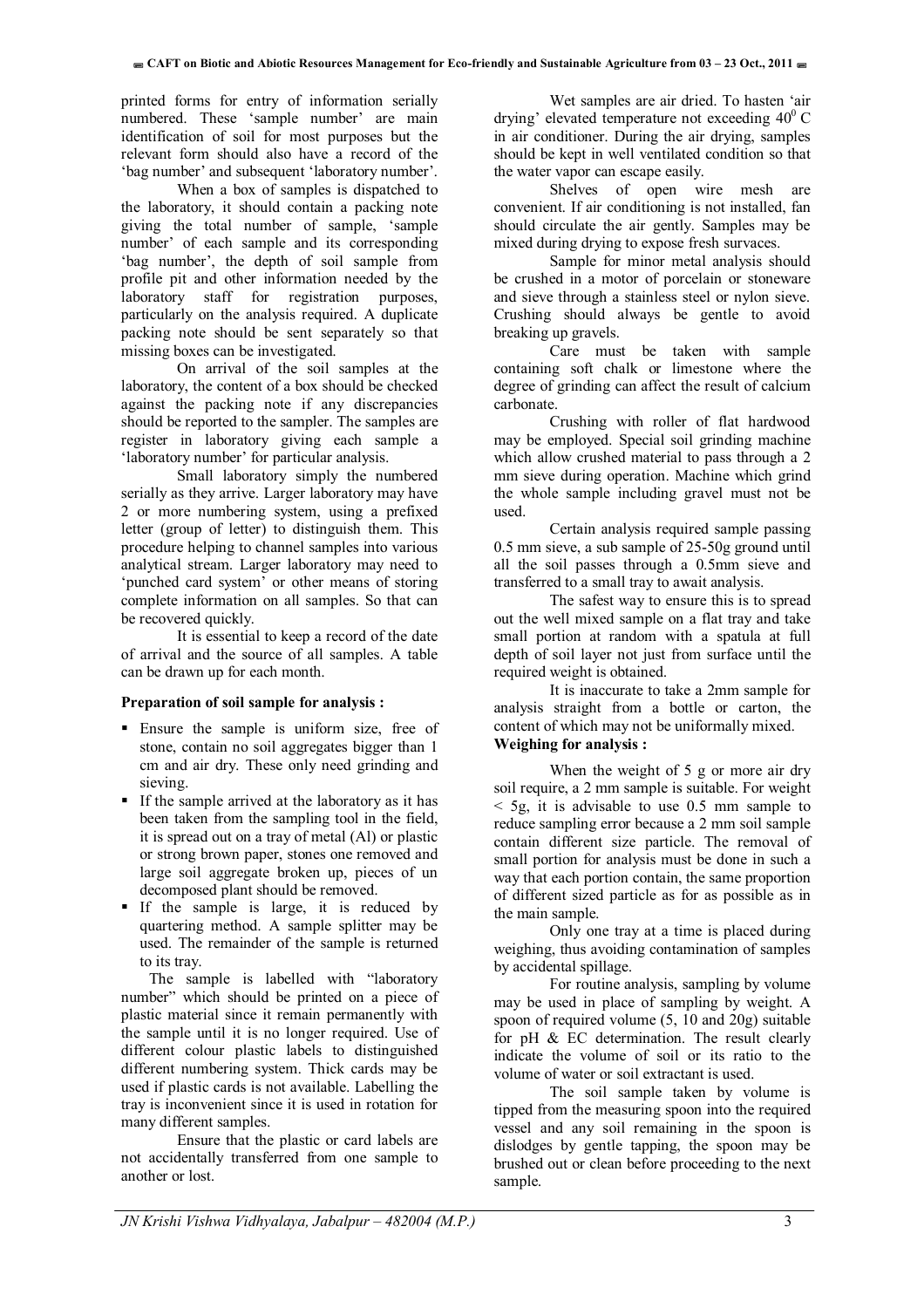All measurements of soil sample should be done in a separate room because it is impossible to avoid contamination of the air with the fine particles of soil during sampling

 The measured samples may be treated with extracting solution or water in the same room or transferred to other rooms for analysis after the vessels have been covered to avoid accidental addition of a second sample or foreign material.

#### **STORAGE :-**

The registered and labelled samples in laboratory are finally placed in a cardboard carton. Label the carton properly with the details of soil sample and store in a separate room. The room should be away from direct sunlight/wind or dampness.

The room exposed to heat or cold or dampness in not advisable.

#### **Precautions in collecting a soil sample :**

- Avoid sampling from low lying spots, manure dumping sites, near trees and from fertilizer placed zones.
- Use clean bags for sample collection. Do not use bags which had earlier contained fertilizer, manure or plant protection chemicals etc.

#### **REFERENCES:-**

- Physical and chemical methods of soil and water analysis FAO soils bulletin 10. Food and Agricultural Organisation of United Nations.
- Soil Fertility and Fertilizers: Samuel Tisdale and Warner Nelson, Machmillan Pub. Newyork.
- Analytical Agricultural Chemistry: S.L. Chopra and J.S. Kanwar.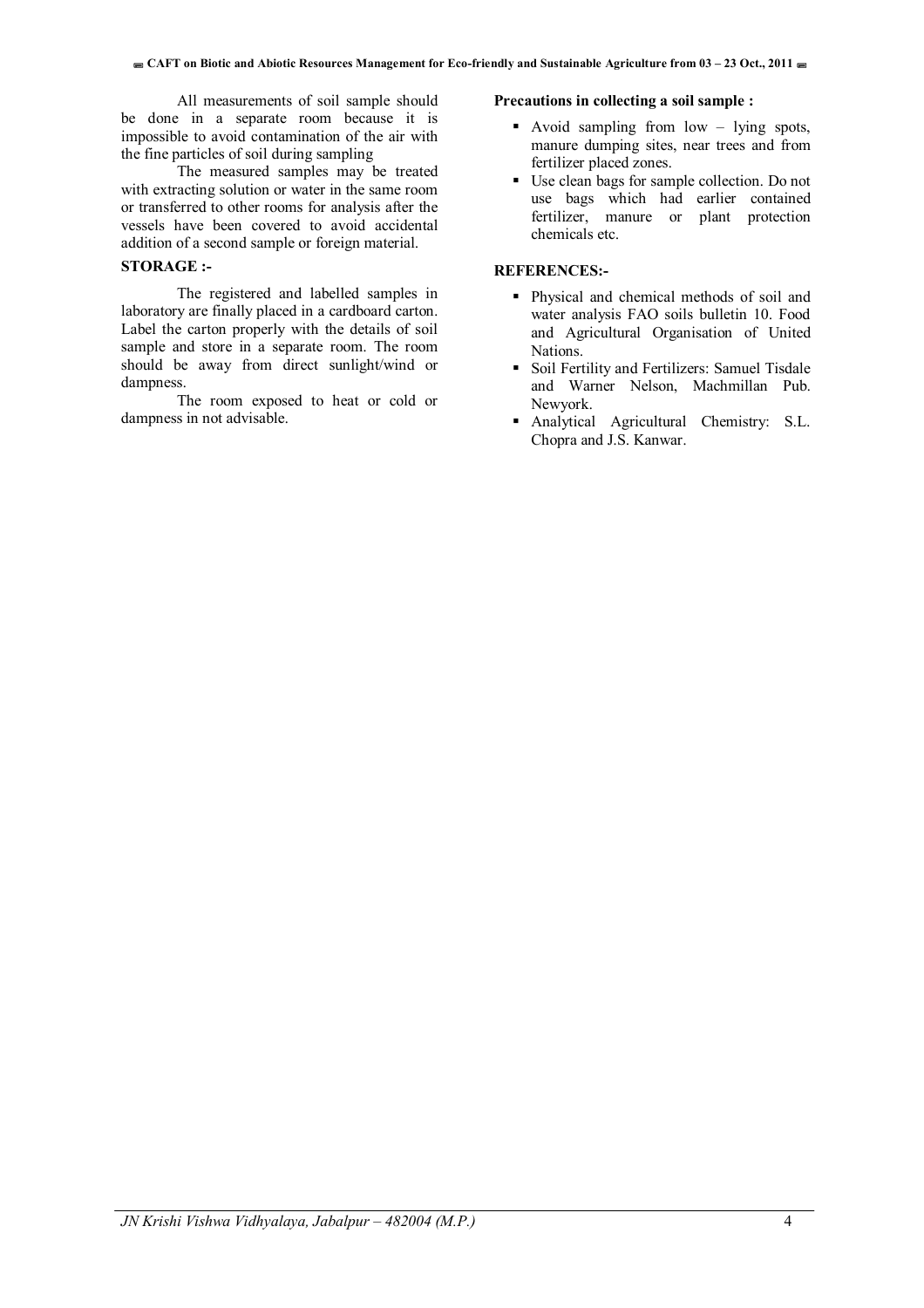# **Simultaneous Measurement of Bulk Density and Water Content by Nuclear Methods**

#### **G.P. Tembe**

**Recent advances is nuclear technology** which have evolved methods for the non destructive determination of the soil water content. Two methods have been used with success. One the neutran scattering method and the other is the y-radiation method.

**Neutron method** : In this method measurement is made of the number of hydrogen nuclear that are present per unit volume of soil and therefore, water content by volume  $\theta$ , is measured. Neutrons are uncharged particles having almost the same mass as that of protons or that of hydrogen nuclei. A radiumberyllium mixture in form of pellets is used as source of fast neutrons. The measurement of soil water by the neutron method is essentially a measure of the density of the slowed neutron cloud developing when Ra-Ba source is inserted in the soil, the density of the slowed neutrons being a measure of the soil water content by volume θ.

#### **Simultaneous determination of bulk density and water content :**

With the increased interest in the behaviour of water in swelling soils and resulting theoretical studies (Smile and Rosenthal, 1968; Philip, 1969) on the subject, a method was required for measuring changes in both the water content and soil density in order to experimentally evaluate these theoretical analyses. Numerous authors have proposed measuring the attenuation of gamma rays of two different energies to non destructively determine both water content and soil density in the same sample. Soane (1967) illustrated the effectiveness of the dual gamma method for measuring bulk density and water content of three soils. The samples were

Department of Soil Science and Agricultural Chemistry College of Agriculture, J.N.K.V.V., Jabalpur

placed between a cesium source and detector and then between americium to using a combined source but neither Soanenor other workers (Gardner and Calissendoff, 1967; Gardner, Campbell and Calissendaff, 1969) have attempted to combine the sources in a single collimator because the higher energy gamma photons produce Compton scatter through interaction with the sample and some of this Compton scatter will be counted as gamma rays from the lower energy source. The error can be eliminated by with equipment and method evolved by Corey, Peterson and Wakat, 1971). This method is feasible for measuring the water content and soil density of soil columns simultaneously when two sources are combined in a single collimator. Measurement of attenuation of  $137$ cesium and  $241$ americium is done in this method. Radiation intensity (counts/min) after passage through the soil, container and container alone is calculated by the equation (Corey *et al*.) given in method. To obtain values of intensity the equipment is required as shown in Fig. 1.

 $^{241}$ Am emits a large number of gamma rays of various energies but the major energy is 59.6 KeV  $^{241}$ Am has a half life of 458 years eliminating the need for decay corrections 137CS decays with a gamma ray of 662 KeV and has a half life of 30 years.

Detector and pulse height analyzers are used in this system. Correction for comption scatter

Two methods were compared and dual source method evaluated. Known water content and soil densities were measured. The two soils were Houston black, a soil containing monitorillonitic clay and cecil a soil containing kaolinitic clay. The soil containing different amount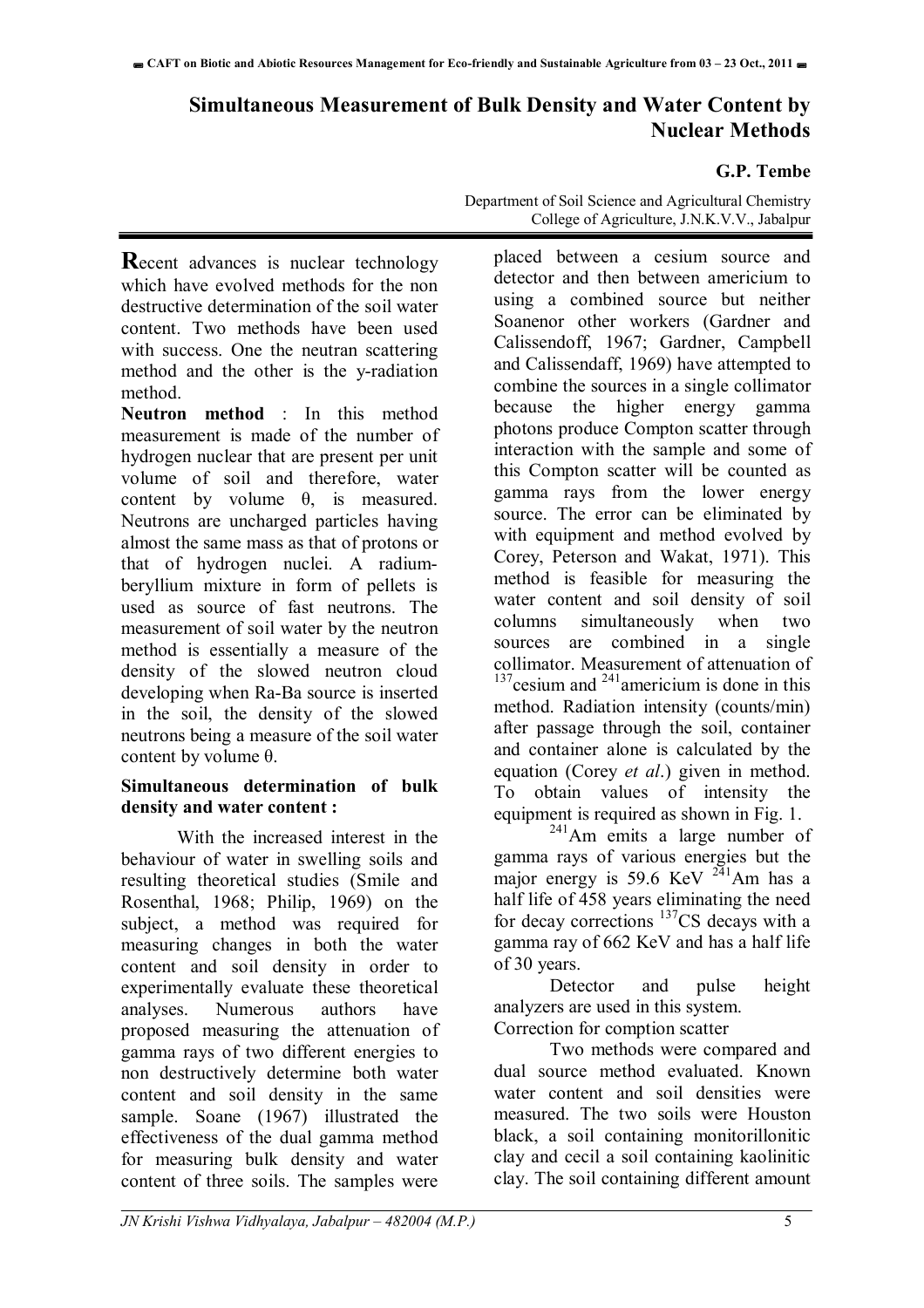of water was packed to varying densities into plastic boxes 7.5 x 4.46 x 4.95 cm. These boxes were placed between sources and detector with long axis parallel to beam. Comparisons between the known, soil density.

Water content and values determined by two methods for four cecil soil samples and five Housten Black soil samples are given in table 1.

**Table 1: Water content and values determined by twi methods.** 

| Water content $g/cm3$     |                |       | Soil density $g/cm3$ |            |       |
|---------------------------|----------------|-------|----------------------|------------|-------|
| Known                     | Calculated     |       | Known                | Calculated |       |
|                           |                |       | Cecil soil           |            |       |
| 0.001                     | 0.000          | 0.00  | 1.831                | 1.830      | 1.830 |
| 0.044                     | 0.081          | 0.073 | 1.712                | 1.711      | 1.720 |
| 0.120                     | 0.124          | 0.143 | 1.999                | 2.001      | 1.980 |
| 0.175                     | 0.118<br>0.151 |       | 2.050                | 2.067      | 2.081 |
| <b>Houston Black Soil</b> |                |       |                      |            |       |
| 0.010                     | 0.000          | 0.000 | 1.504                | 1.504      | 1.504 |
| 0.141                     | 0.147          | 0.139 | 1.297                | 1.281      | 1.290 |
| 0.270                     | 0.284          | 0.281 | 1.343                | 1.367      | 1.371 |
| 0.438                     | 0.472          | 0.446 | 1.369                | 1.349      | 1.378 |
| 0.495                     | 0.532          | 0.514 | 1.297                | 1.234      | 1.255 |

There is little difference between the results obtained by the two correction techniques and method best suited will be determined by the instrumentation available.

Following satisfactory evaluation of the dual source method for determining the known water content and soil density of soils, the method was used to determine water content and soil densities of Houstan Black and Cecil soil columns following infiltration. More water was added to Houston soil because its greater water holding capacity. Twenty four hours following the addition of water the transmission measurements were repeated and the water content and density was calculated water remained ponded on Houston Black soil at the end of 24 hour period but had infiltrated completely with the Cecil soil. The two soils responded quite differently to the addition of water.

Neither the soil density nor lengths of Cecil soil column changed. The column of Hoston black soil increased 2 cm in length and the soil density decreased in top 4 cm.

The combined source method is applicable to the study of swelling soils, the phenomena of freezing and thawing and measurement of water content and density of the soil inside core barrels.

### **References :**

- Cerey, J.C., Peterson, S.F. and Wakat, M.A. (1971). Measurement of attenuation of  $137CS$  and  $241Am$ gamma rays for soil density and water content determinations. Soil Sci. Soc. Am. Proc. Vol. 35 : 215- 19.
- Gardner, W.H. and Callissendortt, C. (1967). Gamma rays and neutron attenuation in measurement of soil bulk density and water content. Pp 101-113. In Isotope and radiation techniques in soil physics and irrigation studies. International atomic agency, Vienna.
- Gaedner, W.H., Campbell, G.S. and Calissendorff, C. (1969). Water content and soil bulk density measured concurrent using two gamma photon energies US AEC Report, RLO 1543-6 Washington State University. Pullman Wash 42 p.
- Philip, J.R. (1969). Moisture equilibrium in the vertical in swelling soil. I Basic theory. Anst. J. Soil Res. 7 : 99-120.
- Smiles, D.E. and Rosenthal, M.J. (1968). The movement of water in swelling material. Aust. J. Soil Res. 6 : 237-248.
- Soane, B.D. (1967). Dual energy gamma ray transmission for coincident measurement of water content and dry bulk density of soil. Nature 214 : 1273-1274.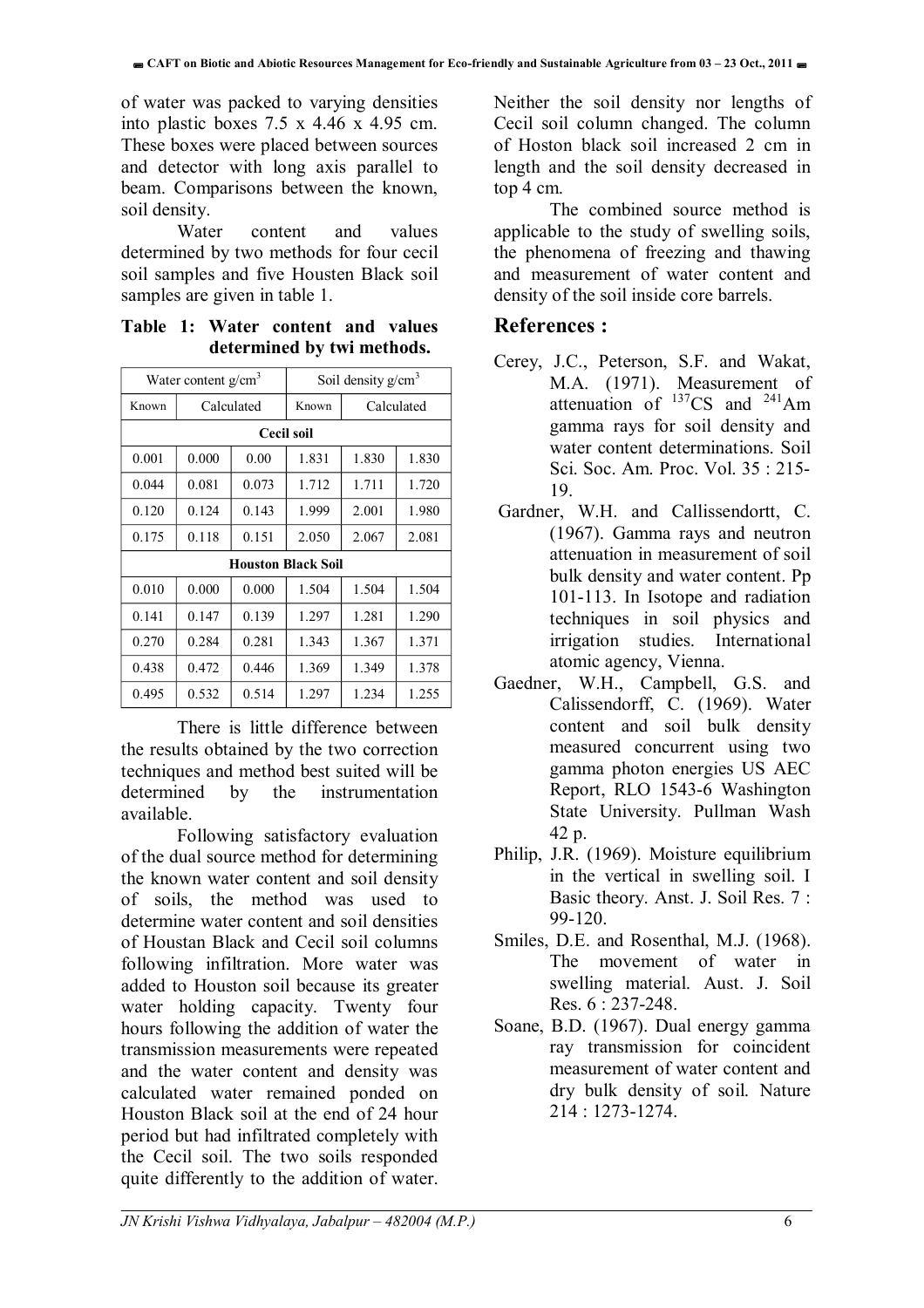#### **Estimation of Soil Moisture by Different Methods**

#### **G.P. Tembe**

Department of Soil Science and Agricultural Chemistry College of Agriculture, J.N.K.V.V., Jabalpur

#### **Direct method (Gravimetric method) :**

This is the simplest and most widely used method for measuring soil moisture.

#### **Equipments :**

Sampling tube/auger Moisture cans (numbered) Balance with weights/automatic Drying oven Desicator

#### **Procedure :**

Collect soil samples by tube or auger from a number of points with in the experimental site and mix thoroughly. Place composite sub samples of about 50 gm to 100 gm in soil moisture cans with tight fitting lids. Take atleast three subsamples. The moist samples are weighed immediately, dried to constant weight in an oven at 105°C (for about 24 hrs) and reweighed after cooling in a desicator. Determine the tare weight of moisture cans. Calculate the soil moisture content by determining the loss in weight on drying and the weight of the oven dry soil as follows :

| Soil                         | (wt. of wet soil + tare)               |
|------------------------------|----------------------------------------|
| moisture                     | $-$ (wt. of dry soil + tare)           |
| content by<br>weight $(\% )$ | (wt. of dry soil + tare)<br>$-$ (tare) |
|                              | Loss of wt. on drying                  |

 $Mw (%) =$ X 100 Wt. of oven dry soil

Percentage of moisture on volume basis = Percentage of moisture on weight basis x bulk density.

#### **Gravimetry with drying by burning Alcohol or spirit (Bouyoucos, 1937) :**

In this method, the soil moisture is evaporated by igniting the soil mass with alcohol or spirit. The process is repeated to get constant weight of ignited soil.

#### **Equipments and reagents :**

- (1) Moisture cans
- (2) Glass rod
- (3) Ethyl, methyl or propyl alcohol
- (4) Match box
- (5) Balance with weights
- (6) measuring cylinder
- (7) Desicator.

#### **Procedure :**

Weigh about 20-25 gm of wet soil in a moisture can add about 5ml alcohol or spirit drop to fully saturate the soil and ignite. Cool the cans in a desicator and record the weight. Repeat the process several times till a constant weight of the ignited soil is recorded. Compute the percentage moisture on the basis of the constant dry weight of the burnt soil.

This method is rapid, reproducible and more suited for field soil moisture determinations where laboratory facilities are not adequate.

Burning of the soil results in loss of organic matter. This method needs to be calibrated against oven dry method for each soil type.

#### **In direct method (By use of neutron moisture probe) :**

Rather than taking a sample of soil it is often desired to measure the soil moisture status in situ without disturbing the system. The neutron moisture meter is such a device which is much used in the field for measuring water content (Belcher, 1952, Gardner and Kirkhana, 1952, Holmes, 1956 and Van Bavel *et al*., 1956). The neutron method is a measure of the number of hydrogen nuclei that are present per unit volume of soil. Therefore, it is a means of directly observing the moisture content by volume.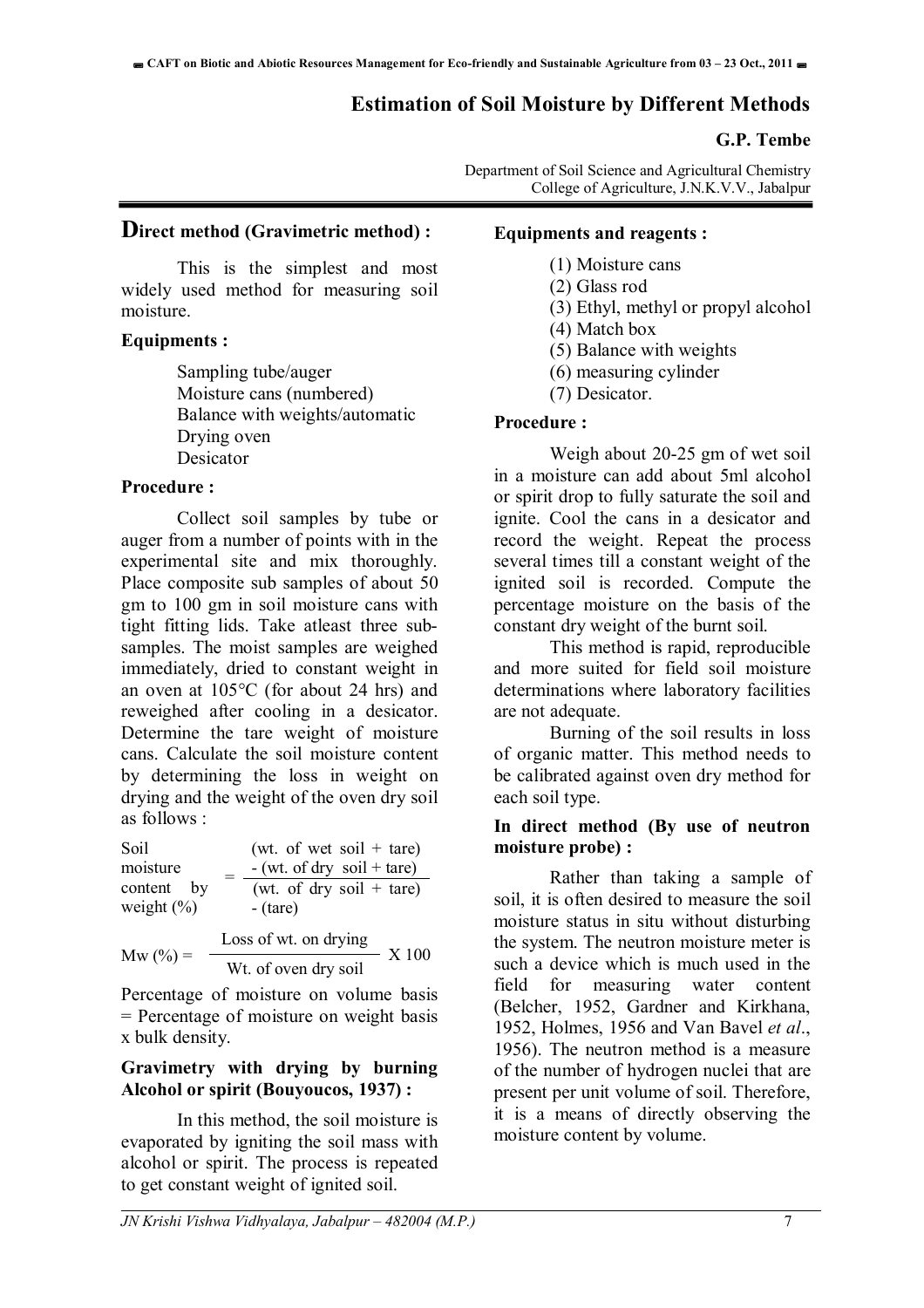#### **Principle :**

Hydrogen nuclei have a marked property for scattering and slowing neutrons. This property is exploited in the neutron method for measuring soil water content. High energy neutrons (0.1 to 10 MeV) emitted from a radioactive substance such as radium beryllium (5Mc) or americium-beryllium (30Mc) neutron source are called fast neutrons and travel with high speed of the order of 100 miles per second.

When such a fast neutron source is placed in a moist soils, the emitted neutrons interact with the surrounding medium. They collide with the nuclei of the soil in a billiard ball fashion, changing direction as a result and loosing energy. With the energy loses, the speed diminishes until it approaches the speed characteristics for molecules at the prevailing temperature. Such neutrons are called thermal or slow neutrons. The slow neutrons are finally absorbed by other nuclei + and thus their existence ends. In a material containing appreciable hydrogen a neutron after the first the collision with a hydrogen nucleus is not likely to travel much farther consequently if the neutron source is enclosed in a material that is rich in hydrogen, it will be enveloped in a dense spherical cloud of slow neutrons. The density of this cloud represents an equilibrium between the rate of thermalization and absorbed by the medium and the rate of production by the source. This equilibrium is reached in a fraction of micro second after the insertion of source. If the medium surrounding the source contains less hydrogen, the cloud of slow neutrons will be less dense and extend farther from the source. This is so because a fast neutron has to travel further, on an average, to in counter a hydrogen nucleus and start becoming thermalized. Most of the nitrogen in soil is associated with water and lesser amounts with organic matter. Thus, the measurement of soil water by neutron method is essentially a measurement of the density of the slow

neutron cloud developing when the Ra-Be or Americium-Beryllium source is inserted into the soil.

#### **Equipments and material :**

- 1. Small fast neutron source such as radium-beryllium (Mc) or americiumberyllium (30 MC)
- 2. Shield for storage of the neutron source. Shielding commonly used consists of lead, paraffin or polyethylene in a cylindrical shaped unit with a cylindrical hole through the axis to accommodate the probe.
- 3. Detector of slow neutron most commonly used for soil moisture measurement is a Bf<sub>3</sub>-enriched proportional counter mounted in a cylindrical arrangement with transistorised preamplifier mounted in the cable end.
- 4. Counting device (scaler) the density of slow neutrons in the soiil and in the counting tube is evident in the form of a given counting rate. This counting rate may be determined by a rate meter or by a scaler. The first indicates the count rate directly and the second register the total number of counts over a given time period. In either case identical results are obtained.
- 5. Access tubing and soil auger sted or aluminum tubing is most commonly used, but other materials such as plastic have been used. Two sizes of access tubes are in common use. 20 gauge steel or aluminum tubings 1.625 inches (4.13) or 2 inches (5cm) outer diameter or 1.9 inches (4.83 cm) of inner diameter of aluminum irrigation tubing. Aluminum is practically transparent for fast and slow neutrons and does not corrode seriously. Tube once installed may give years of service.

A soil auger slightly smaller the tubing should be available for drilling the access holes. Moisture probe should be calibrated for particular material and size of access tubing to be used.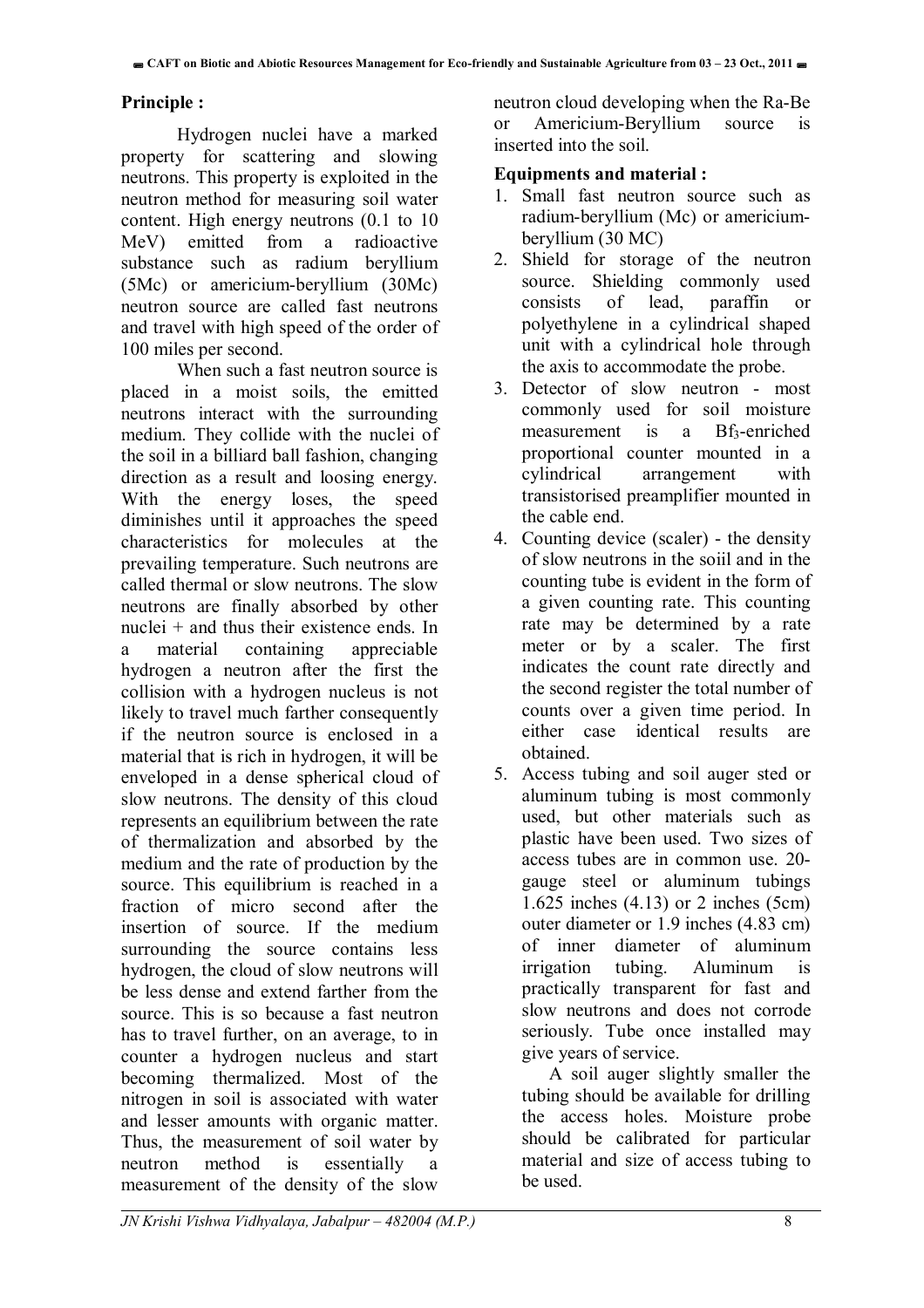6. Cable - A 10 meter electric cable connects detector and scaler. All possible care should be taken to keep the connections and firm and the connectors free of dirt and moisture.

#### **Procedure :**

The access tube is first inserted into the soil after drilling a hole with the help of auger taking care that no bend in the access tube is created. The access tube is kept few inches above the soil and covered with an inverted can to prevent entrance of trash.

The neutron probe must be inserted in the access tube and held at the desired depth. Holding the probe may be done by various means, but a simple and effective method is to use an ordinary marking tape, coloured cloth adhesive tape or surgical tape. While making a measurement turn on the scaler a few minutes earlier to warmup (transistorized units require no warmup). Make several standardization counts with the probe each time. The normal counting time is minute. The background "thus obtained should not be much more than 100 counts per minute. As measurements are being taken, the standard count is determined again from time to time. The frequency can depend on convenience, plolayout and experience. It is often convenient to make a standard count at the start and end a series of readings in each access tube. Keep a record of standard count to provide an index of equipment condition. After determining the standard count, take the reading at successive depth intervals starting at least 18 to 25 cm from the soil surface. Approximately, 9-15 cm soil layer is characterized by a single measurement.

Divide readings by standard to obtain a count ratio (referred to as relative count ratio to standard or per cent of standard etc.) and refer to instrument calibration curve to obtain water content by volume at various depths. The calibration curve supplied with instrument usually may be used. But, since wide differences of soils are know to exist, the calibration checks, should be made to each soil type as guided by experience in area. It is very important to realize that the potential precision of the neutron method is greater than that of any other method under field condition. Therefore, calibration should be carried out with large homogeneous masses of soil of which the bulk density and moisture content (by gravimetric method) are accurately known.

#### **References :**

- Belchev, D.J. (1952). The measurement of soil moisture and density by neutron and gammaray scattering. Highway Res. Board Spl. Rpt. 2 : 98-110.
- Bouyoucos, G.J. (1937). Evaporation water with burning alcohol as a rapid means of determining moisture content of soils. Soil Sci. 44 : 337-383.
- VanBavel, C.H.M. (1958). Measurement of soil moisture content by the neutron method. Agr. Res. Serv. ARS. 41-24.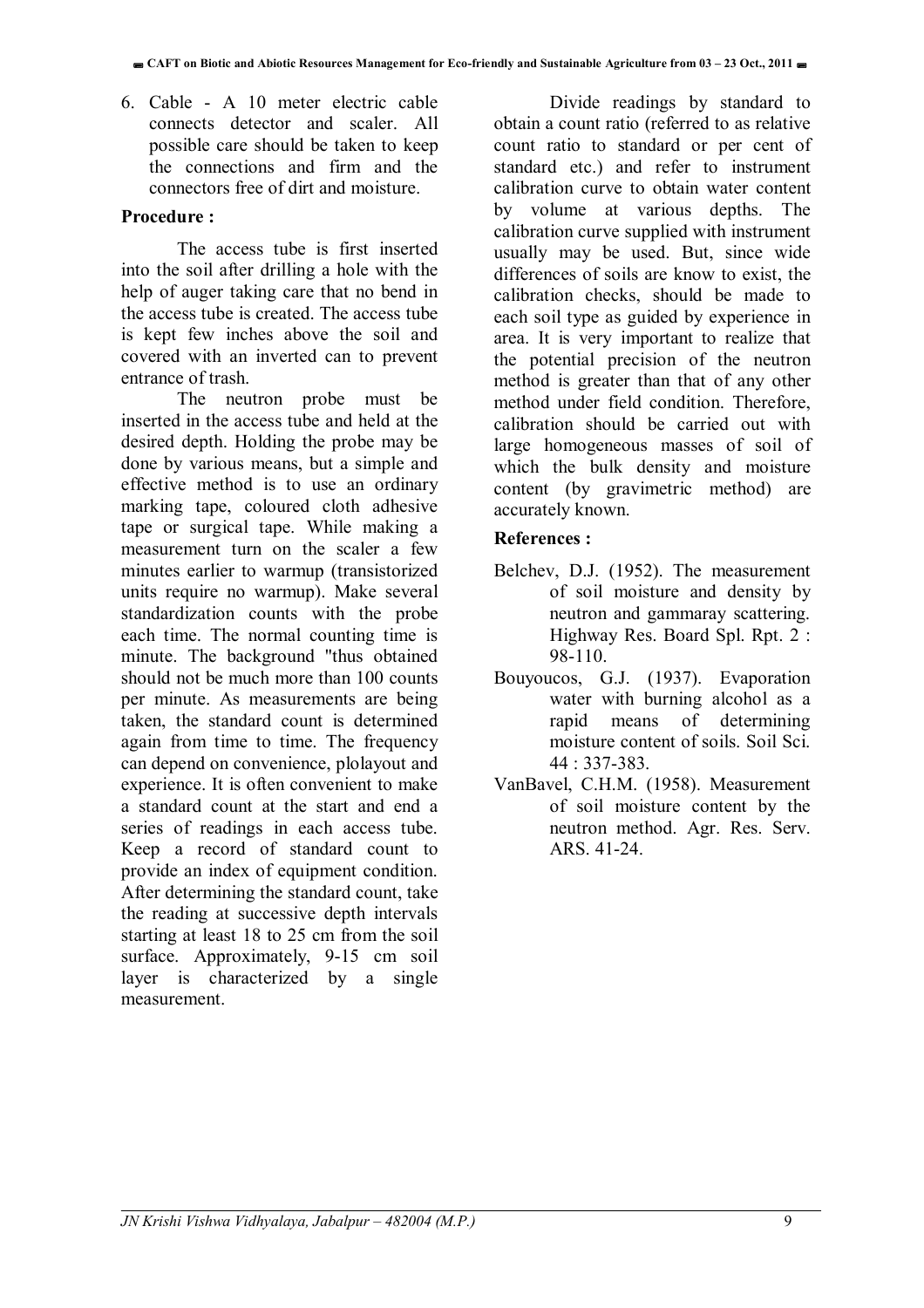## **Determination of Soil pH and Electrical Conductivity**

#### **S.D. Sawarkar**

Department of Soil Science and Agricultural Chemistry College of Agriculture, J.N.K.V.V., Jabalpur

**D**etermination of pH is actually a measurement of hydrogen ions activity in soil – water system. It is defined as negative logarithm of the hydrogen ion activity. Mathematically, it is expressed as:

#### $pH = -\log a H^+$

 The pH value of a soil is an indication of soil reaction i.e. acidic, neutral or alkaline. The nutrient availability is governed by soil reaction. It is maximum at neutral pH and decreases with increase in acidity or alkalinity. Thus, pH value gives an idea about the availability of nutrients to plants.

#### **Principle :**

 The pH is usually measured by pH meter, in which the potential of hydrogen ion indicating electrode (glass electrode) is measured potentiometrically against calomel saturated reference electrode which also serves as salt bridge. Now a days, most of the pH meters have single combined electrode. Before measuring the pH of the soil, the instrument has to be calibrated with standard buffer solution of known pH. Since, the pH is also affected by the temperature, hence, the pH meter should be adjusted to the temperature of the solution by temperature correction knob.

### **Reagents :**

 Standard buffer solutions: These may be of pH 4.0, 7.0 or 9.2 and are prepared by dissolving one standard buffer tablet in 100 ml distilled water, It is necessary to prepare fresh buffer solution after few days. In absence of buffer tablet, a 0.05 M potassium hydrogen phthalate solution can be used which gives a pH of 4.0 (Dissolve 10.21 g. of A.R. grade potassium hydrogen phthalate in distilled

water and dilute to 1 litre. Add 1 ml of chloroform or a crystal of thymol per litre as a preservative).

#### **Procedure :**

#### **(a) Soil to water ratio of 1:2 (pH2)**

 Take 20 g soil in 100 ml beaker and add 40 ml. of distilled water to it. The suspension is stirred at a regular interval for 30 minutes. Determine the pH by immersing electrodes in suspension. For soils containing high salts, the pH should be determined by using 0.01M calcium chloride solution. (Dissolve 0.110 g of  $CaCl<sub>2</sub>$  in water and dilute to 1 litre).

#### **(b) Saturates soil paste (pHs)**

 Add small amount of distilled water to 250g of air dried soil. Stir the mixture with a spatula. At saturation, the soil paste glistens and flows slightly when the container is tapped it slides freely and ensures cleanly off the spatula. After mixing, allow the sample to stand for an hour. If the paste has stiffened markedly or lost its glistening, add more water or if free water has collected on the surface of the paste, add an additional weighed quantity of dry soil and mix it again. Then insert the electrode carefully in the paste and measure the pH.

### **(c) Saturation extract (pHe)**

 The soil is extracted using vacuum extractor and the pH is measured in the saturation extract.

#### **Conductivity :**

 The knowledge of total soluble salts is essential in crop production, specially during the process of salinization. Since, there is a direct relationship between the quantity of soluble salts and the electrical conductance. Hence soluble salts in soils are measured indirectly by measuring the electrical conductance of the soil.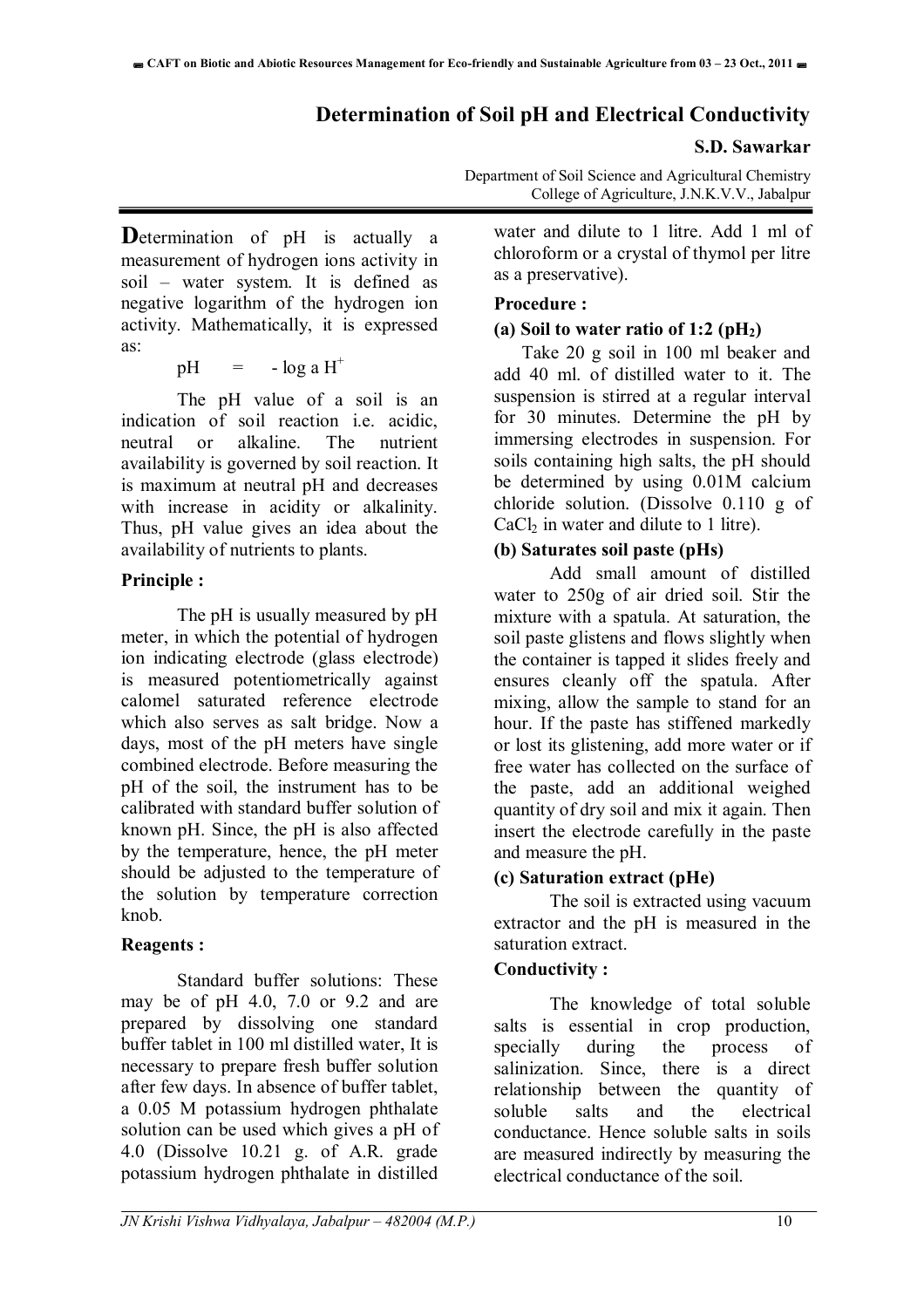#### **Principle** :

 The electrical conductivity is measured with the help of solubridge. The instrument is calibrated and cell constant is determined with the help of 0.1 N KCl solution. This solution gives an electrical conductance of 1.41 mmhos/cm or  $dSm^{-1}$ at  $25^0C$ .

#### **Reagents** :

 Potassium chloride: Dissolve 0.7456g dry potassium chloride (AR) in distilled water and make up the volume to one litre.

#### **Procedure :**

 Take 20 g of soil in 100 ml beaker, add 40 ml of distilled water and shake intermitantly for 30 minutes. Determine the conductivity of the supernatant liquid with the help of conductivity meter. The electrical conductivity of saturation extract (E.C.e) is also determined for salinity ratings.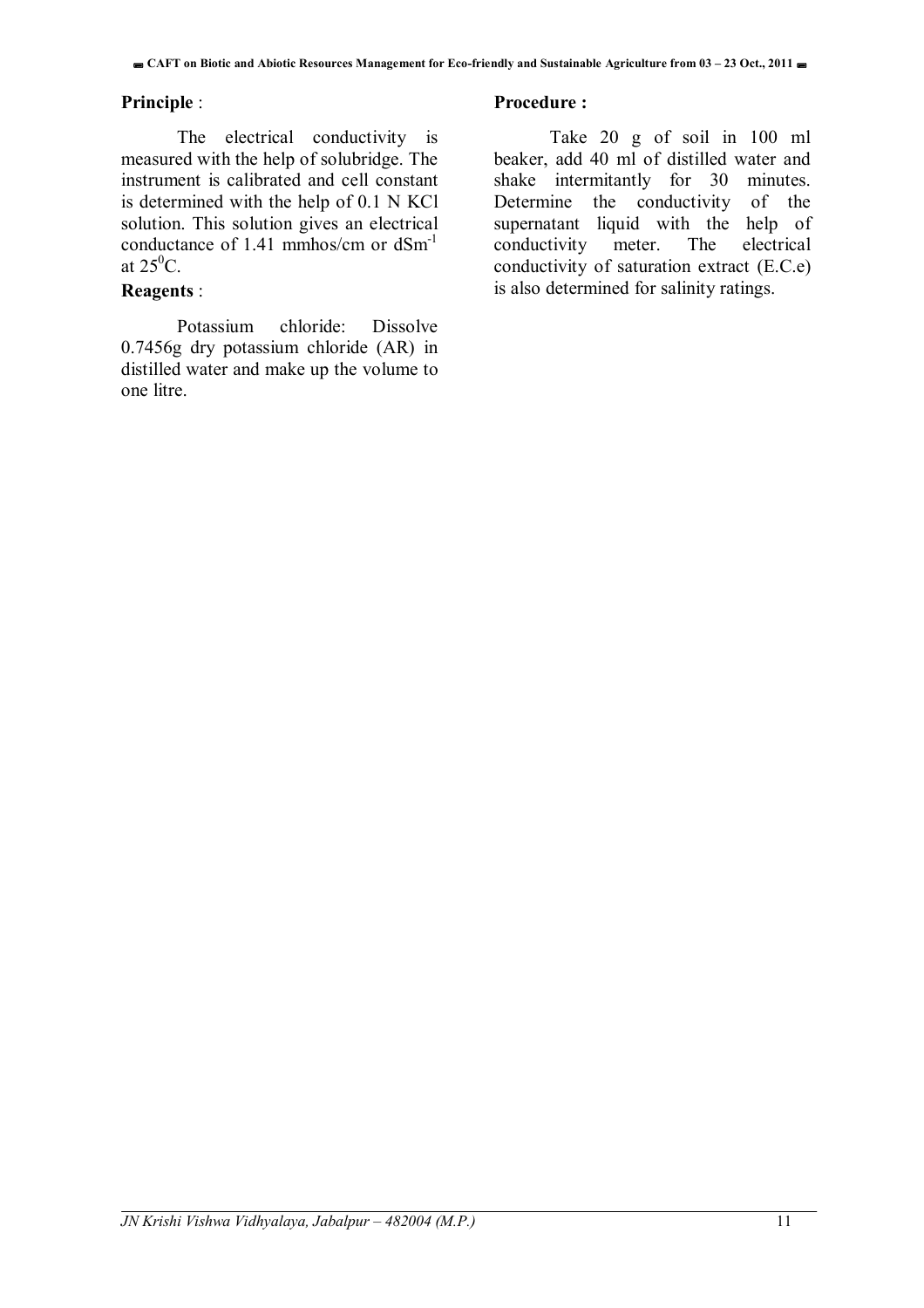#### **Determination of Soil Organic Carbon**

#### **S.D. Sawarkar**

Department of Soil Science and Agricultural Chemistry College of Agriculture, J.N.K.V.V., Jabalpur

**T**he majority of mineral surface soils range from 1.2 to 3.5% organic carbon. Since soil organic matter averages about 58% carbon, it follows that soils generally range from about 2 to 6 % organic matter (% O.M. = %C x 1,724. The factor 1.724  $100/58$ . There is also a close relationship between carbon and nitrogen in soils. Most organic matter average about 5% nitrogen so that the  $N : C$  ratio is 1:11.6. Therefore by multiplying the soil organic matter percentage by 0.05 an approximate value for the soil nitrogen, percentage is obtained.

In soil the chief source of some of the nutrients essential for plant growth is organic matter, such nutrients are N, S and boron is also largely derived form organic matter.

#### **Principle :**

 A suitable quantity of the soil is digested with chromic acid and Sulphuric acid making the use of heat of dilution of Sulphuric acid soil is digested and organic matter of the soil is oxidized. Excess of chromic acid left over unreduced by the organic matter of the soil is determined by a titration with standard Ferrous Ammonium sulphate solution using diphenylamine as indicator.

 In this exercise, chromic acid in the presence of excess  $H_2SO_4$  is to be used as an oxidizing agent for oxidizable organic matter of the soil. The heat of dilution of  $H_2SO_4$  works as a standardized ferrous sulphate solution.

| $4Cr^{6+} + 3C$                                   | $\rightarrow$ 4Cr <sup>+++</sup> + 3C <sup>4+</sup>                                                 |
|---------------------------------------------------|-----------------------------------------------------------------------------------------------------|
| $2H_2Cr_2O_7$ +3C+6H <sub>2</sub> SO <sub>4</sub> | $\rightarrow$ 2Cr <sub>2</sub> (SO <sub>4</sub> ) <sub>3</sub> +3CO <sub>2</sub> +8H <sub>2</sub> O |
| $K_2Cr_2O_7 + 4H_2SO_4$                           | $K_2SO_4$ + 2Cr <sub>2</sub> (SO <sub>4</sub> ) <sub>3</sub> + H <sub>2</sub> O+3O                  |
| $2FeSO4 + H2SO4+O$                                | $\Rightarrow$ Fe <sub>2</sub> (SO <sub>4</sub> ) <sub>3</sub> + H <sub>2</sub> O                    |

- 1. 500 ml conical flasks.
- 2. Pipette
- 3. Burette
- 4. Phosphoric acid 85%.
- 5. Sodium fluoride 2%.
- 6. Sulphuric acid 96 % containing 1.25  $%$  Ag<sub>2</sub>SO<sub>4</sub>.
- 7. Standard 1N K<sub>2</sub>Cr<sub>2</sub>O<sub>7</sub> 49.04 g/liter.
- 8. Standard 0.5 N Fe  $(NH_4)_2$   $(SO_4)_2$ . 6H2O 196 g in 800 ml water containing 20  $\rm cc$  H<sub>2</sub>SO<sub>4</sub> and diluted to1 litre.
- 9. Diphenylamine 0.5g in 20cc water and add 100 ml conc.  $H<sub>2</sub>SO<sub>4</sub>$ .

#### **Procedure :**

- 1. Weigh 1g soil sample in 500 ml conical flask. Add 10 ml of 1 N  $K_2Cr_2O_7$  and 20 ml conc.  $H_2SO_4$ (containing Ag2SO4). Mix thoroughly and allow reaction to proceed for 30 minutes.
- 2. Dilute the reaction mixture with 200 ml water and 10  $H_3PO_4$  add 10 ml of NaF solution and 2 ml of diphenylamine.
- 3. Titrate the solution with standard FAS to a brilliant green colour. A blank without soil should be run simultaneously.

#### **Observations & Results :**

| Weight of sample                        | $-1g$              |
|-----------------------------------------|--------------------|
| Normality of $K_2Cr_2O_7$ used          | $-1N$              |
| Vol. of $K_2Cr_2O_7$                    | $-10$ ml           |
| Normality of FAS                        | $-0.5N$            |
| 10<br>$OC (%) =$<br>(Blank - Reading) X | $0.003 \times 100$ |
| $\frac{1}{\text{Blank}}$                | $Wt.$ of soil      |

#### **Limits :**

| Low    | ۰              | ${}_{\leq 0.5\%}$ |
|--------|----------------|-------------------|
| Medium | $\blacksquare$ | $0.5 - 0.75\%$    |
| High   | $\blacksquare$ | $> 0.75\%$        |

#### **Apparatus and Reagents :**

*JN Krishi Vishwa Vidhyalaya, Jabalpur – 482004 (M.P.)* 12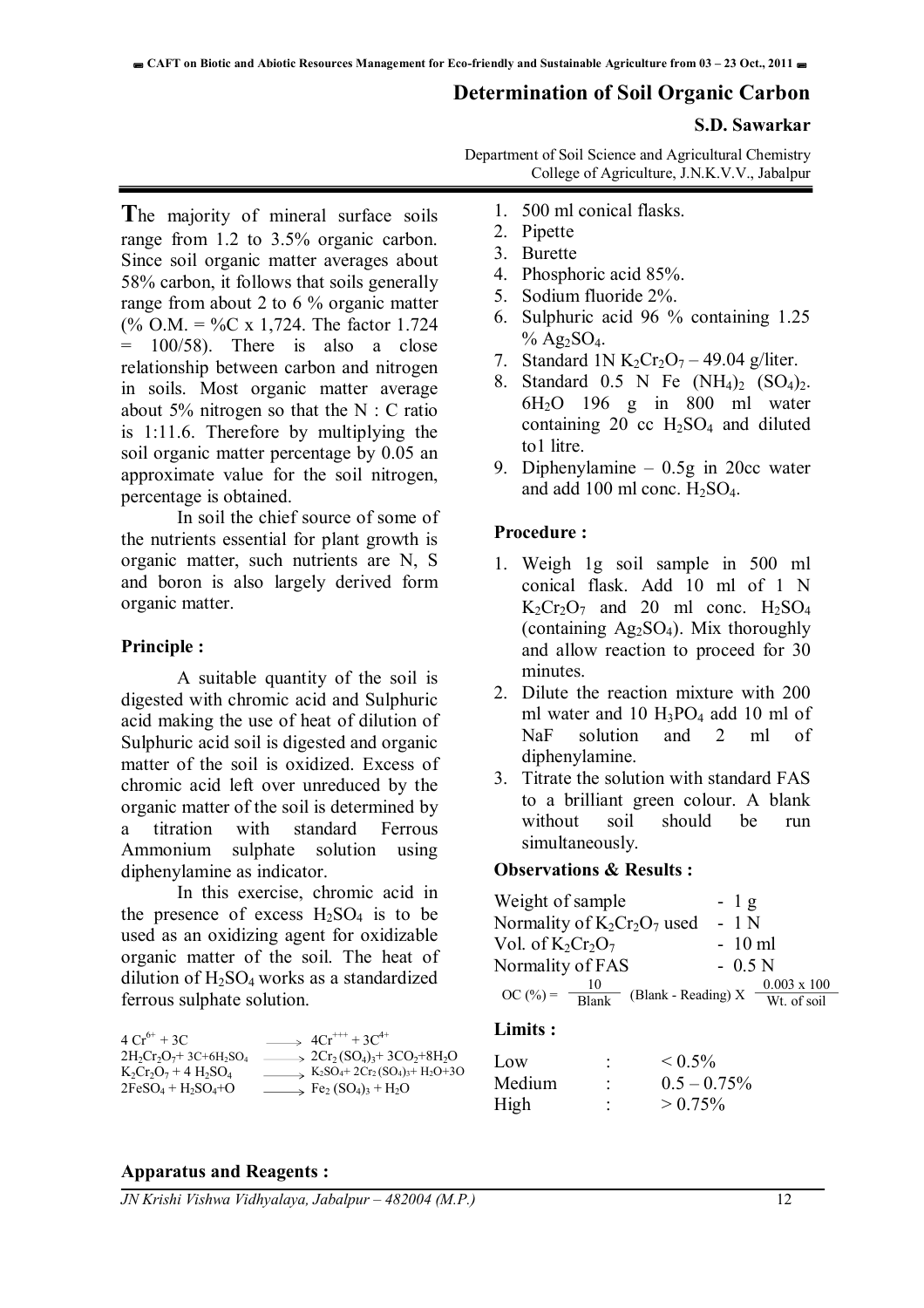### **Determination of Available (Mineralization) Nitrogen in Soil by Alkaline Permanganate Method**

#### **A.K. Upadhyay and Rakesh Sahu**

Department of Soil Science and Agricultural Chemistry College of Agriculture, J.N.K.V.V., Jabalpur

#### **Preparation of soil sample :**

The soil samples from definite depth are randomly collected from the field with the help of screw auger. All the possible technical precautions as prescribed for standard soil sampling are also taken. Samples are then brought to the laboratory, air-dried in the shade and grounded by wooden roller, thereafter sieved through 2 mm stainless steel sieve and stored in polythene bags and used for chemical assay.

#### **Reactions involved:**

#### **I. Distillation :**

#### **Principle :**

A known weight of the soil is mixed with alkaline potassium permanganate (KMnO4) solution and distilled. The organic matter present in soil is oxidized by the nascent oxygen, liberated by potassium permanganate, in the presence of sodium hydroxide and the released ammonia is condensed and absorbed in known volume of a boric acid with mix indicator to form ammonium borate, the excess of which is titrated with a standard sulphuric acid.

|                                      | medium       | (Nascent oxygen)                                             |
|--------------------------------------|--------------|--------------------------------------------------------------|
|                                      | Oxidation    |                                                              |
|                                      |              | $R.CHNH2COOH + O$ $\longrightarrow$ $R.CO.COOH + NH3$        |
| Organic - N fraction                 |              | (Ammonia)                                                    |
|                                      | Distillation |                                                              |
| $NH_3 + H_2O \longrightarrow NH_4OH$ |              |                                                              |
|                                      | Absorption   |                                                              |
|                                      |              | $3NH_4OH + H_3BO_3$ $\longrightarrow$ $(NH_4)_3BO_3 + 3H_2O$ |
|                                      |              | (Green colour)                                               |

 $2$  KMnO<sub>4</sub> + H<sub>2</sub>O  $\longrightarrow$   $2$  MnO<sub>4</sub> + 2KOH + 3O

Alkaline

#### **II. Titration**

 $2(NH_4)_3BO_3 + 3H_2SO_4$  2(NH<sub>4</sub>)<sub>3</sub>SO<sub>4</sub> + 2 H<sub>3</sub>BO<sub>3</sub>

# **Equipment and apparatus :**

#### **1. KEL PLUS Automatic Nitrogen Estimation System**

 The said instrument is used for determination of available nitrogen in soil. It consists of the following:

(Pink colour and original)

 **Automatic Distillation System (Model Classic DX):** It is fully automatic distillation system with programmable auto run digital features, with automatic dilution and addition of boric acid, NaOH and KMnO4. Both modes (auto and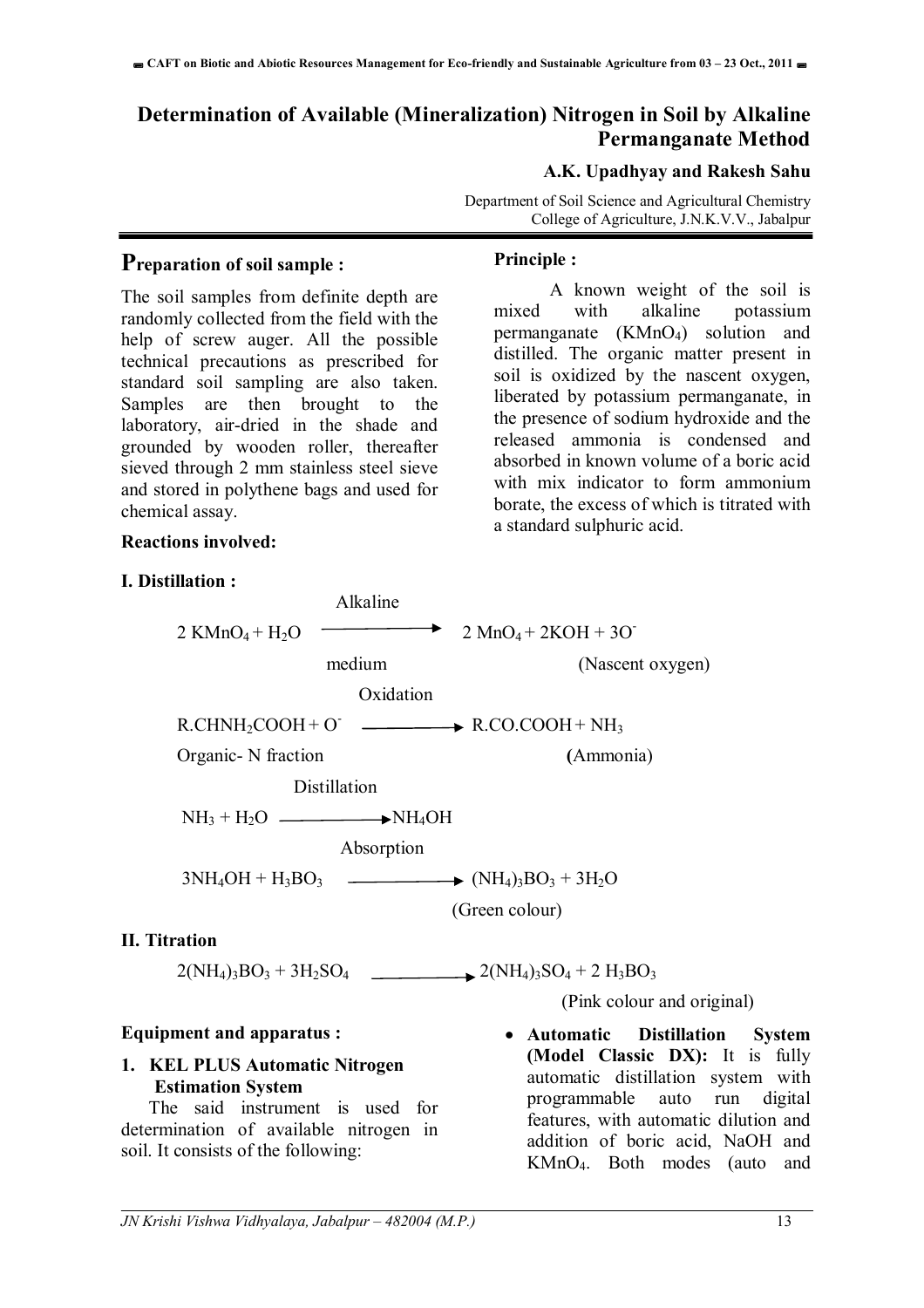manual) are available for distillation reagents addition.

- **Refrigerated Water Cooling System for Condenser (Model Kel**  Freeze): It is refrigerated water cooling system for distillation and condensing system with inbuilt compressor and recirculator pump.
- **2.** Electronic balance
- **3.** Burette
- **4.** Conical flask
- **5.** Distilled water

#### **Reagents :**

- **1.** 0.32 % potassium permanganate  $(KMnO<sub>4</sub>)$  solution.
- **2.** 2.5 % sodium hydroxide (NaOH).
- **3.** 2 % boric acid solution containing 20 - 25 ml of mixed indicator / liter.
- **4.** Mixed indicator: 0.066g methyl red + 0.099g bromocresol green dissolve in 100 ml of 95 % alcohol.
- **5.** 0.02 N sulphuric acid  $(H_2SO_4)$ .

#### **Procedure :**

- Weigh 5 g of prepared soil sample and transfer it to the digestion tube.
- Load the tube in distillation unit and other sides of hose keep 20 ml of 2 % boric acid with mixed indicator in 250 ml conical flask.
- 25 ml each of potassium permanganate (0.32 %) and sodium hydroxide (2.5 %) solution is automatically added by distillation unit programme.
- The sample is heated by passing steam at a steady rate and the liberated ammonia absorbed in 20 ml of 2 % boric acid containing mixed indicator solution kept in a 250 ml conical flask.
- With the absorption of ammonia, the pinkish colour turns to green.
- Nearly 150 ml of distillate is collected in about 10 minutes.
- The green colour distillate is titrating with 0.02N sulphuric acid and the colour changes to original shade (pinkish color).
- Simultaneously, blank sample (without soil) is to be run.
- Note the blank & sample titer reading (ml) and calculate the available nitrogen in soil.

#### **Calculations :**

| <b>Available N</b><br>$(kg ha^{-1})$ | R (Titer reading - Blank reading)<br>$\times$ Normality of acid<br>$\times$ Atomic weight of nitrogen $\times$<br>Weight of one hectare of soil |
|--------------------------------------|-------------------------------------------------------------------------------------------------------------------------------------------------|
|                                      | Sample weight $(g)$ x 1000                                                                                                                      |
|                                      | $R \times 0.02 \times 14 \times 2.24 \times 10^6$                                                                                               |
|                                      | 5 x 1000                                                                                                                                        |
|                                      | $Factor = R \times 125.44$                                                                                                                      |

#### **Interpretation of results :**

| Available N (kg ha $^{-1}$ ) |  | Soil rating |
|------------------------------|--|-------------|
| < 280                        |  | Low         |
| 280-560                      |  | Medium      |
| > 560                        |  | High        |

#### **References :**

Subbiah, B.V. and Asija, G. L. (1956). A rapid procedure for the estimation of nitrogen in soils. *Curr. Sci*., **25**: 259-260.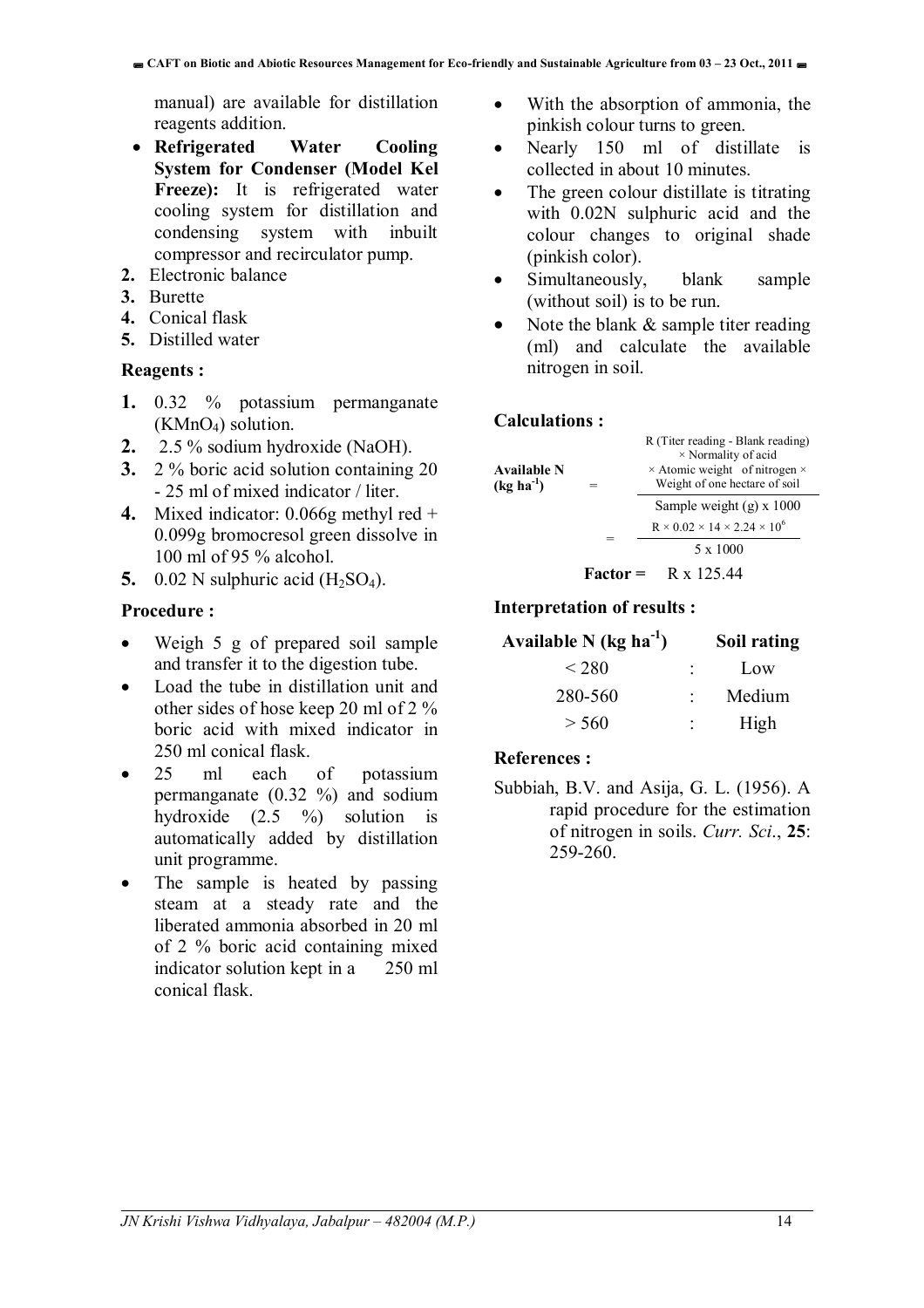### **Determination of Total Nitrogen in Soil and Plant**

#### **A.K. Upadhyay and Rakesh Sahu**

Department of Soil Science and Agricultural Chemistry College of Agriculture, J.N.K.V.V., Jabalpur

**T**otal nitrogen is estimated by the micro-Kjeldahl method as per procedure suggested by AOAC (1995).

#### **Preparation of plant and soil samples :**

The plant analysis has been considered as a superior diagnostic technique for mineral content. Whole plant is dried in open air for few days after that it was further dried in hot air oven at about  $60 \pm 2^{\circ}$  C for eight to ten hours per day to achieve complete drying. After drying, whole plant is powdered with the help of a grinder, passed through 2 mm stainless steel sieve and used for chemical assay. The soil sample from definite depth was randomly collected from the field with the help of screw auger. All the possible technical precautions as prescribed for standard soil sampling were also taken. Samples were brought to the laboratory, air-dried in the shade and grounded by wooden roller, thereafter sieved through 2 mm stainless steel sieve and stored in polythene bags and used for chemical assay.

#### **Principle :**

Nitrogen in samples like plant and soil exists in a very complicated bonding structure. During digestion, a known weight of the plant/soil samples in the presence of sulphuric acid with catalyst mixture under high temperature is digested where complicated structures are broken to simple structure, thereby releasing nitrogen in the form of ammonium radical  $(NH_4$ <sup>+</sup> ). During distillation in presence of sodium hydroxide, the released ammonia is condensed and absorbed in known volume of a boric acid with mix indicator to form ammonium borate, the excess of which is titrated with a standard sulphuric acid.

The micro-Kjeldahl method consists of the three steps;

- 1. Digestion
- 2. Distillation and
- 3. Titration.

**Equipment and apparatus :** 

#### **1. KEL PLUS Automatic Nitrogen Estimation System :**

The said instrument is used for determination of nitrogen. It consists of the following;

 **Macro Block Digestion System (Model KES 12L):** This digestion system suitable for soil, plant, water, pesticides, fertilizers, food and feed samples. It is microprocessor based automatic twelve place macro block digestion system with temperature controller fitted with sensor break protection (Microprocessor based) feature and temperature range from 50-450  $^{\circ}$ C.

 **Acid Neutralizer Scrubber (Model KEL VAC):** It is used to neutralize the acid fumes, which are absorbed in 15% sodium hydroxide and dissolved in water stored in the system tank. After every 2 cycles of digestion, the 15% sodium hydroxide solution is replaced and after 3 cycles of digestion, acid fumes dissolved in water tank is drained off and refilled with fresh water in the system tank.

 **Automatic Distillation System (Model Classic DX):** It is fully automatic distillation system with programmable auto run digital features, with automatic dilution and addition of boric acid and NaOH. Both modes (auto and manual) are available for distillation reagents addition.

 **Refrigerated Water Cooling System for Condenser (Model Kel**  Freeze): It is refrigerated water cooling system for distillation and condensing system with inbuilt compressor and recirculator pump.

**2.** Electronic balance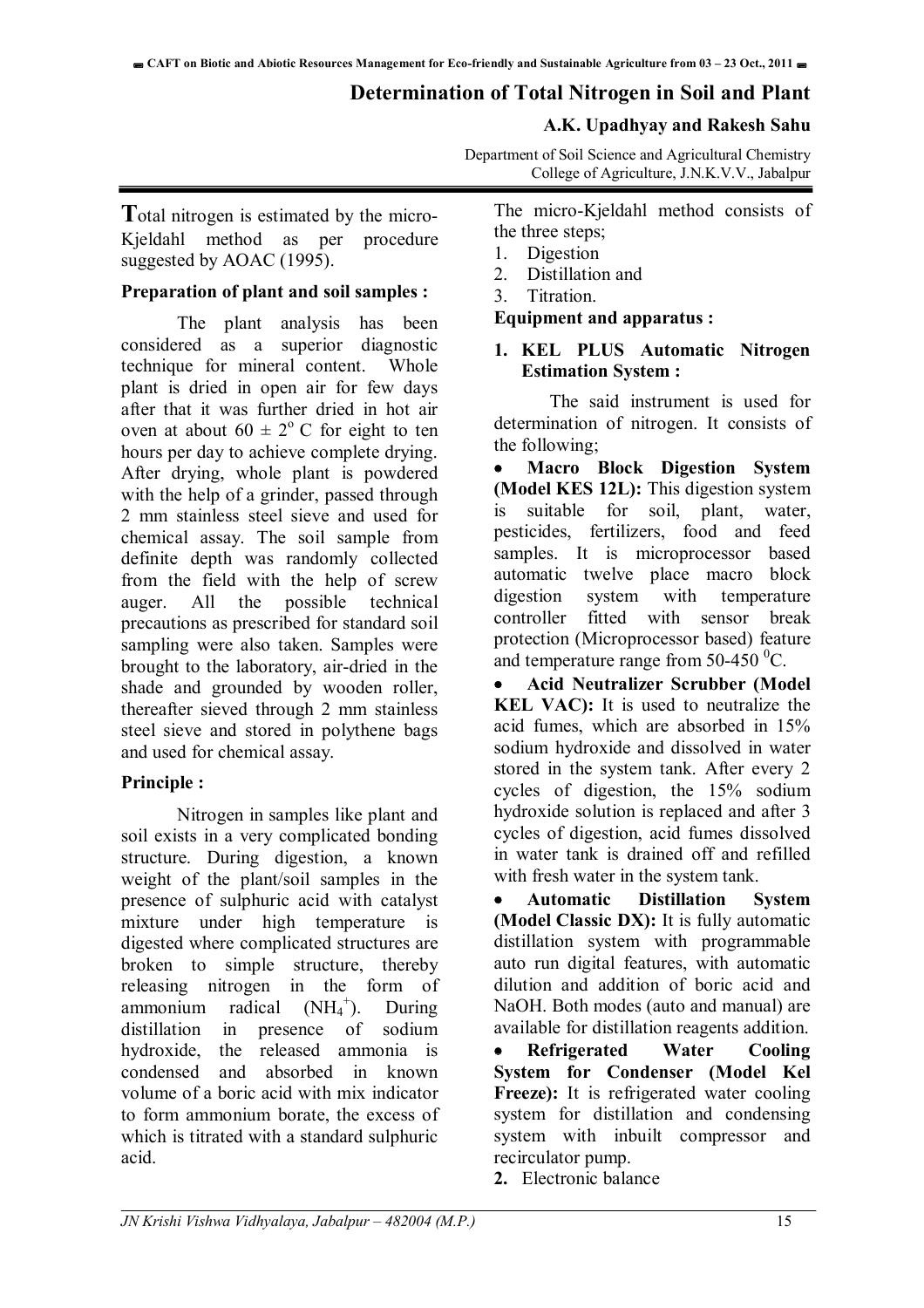**CAFT on Biotic and Abiotic Resources Management for Eco-friendly and Sustainable Agriculture from 03 – 23 Oct., 2011** 

- **3.** Burette
- **4.** Pipette
- **5.** Conical flask
- **6.** Measuring cylinder
- **7.** Distilled water

#### **Reagents :**

- **1.** Concentrated sulphuric acid  $(H_2SO_4)$ .
- **2.** Catalyst mixture: Mix with 250 g potassium sulphate  $(K_2SO_4)$ , 50 g cupric sulphate  $(CuSO<sub>4</sub>, 5 H<sub>2</sub>O)$  and 5 g metallic selenium powder in the ratio of 50:10:1.
- **3.** 40 % sodium hydroxide (NaOH).
- **4.** 4 % boric acid containing 20 25 ml mixed indicator /liter.
- **5.** Mixed indicator: 0.066 g methyl red + 0.099 g bromocresol green dissolve in 100 ml of 95 % alcohol.
- **6.** 0.02N sulphuric acid  $(H_2SO_4)$ .

#### **Procedure :**

#### **I. Digestion :**

- Weigh 0.5 g of prepared plant sample or 1 g of soil sample and transfer it to the digestion tube.
- Add 10 ml of concentrated sulphuric acid and 5 g of catalyst mixture to the sample.
- Load the digestion tubes in to the digester and heat the digestion block.
- Switch on the digestion unit and set the initial temperature  $100 \degree C$  till frothing is over.
- Then block temperature is raised to 400 $\mathrm{^{0}C}$ . The effective digestion starts only at 360 $\mathrm{^0C}$  and beyond 410 $\mathrm{^0C}$ .
- The sample turns light green colour or colorless at the end of the digestion process.

#### **II. Distillation :**

- After cooling the digestion tube, load the tube in distillation unit and other side of hose keep 20 ml of 4 % boric acid with mixed indicator in 250 ml conical flask.
- $\bullet$  40 ml NaOH (40 %) is automatically added by distillation unit programme.
- The digested sample is heated by passing steam at a steady rate and the liberated ammonia absorbed in 20 ml of 4 % boric acid containing mixed

indicator solution kept in a 250 ml conical flask.

- With the absorption of ammonia, the pinkish colour turns to green.
- Nearly 150 ml of distillate is collected in about 8 minutes.
- Simultaneously, blank sample (without plant/soil) is to be run.

#### **III. Titration :**

- The green colour distillate is titrating with 0.02N sulphuric acid and the colour changes to original shade (pinkish color).
- Note the blank  $&$  sample titer reading (ml) and calculate the total nitrogen content present in plant/soil samples.

#### **Calculations :**

| Nitrogen content                    | $\bf{R}$ (sample titer-blank titer) x<br>Normality of acid x Atomic<br>weight of nitrogen x 100 |
|-------------------------------------|-------------------------------------------------------------------------------------------------|
| in plant $(\% )$                    | Sample weight (g) x 1000                                                                        |
|                                     | $R \times 0.1 \times 14 \times 100$                                                             |
|                                     | $0.5 \times 1000$                                                                               |
|                                     | $Factor = R \times 0.28$                                                                        |
| Nitrogen content<br>in soil $(\% )$ | $\bf{R}$ (sample titer-blank titer) x<br>Normality of acid x Atomic<br>weight of nitrogen x 100 |
|                                     | Sample weight $(g)$ x 1000                                                                      |
|                                     |                                                                                                 |
|                                     | $R \times 0.1 \times 14 \times 100$                                                             |
|                                     | $1 \times 1000$                                                                                 |

#### **Factor =** R x 0.14

#### **Crude protein content :**

The total nitrogen is estimated by micro-Kjeldahl method as per procedure suggested by AOAC (1995) and the crude protein is calculated by the following formula:

Crude protein content  $(\% )$  = micro-Kjeldahl nitrogen content  $(\%)$  x 6.25 (based on the assumptions that nitrogen constitutes 16 % of protein).

#### **References :**

#### AOAC, (1995). *Official Methods of Analysis*. 16<sup>th</sup> edn. Association of Official Analytical Chemists, Washington, DC.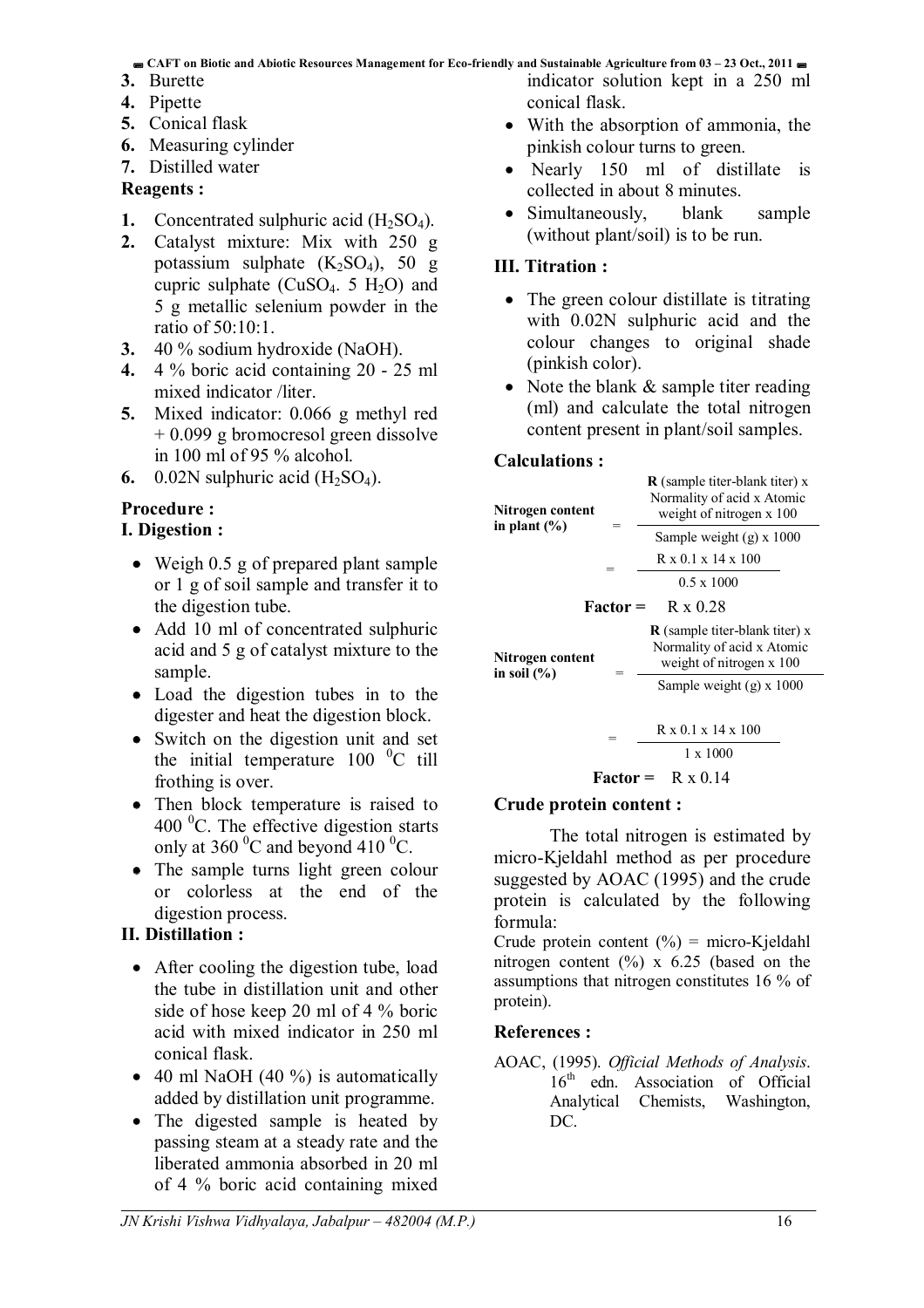#### **Determination of Phosphorous in Soil and Plant**

#### **R.K. Thakur**

Department of Soil Science and Agricultural Chemistry College of Agriculture, J.N.K.V.V., Jabalpur

**T**he phosphorus is an essential plant nutrient and it occurs in many different forms. Therefore, a reliable procedure for measuring the amount both in soil as well as in plant is needed. There are many methods available for the determination, however, colorimetric measurement is presented here:

#### **Principle :**

Phosphorus is extracted from the soil with  $0.5$  m NaHCO<sub>3</sub> at a nearly constant pH of 8.5. The phosphate ion in solution treated with ascorbic acid in an acidic medium provides a blue colour complex. Measurement of the quantitative determination of phosphorous in soil (Olsen's *et al*., 1954)

#### **Reagents :**

- 1. **0.5 M Sodium bicarbonate (NaHCO3) solution:** Dissolve 42 g of NaHCO<sub>3</sub> in distilled water to get one litre solution and adjust the pH of the solution to 8.5 by small quantity of NaOH.
- 2. **Activated Charcoal:** Darco G-60 (P-Free)
- 3. **5 N Sulphuric acid (H2SO4) Solution:** Add 141 ml of con.  $H_2SO_4$ to 800 ml of distilled water. Cool the solution and dilute to one litre with distilled water.
- 4. **Reagent A:**
	- $\triangleright$  Dissolve 12.00 g of ammonium paramolybdate in 250 ml of distilled water.
	- $\triangleright$  Dissolve 0.2908 g of potassium antimony tartrate  $(KSbO.C<sub>4</sub>H<sub>4</sub>O<sub>6</sub>)$ in 100 ml distilled water.
- $\triangleright$  Above both solution mix thoroughly and made one litre in volumetric flask with the help of distilled water.
- $\triangleright$  Add these dissolved reagents to one litre of 5N H2SO4.
- 5. **Ascorbic acid working solution (Reagent B):** Dissolve 1.056 g of ascorbic acid in 200 ml of **reagent A** and mix. This ascorbic acid (**reagent B**) should be prepared as required because it does not keep more than 24 hours.
- 6. **Standard phosphate solution**: Weigh 0.4393 g of potassium dihydrogen phosphate  $(KH_2PO_4)$  into one litre volumetric flask. Add 500 ml of distilled water and shake the contents until the salt dissolves. Dilute the solution to one litre with distilled water to get 100 ppm P solution. Dilute 20 ml of 100 ppm P solution to one litre to get formworking solution of 2 ppm.

#### **Preparation of standard curve :**

- $\triangleright$  Take different concentration of P (0, 1, 2, 3, 4, 5, etc ml of 2 ppm standard P Solution) in 25 ml volumetric flasks.
- $\geq$  Add 5 ml of the 0.5M NaHCO<sub>3</sub> extracting solution to each flask, and acidify with 5N  $H_2SO_4$  drop by drop.
- $\triangleright$  Add about 10 ml distilled water and 4 ml of reagent 'B', then shake the solution.
- $\triangleright$  Make the volume 25 ml by distilled water.
- $\triangleright$  The intensity of blue colour is read on spectrophotometer at 660 nm wavelengths after 10 minutes.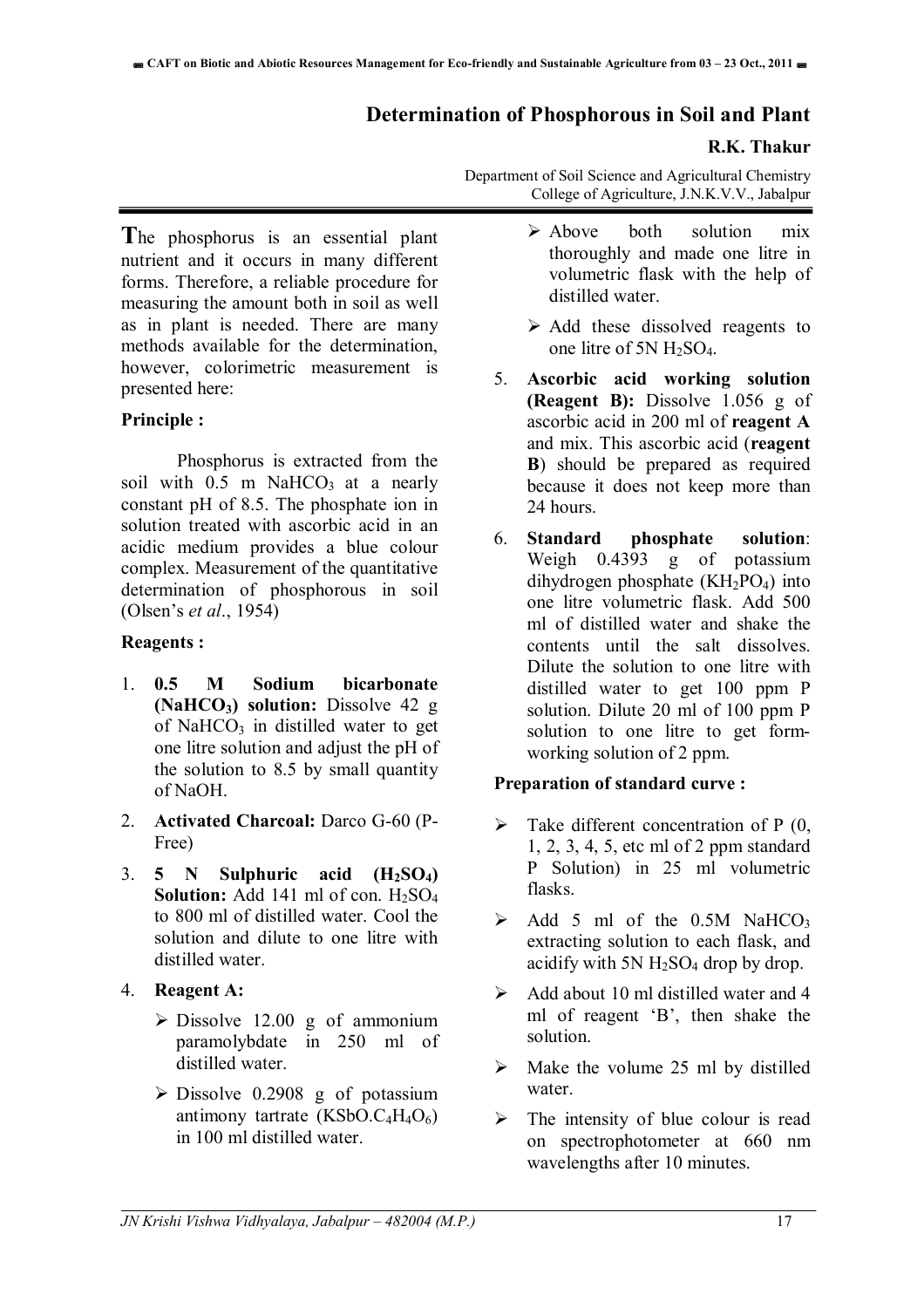- $\triangleright$  Plot the curve by taking P concentration on X axis and colorimeter reading on Y axis. Repeat the process till you get straight line relationship.
- $\triangleright$  Calculate the factor i.e. 1 colorimeter reading is equal to how much ppm of phosphorus?

#### **Procedure :**

- $\triangleright$  Take 2.5 g of soil sample in 150 ml conical flask and 0.5 g Darco G-60 activated charcoal.
- $\triangleright$  Then add 50 ml of 0.5 M NaHCO<sub>3</sub> solution and shake the solution for 30 minute in a shaker. Similar processes run for a blank without soil.
- $\triangleright$  Filter the suspension through the Whatman no. 40 paper.
- $\triangleright$  Take 5 ml aliquot of the extract in a 25 ml volumetric flask, and acidify with  $5N H_2SO_4$ .
- $\triangleright$  Add small quantity of distilled water, and then add 4 ml of reagent B.
- $\triangleright$  The intensity of blue colour is read on spectrophotometer at 660 nm wavelengths after 10 minutes.

#### **Observations :**

| 1. Weight of soil sample          | : $2.5 g$            |
|-----------------------------------|----------------------|
| 2. Volume of extractant used      | $: 50 \,\mathrm{ml}$ |
| 3. Volume of filtrate used        | : 5ml                |
| 4. Absorbency                     | $\cdot$ R            |
| 5. Absorbency from standard curve | $\cdot$ A            |

6. Concentration of P for absorbency A : B ppm

#### **Calculation :**

R x F x 50 x 2.24

5 x 2.5

# Available P (kg ha<sup>-1</sup>) =  $-$

# **Where**,  $F$  (factor) =  $B / A$

| Limits of available P in soil: |  |                                     |  |  |
|--------------------------------|--|-------------------------------------|--|--|
| Very low                       |  | : Less than 5 P kg ha <sup>-1</sup> |  |  |
| Low                            |  | : 5-10 P kg ha <sup>-1</sup>        |  |  |
| Medium                         |  | : 10-20 P kg ha <sup>-1</sup>       |  |  |
| High                           |  | : 20-40 P kg ha <sup>-1</sup>       |  |  |
| Very high                      |  | : More than 40 P kg $ha^{-1}$       |  |  |

#### **Determination of total phosphorus in plant :**

**Principle** : Vanadate molybdate and orthophosphates react to give a yellow colour complex in acidic medium. The intensity of colour provide the basis of quantitative measurement of total P in plant (Koenig and Johnson, 1942).

#### **Apparatus and reagents :**

- Colourimeter/spectrophotometer
- ◆ 50 ml volumetric flask
- ammonium molybdate ammonium vanadate (in  $NHO<sub>3</sub>$ ) solution : Dissolve 2.5 g (NH<sub>4</sub>)<sub>6</sub> Mo<sub>7</sub>O<sub>2</sub>.4 4H<sub>2</sub>O in 400 ml distilled water. Dissolve 1.25 g of ammonium vanadate in 300 ml boiling water. Add the ammonium vanadate solution to the ammonium molybdate solution and cool to room temperature. Add 250 ml conc. NHO<sub>3</sub> and dilute to 1 lit.
- Phosphate standard solution : Dissolve  $0.2195$  g KH<sub>2</sub>PO<sub>4</sub> and dilute to 12%. This solution contains 50 µg phosphorus/ml.

#### **Procedure :**

#### **Preparation of standard curve :**

- Transfer 0, 1, 2, 3, 4 and 5 ml of 50 ppm P solution to 50 ml volumetric flasks in order to get 0, 50, 100, 150, 200 and 250 µg P.
- Add 10 ml vanadomolybdate reagent make up the volume and mix the content thoroughly.
- Read the transmittance/absorbance at 420 mµ (blue filter).
- Plot the reading against ug P and calculate the factor (F).

#### **Digestion of plant material** :

Take one gram of plant material in digestion flask. Add 10-15 ml of Diacid (3:1: Nitric acid : Perchloric acid) mixture and swirl the content in 150 ml volumetric flask. Place the content on hot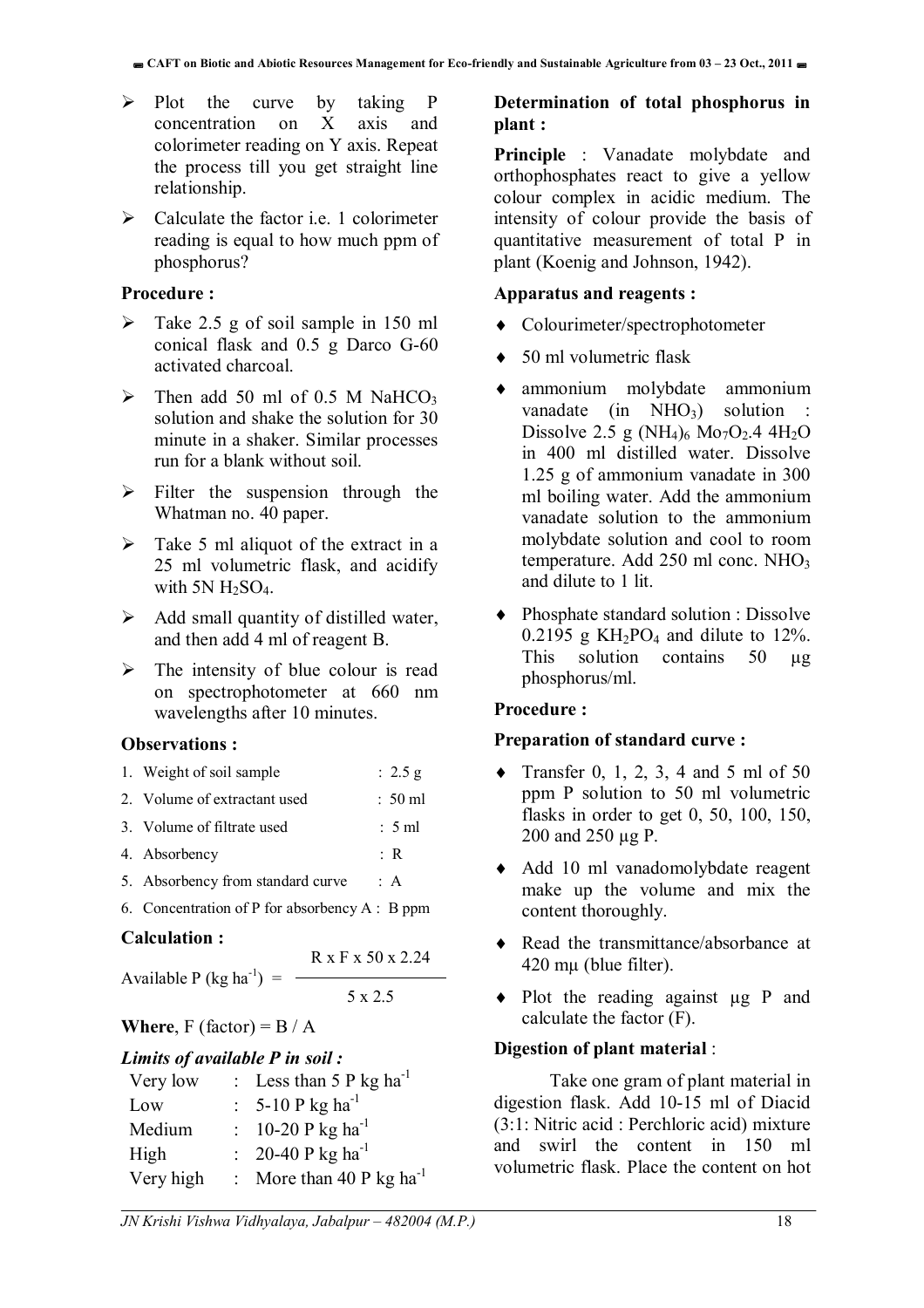plate till the digestion is over. Filter the solution in 100 ml conical flask, wash the residue on filter paper several times with the hot water. Make up the volume with distilled water, store the solution in air tight container.

#### **Estimation :**

- Transfer 10 ml dilute in 50 ml volumetric flask.
- Add 10 ml ammonium molybdate vanadate solution shake the content.
- Make up the volume and record the reading as per the procedure under preparation of standard curve.

#### **Calculation :**

| $50 \mu g$<br>1 R  | R<br>$50/R \mu g$ (Factor)                   |
|--------------------|----------------------------------------------|
| Total $(\% )$<br>р | Factor $(F)$ x Reading x $100x100$<br>sample |
|                    | $10000 \times 1000 \times 10 \times 1$       |

#### **Reference :**

- Koenig, R.A. and Johnson, C.R. (1942). Colorimetric determination of biological materials Ind. Eng. Chem. Analyt. Edn. 14 : 155-156.
- Olsen, S.R., Cole, C.V., Watanabe, F.S. and Dean, L.A. (1954). Estimation of available phosphorus in soils by extraction with sodium bicarbonate. Circ. U.S. Dept. Agric. 939 : 1-19.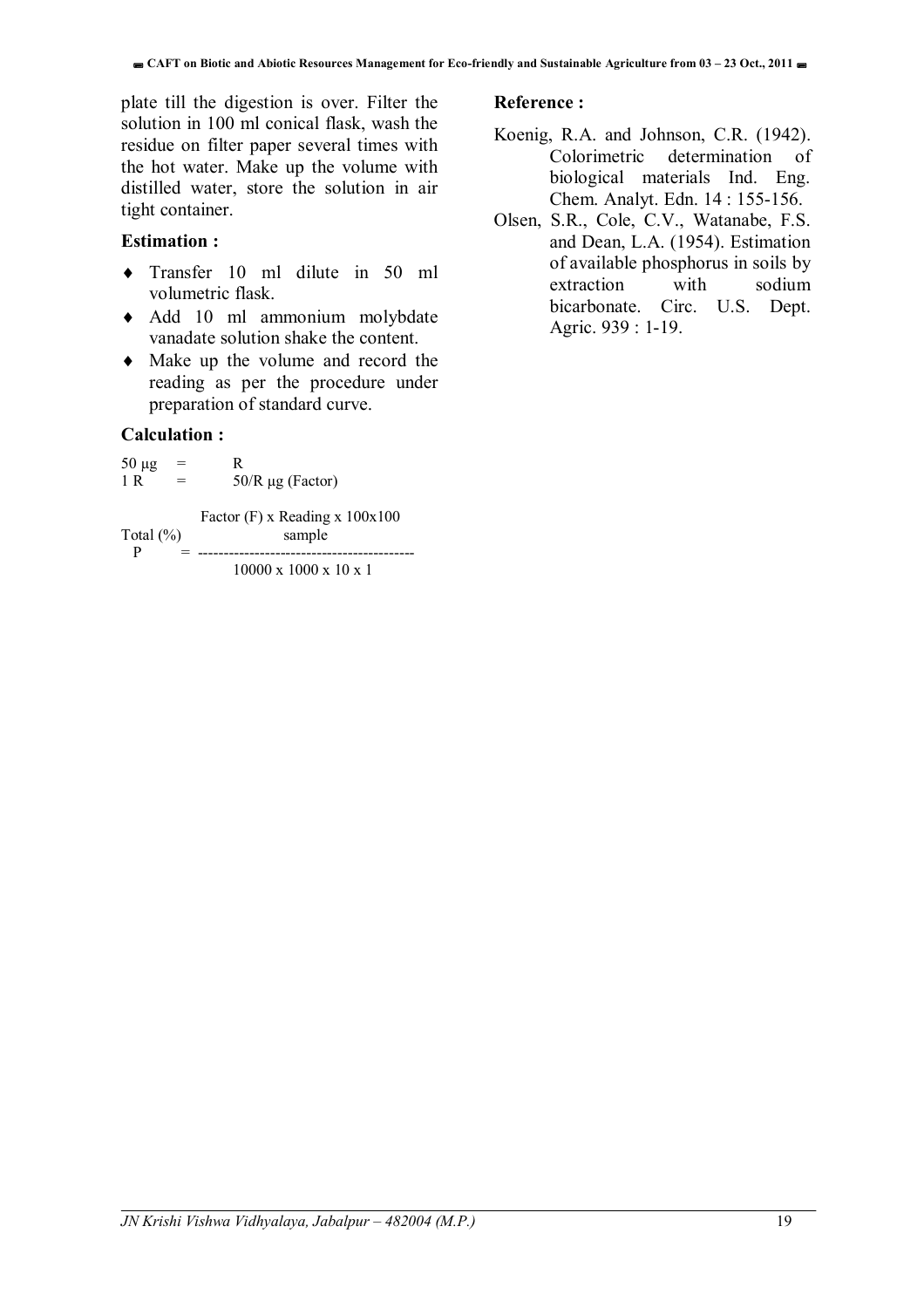#### **Determination of Potassium in Soil and Plant**

#### **S.S. Baghel**

**T**he available potassium i.e. exchangeable and water soluble potassium is determined by extracting soil with neutral normal ammonium acetate solution. The estimation of potassium is carried out by flame photometer.

#### **1. Principle :**

The principle underlying this is that a large number of elements when excited in a flame, emit radiation of characteristic wave length. The excitation cause one of the outer electron of neutral atoms to move to an outer orbit of higher energy level or the atoms may be excited sufficiently to loose an electron completely from the attractive force of the nucleus where excited atom return to lower energy level, light at characteristic wave length is emitted. Excited atoms or ions give line radiation at very definite wave length and thus K gives at 404.4 and 767 mµ. The flame photometer employees a relatively low temperature excitation and measures with a photocell the emission intensity which is proportional and to concentration in selected wave length (767 mµ) and for this red filter is used.

#### **2. Apparatus and reagents :**

- a) Flame photometer with red filter,
- b) Pipette, volumetric flasks and conical flask (100 ml).

#### **3. Reagents :**

#### **(a) Neutral Normal Ammonium Acetate :**

Add 58 ml of glacial acetic acid to about 600 ml H2O and then add 70 ml of concentrated ammonia (sp. gr 0.90) Dilute the solution to one litre. Then adjust pH of solution at 7.0 with the help of ammonia or acetic Acid or this can be prepared by dissolving ammo. Acetate (CH3COONH4) (77.08 eq.wt.) directly in

Department of Soil Science and Agricultural Chemistry College of Agriculture, J.N.K.V.V., Jabalpur

H2O and volume to be made one litre and then adjust the pH 7.0 .

#### **(b) Standard Potassium Solution :**

Dissolve 1.9066 g of dried KCl (AR) in distilled water and dilute to one litre. This is 1000 mg kg-1 K solution. 100 ml of this solution diluted to 1 lit. to make 100 ppm K solution.

#### **4. Preparation of the standard curve :**

Take 0, 1, 2, 3, 4, 5, 6, 7, 8, 9 and 10 ml of 100 mg kg-1 K solution in different 25 ml volumetric flasks. Make up the volume with 1N NH4OAc Soln. Adjust the flame photometer reading at zero with blank (zero K) solution and at 100 for 40 mg kg-1 K solution. Take the flame photometer readings for every dilution. Plot the standard curve on graph paper by taking K concentration on X axis and flame photometer reading an y axis. This will give a factor (F) of 1 flame photometer reading  $= 0.4$  mg kg-1 K.

#### **5. Procedure :**

Take 5g soil in 100 ml conical flask and add 25 ml of 1N NH4OAc Soln. Shake the content for 5 minutes and then filter through Whatman No.1 filter paper. Potassium extract is measured by flame photometer after calibration.

#### **6. Calculation :**

| Available K (kg ha <sup>-1</sup> ) = | RxFx25x100x20x1.121 |
|--------------------------------------|---------------------|
|                                      | $5 \times 1000$     |
|                                      | $=$ R x F x 11.217. |

#### **Limits of available K in soil :**

| : Less than 200 K kg ha <sup>-1</sup> |
|---------------------------------------|
| : $200 - 250$ K kg ha <sup>-1</sup>   |
| : $250 - 400$ K kg ha <sup>-1</sup>   |
| $400 - 600$ K kg ha <sup>-1</sup>     |
| : More than 600 k kg ha <sup>-1</sup> |
|                                       |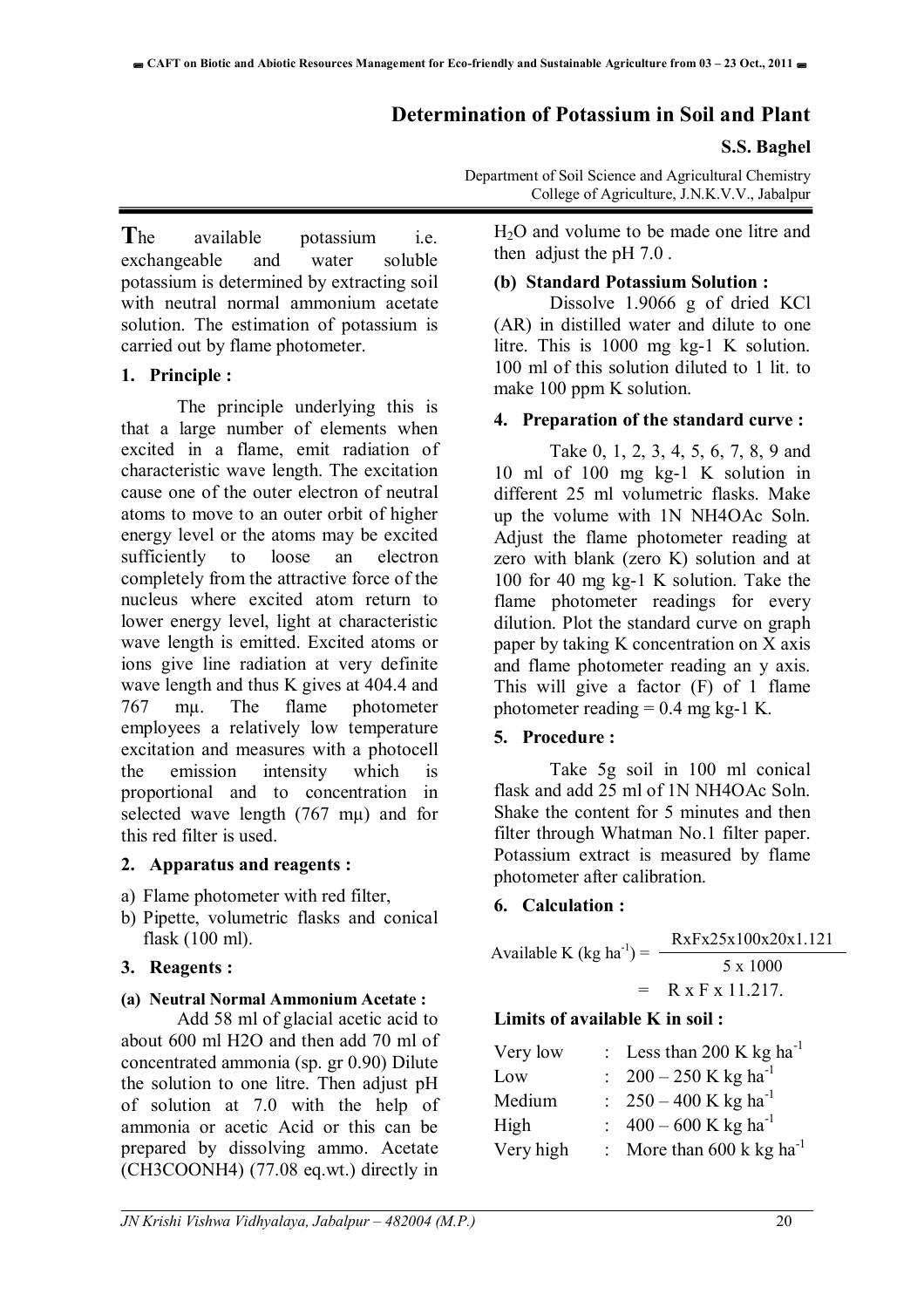#### **8. Precaution :**

- a) These should not be any turbidity or suspended particles in extract, it will chock the capillary feeding tube .
- b) The gas and air pressure should be constant.
- c) If sample reading goes beyond 100 then dilute the extract.

#### **9. Determination of k in plant sample :**

#### **(a) Wet digestion :**

Place 1-2g of ground plant sample in 100ml digestion flask. Add 20-25 ml of acid mixture Acid mixture 750 ml conc. HNO3 + 150 ml conc H2SO4 + 300 ml of HClO4 and mix the contents of the flask by swirling well. Heat the flask at a low temp and then slowly increase the flame or temp. of hot plate. Completion of digestion is confirmed when liquid is colorless. After cooling, add 20-25 ml H2O and filter through whatman No.40 into a 100 ml/250 ml volume flask and make up the volume.

#### **(b) Determination of K :**

Take the aliquot and get the reading of K through flame photometer using red filter and calculate the amount of K in the plant sample on the oven dry matter basis.

#### K (%) in plant sample =  $X \times 4 \times 10^{-3}$

#### **References :**

Black, C.A. (1965) Methods of soil analysis Part I Am. Soc. Agron. Inc. Publi. Madison Wisconsin **USA**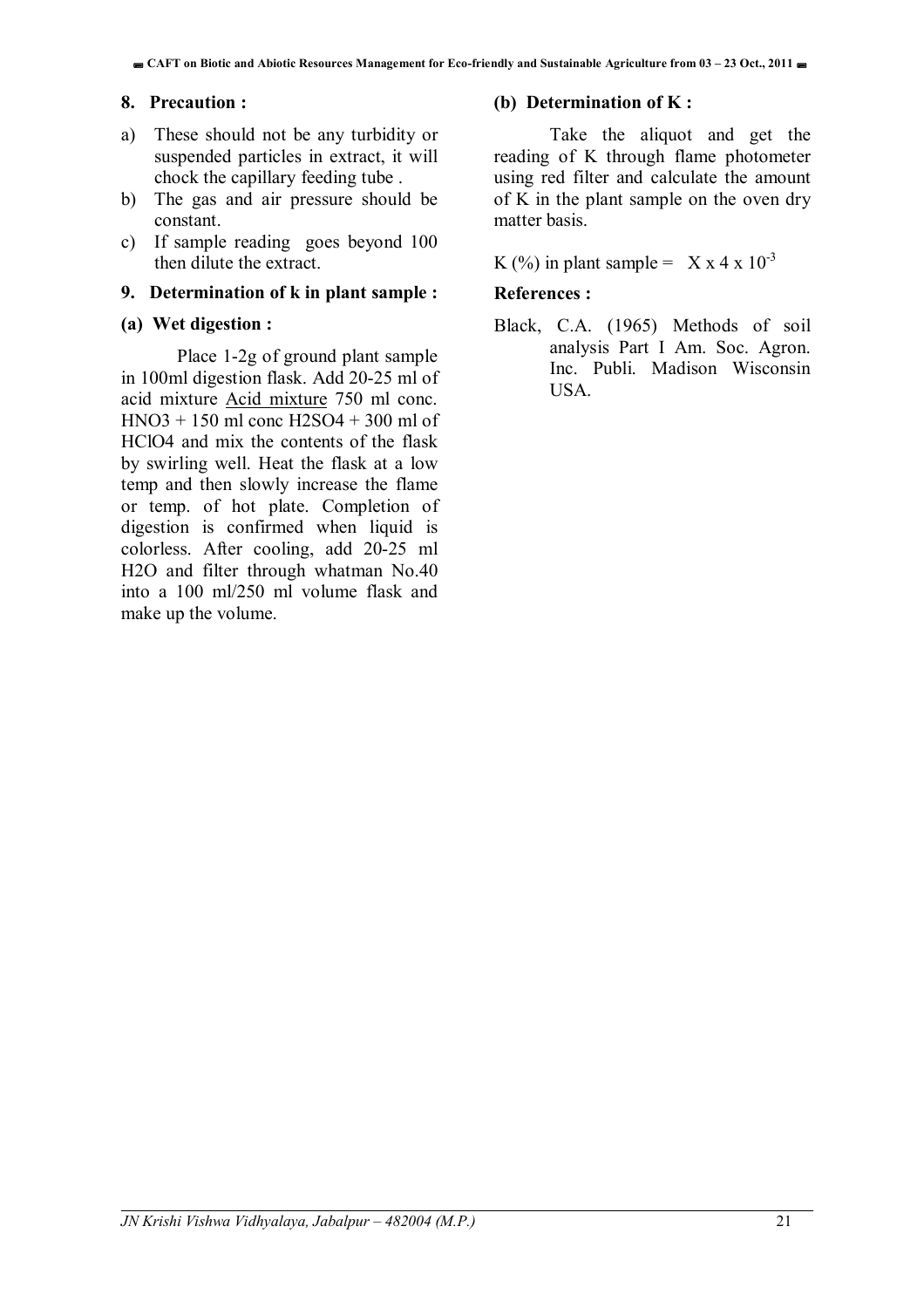#### **Determination of Sulphur in Soil and Plant**

#### **B.S. Dwivedi**

Department of Soil Science and Agricultural Chemistry College of Agriculture, J.N.K.V.V., Jabalpur

#### **Principle :**

 Besides some amount in the soil solution, available sulphur in mineral soils occurs mainly as adsorbed  $SO_4$ <sup>=</sup> ions. Phosphate ions (as monocalcium phosphate) are generally preferred for replacement of the adsorbed  $SO_4$ <sup>=</sup> ions. The extraction is also carried out using  $CaCl<sub>2</sub>$  solution. However, the former is considered to be better for more efficient replacement of  $SO_4$ <sup>=</sup> ions. Use of Ca salts have a distinct advantage over and leads to easy filtration  $SO_4$ <sup>=</sup> in the extract can be estimated turbid metrically using a colorimeter/spectrophotometer.

A major problem arises when the amount of extracted sulphur is too low to be measured precisely.; To overcome this problem, addition of seed solution of known S concentration is added to the extract to raise concentration to easily detectable level. Sulphur in the extract can also be estimated by a colorimetric method using barium chromate (Nemeth 1964; Palaskar et al. 1981), but the turbidimetric method (Chesnin and Yien 1950) given below is mainly used in the soil testing laboratories.

#### **Instruments :**

- (i) Colorimeter or spectrophotometer or autoanalyzer.
- (ii) Mechanical shaker

#### **Reagents**

- 1. **Mono-calcium phosphate extracting solution (500 mg P**  $L^{-1}$ **):** Dissolve 2.035 g of  $Ca(H_2PO_4)$ . H<sub>2</sub>O per litre.
- 2. **Gum acacia-acetic acid solution:** Dissolve 5 g of chemically pure gum acacia powder in 500 mL of hot water and filtered in hot condition through Whatman No. 42 filter paper. Cool

and dilute to one litre with dilute acetic acid.

- 3. **Barium chloride:** Pass AR grade BaCl2 salt through 1 mm sieve and store for use.
- 4. **Standard stock solution (2000 mg S**   $L^{-1}$ : Dissolve 1.089 g of oven dried AR grade potassium sulphate per 100 mL.
- 5. **Working standard solution (10 mg S L-1)**: Measure exactly 2.5 mL of the stock solution and dilute to 500 mL.
- 6. **Barium sulphate seed suspension:** Dissolve18 g of AR grade BaCl<sub>2</sub> in  $44$ mL of hot water and add 0.5 mL of the standard stock solution (given above). Heat the contents to boiling and then cool quickly. Add 4 mL of gum acaciaacetic acid solution to it. Prepare a fresh seed suspension for each estimation everyday.
- 7. **Dilute nitric acid (approx 25%):** Dilute 250 mL of AR grade conc.  $HNO<sub>3</sub>$  to one litre.
- 8. **Acetic-phosphoric acid:** Mix 900 mL of AR grade glacial acetic acid with  $300$  mL of  $H_3PO_4$  (AR grade).

#### **Procedure :**

- 1. Weight 20 g of soil sample in a 250 mL conical flask.
- 2. Add 100 mL of the monocalcium phosphate extracting solution (500 mg  $P L^{-1}$  and shake for one hour. Filter through Whatman No. 42 filter Paper.
- 3. Measure 10 mL of the clear filtrate into a 25 mL volumetric flask.
- 4. Add 2.5 mL of  $25\%$  HNO<sub>3</sub> and 2 mL of acetic-phosphoric acid. Dilute to about 22 mL, stopper the flask and shake well.
- 5. Shake the BaSO4 seed suspension and then add 0.5 mL of it and 0.2 g of BaCl2 crystals. Stopper the flask and invert three times and keep.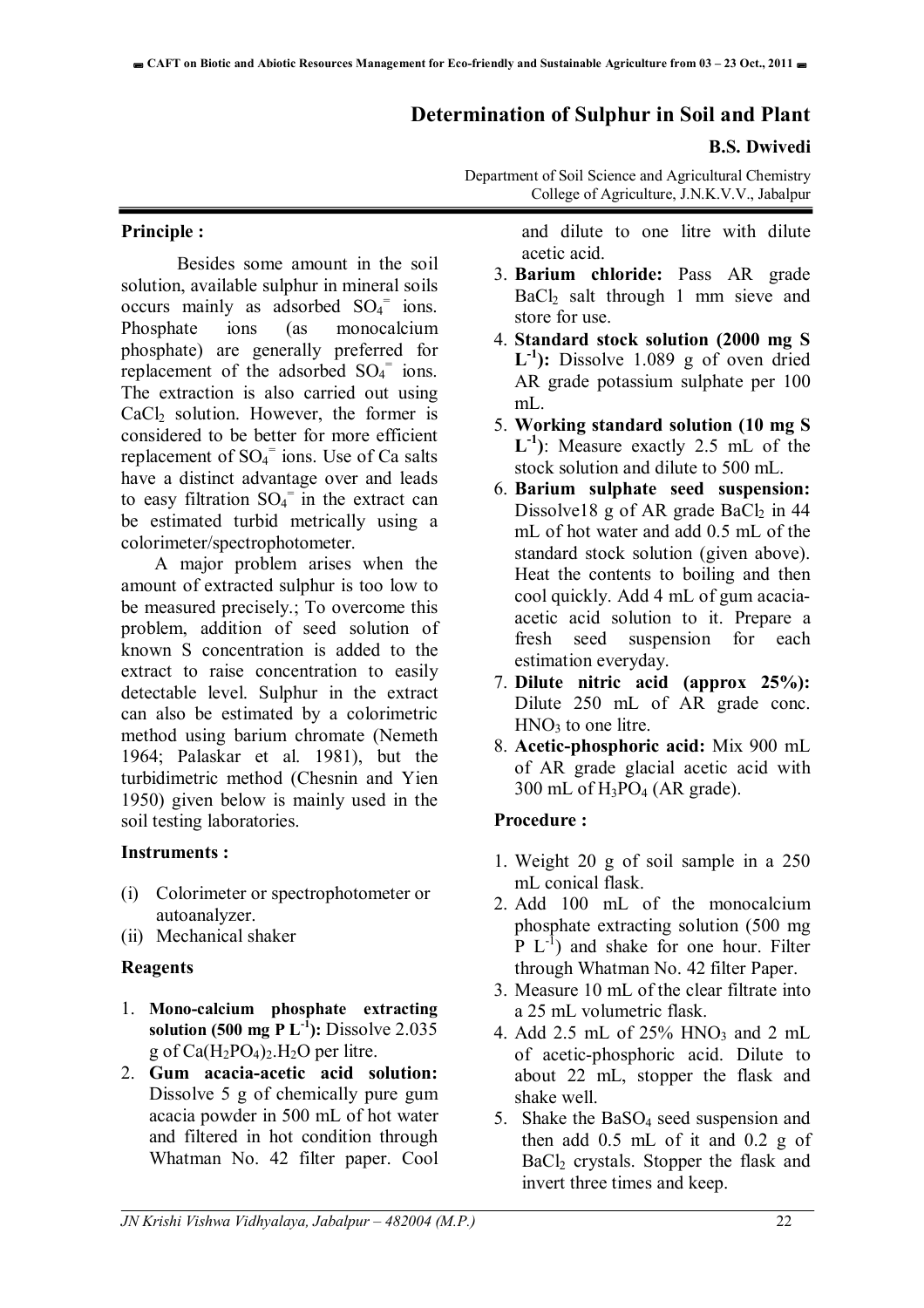- 6. After 10 minutes, invert 10 times and keep. After another 5 minutes, invert 5 times.
- 7. Allow to stand for 15 minutes and then add 1 mL of gum acacia-acetic acid solution.
- 8. Make up the volume, invert three times and keep aside for 90 minutes.
- 9. Invert 10 times and measure the colour intensity at 440 nm (blue filter).
- 10. Run a blank side by side.

#### **Preparation of standard curve for S :**

- 1. Place 2.5,5.0,7.5,10.0,12.5 and 15.0 mL portions of the working standard solution (10 mg S  $L^{-1}$ ) into a series of 25 mL volumetric flasks to obtain 25,50,75,100,125 and 150 µg S.
- 2. Proceed to develop turbidity as described above for sample aliquots.
- 3. Read the colour intensity and prepare the curve by plotting readings against sulphur concentration (In µg in the final volume of 25 mL)

#### **Calculation :**

Available S in soil (mg kg<sup>-1</sup>) =  $\frac{R x 100}{\sqrt{1 - x^2}}$ 10 x 20

Where, r stands for the quantity of S in mg as obtained on X-axis against a reading.

#### **Determination of total sulphur in plant**:

Sulphur is an essential plant nutrient and occurs in many different forms. The procedure for total sulphur estimation is as follows :

#### **Digestion of plant material** :

Take one gram of plant material in digestion flask. Add 10-15 ml of Diacid (3:1: Nitric acid : Perchloric acid) mixture and swirl the content in 150 ml volumetric flask. Place the content on hot plate till the digestion is over. Filter the solution in 100 ml conical flask, wash the residue on filter paper several times with the hot water. Make up the volume with distilled water, store the solution in air tight container.

#### **Estimation** :

Take 10 ml aligust from extract and proceed as per the method described under preparation of standard curve (Bardsley and Lancaster, 1960).

#### **Calculation :**

$$
5 \mu g = R
$$
  
1 R = R/5 \mu g (Factor)

Total S  $(\% )$  = Factor x Sample R x1000 x 100 x 100 ----------------------------------------------- 1000 x 10 x 1

#### **References :**

- Arora, C.L. and Bajwa, M.S. (1994). *Curr. Sci*. 66 : 314-316.
- Bardsley, C.S. and Lancaster, J.P. (1960). Proc. Soil Sci. Soc. Am. 24 : 265.
- Chesnin, L. and Yien, C.N. (1951). Proc. Soil Sci. Soc. Am. 15 : 149.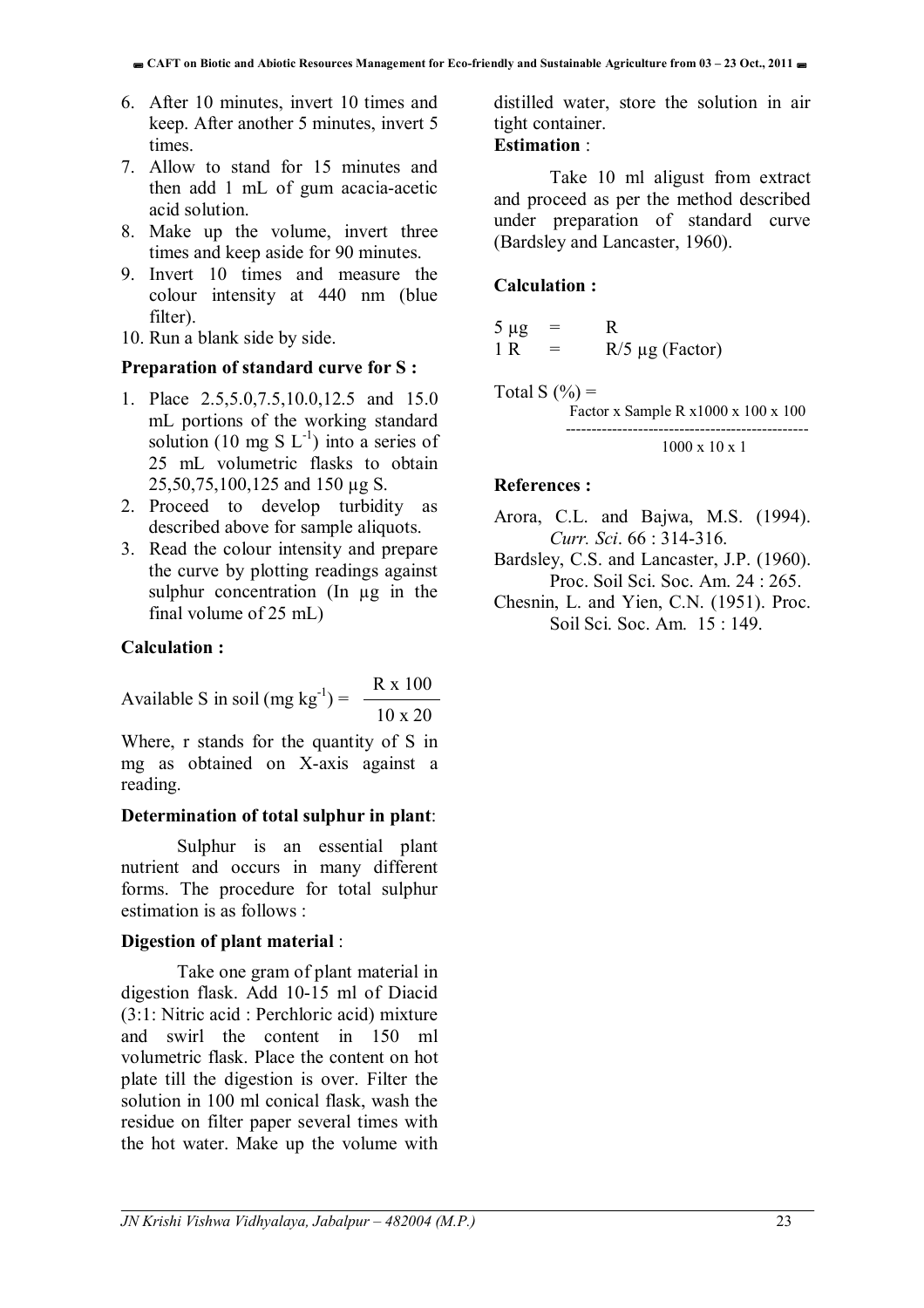## **Determination of Zn, Cu, Fe and Mn in Soils and Plants by Atomic Absorption Spectrophotometer**

#### **G.D. Sharma**

All atoms can absorb light at certain discrete wavelengths corresponding to the energy requirement of the particular atom. When at ground state the atom absorbs light it is transformed into the excited state. It is the same atom containing more energy. This energy is measured in relation to the ground state and a particular excited state say for example in case of Na may be 2.2 eV (electron volts) above the ground state.

Each transition between different electronic energy states is characterized by a different energy and by a different wavelength. These wavelengths are sharply defined and when a range of wavelengths is surveyed, each wavelength shows as a sharp energy maximum (a spectronic line). These characteristic lines distinguish atomic spectra. The lines, which originate in the ground state of atom, are most often of interest in atomic absorption spectroscopy. These are called the resonance lines. The atomic spectrum, characteristic of each element, then comprises a number of discrete lines, some of which are resonance lines. Most of the other lines arise from excited states rather than the ground state. The lines of excited states are not useful generally in atomic absorption analysis as most of the atoms in a practical atomizer are found in the ground state.

The relationship of light absorbed by the atom in ground state and their concentration in the solution is defined in the fundamental laws of light absorptions.

**Lambert's Law** : The portion of light absorption by a transparent medium is independent of the intensity of the incidence light and each successive unit thickness of the medium absorbs an equal fraction of the light passing through it.

Department of Soil Science and Agricultural Chemistry College of Agriculture, J.N.K.V.V., Jabalpur

**Beer's Law** : Light absorption is proportional to the number of absorbing atoms in the sample.

The combined Beer - Lambert law may be given as :

$$
I_t = I_o - (abc)
$$

Io

thus  $\log 10$  --- = abc = absorbance  $I_t$ 

| Where, $I_0$ | $=$ | incident radiation power        |
|--------------|-----|---------------------------------|
|              |     | $=$ transmitted radiation power |

 $a =$  absorption coefficient

 $b =$  length of absorption path

 $c =$  concentration of absorbing atoms

 i.e. the absorbance is proportional to the concentration of the elements for a given absorption path length at any given wave length.

In principle, it might be possible to calculate the concentration directly from the above equation. In practice, however, the a and  $\overline{b}$  are constants hence the variation of results is directly related the concentration of atoms. For analysis, the absorbance of different concentration of standard solution is first measured with the help of atomic absorption spectrophotometer and then the results of unknown samples are compared with the standards and thus concentration of unknown sample is calculated.

#### **Atomic absorption spectrophotometer :**

Atomic absorption spectro-photometer is based on the principle that when atomic vapours of an element are irradiated by the radiation of a characteristic wavelength (i.e. the light from a source whose emission lines are those of the element in question), they absorb in direct proportion to the concentration of the element being determined.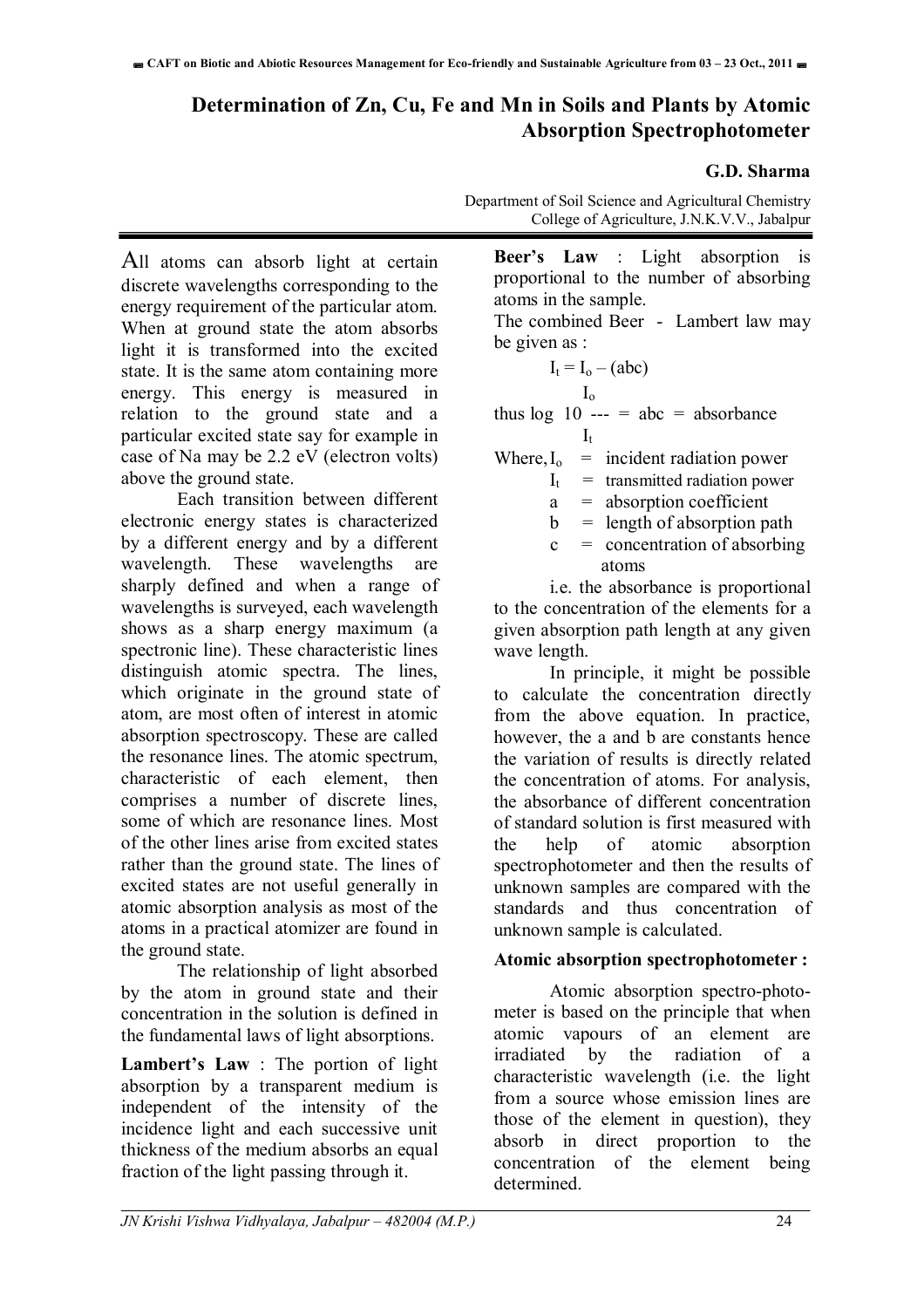#### **Instrument features :**

A wide range of atomic absorption spectrophotometer is available today, all of them have the basic features in common and consist of the following components:

#### **(a) A Light source :**

A Light source emits the spectrum of the element to be determined. The most widely used light source is hollow cathode lamp which is designed and operated in such a way that the lines to be measured are sharp, of stable intensity and free from background.

#### **(b) Atomizer-Burner assembly :**

A means of producing atomic vapours of the element to be analyzed. The solution to be analyzed is drawn by capillary and converted into stream of compressed air to a fine spray which after condensation of larger droplets is mixed with the fuel gas acetylene and burnt in a long flame (at  $2100-2400$ °C) in a stainless steel burner.

#### **(c) A Monochromator :**

 It isolates the absorbing resonance lines from other non absorbing lines. When the light coming from the HCL, after traversing the flam, enters the monochromator which is already set at the wavelength of the resonance lines of the desired element, the monochromator performs its function.

#### **(d) A Detector :**

 It measures the magnitude of absorption of the characteristic radiation. **(e) A Photomultiplier Tube :** 

 It amplifies the absorption signal and converts the light radiation into electrical energy.

#### **(f) A readout system :**

It measures the absorbance in volts. It is normally a strip chart recorder, a digital display, a meter or printer. The presently available AAS have features like automatic calibration with one or more standards, automatic curve corrections, automatic and foolproof gas

switching and calculation of average and standard deviations in repetitive runs.

**Collection and preparation of soil and plant samples** : To avoid contamination, soil samples are to be collected in plastic tub, using rust free instrument or wood and kept in polythene lined cloth bags. Samples are prepared with the help of wooden mortar and pastle and sieved through 2mm nylon screen/mosquito net cloth or stainless steel sieve.

Similarly plant samples (leaves, grains or straw) should be washed with 0.01N HCl, rinsed with glass distilled water dried in oven at 65°C and crushed with the help of stainless steel scissors.

**Soil extraction** : DTPA offers the most favourable combination of stability constants for the simultaneous complexing of Zn, Cu, Fe and Mn, Cd, Co, Ni and Pb (Lindsay and Norvell, 1978). Buffering of extractant in a slightly alkaline pH range (7.3) by including soluble  $Ca^{2+}$ , avoids the dissolution of  $CaCO<sub>3</sub>$  with the release of occluded micronutrients due to  $CO<sub>2</sub>$  partial pressure of approximately 10 times that in atmosphere, as the soil contains slightly higher  $CO<sub>2</sub>$  levels than found in the atmosphere.

- **(a) Extracting solution** : (0.005 M DTPA) Dissolve 1.9679g of DTPA (Diethylene tri amine penta acetic acid) + 13.3 ml TEA (Triethanol amine) +  $1.47g$  CaCl<sub>2</sub> .2H<sub>2</sub>O in 200 ml distilled water, dilute to 900 ml, adjust pH 7.3 with 6N HCl while stirring and then make upto 1 liter and mix thoroughly.
- **(b) Apparatus required** : Shaker (Horizontal or Rotatory), iodine value flasks (100 ml capacity) or conical flasks with glass stoppers, funnels, filter paper whatman No.1, plastic storage bottles and Atomic absorption spectrophotometer.
- **(c) Stock Standard Solutions** : The standard solutions of different micronutrients should preferably be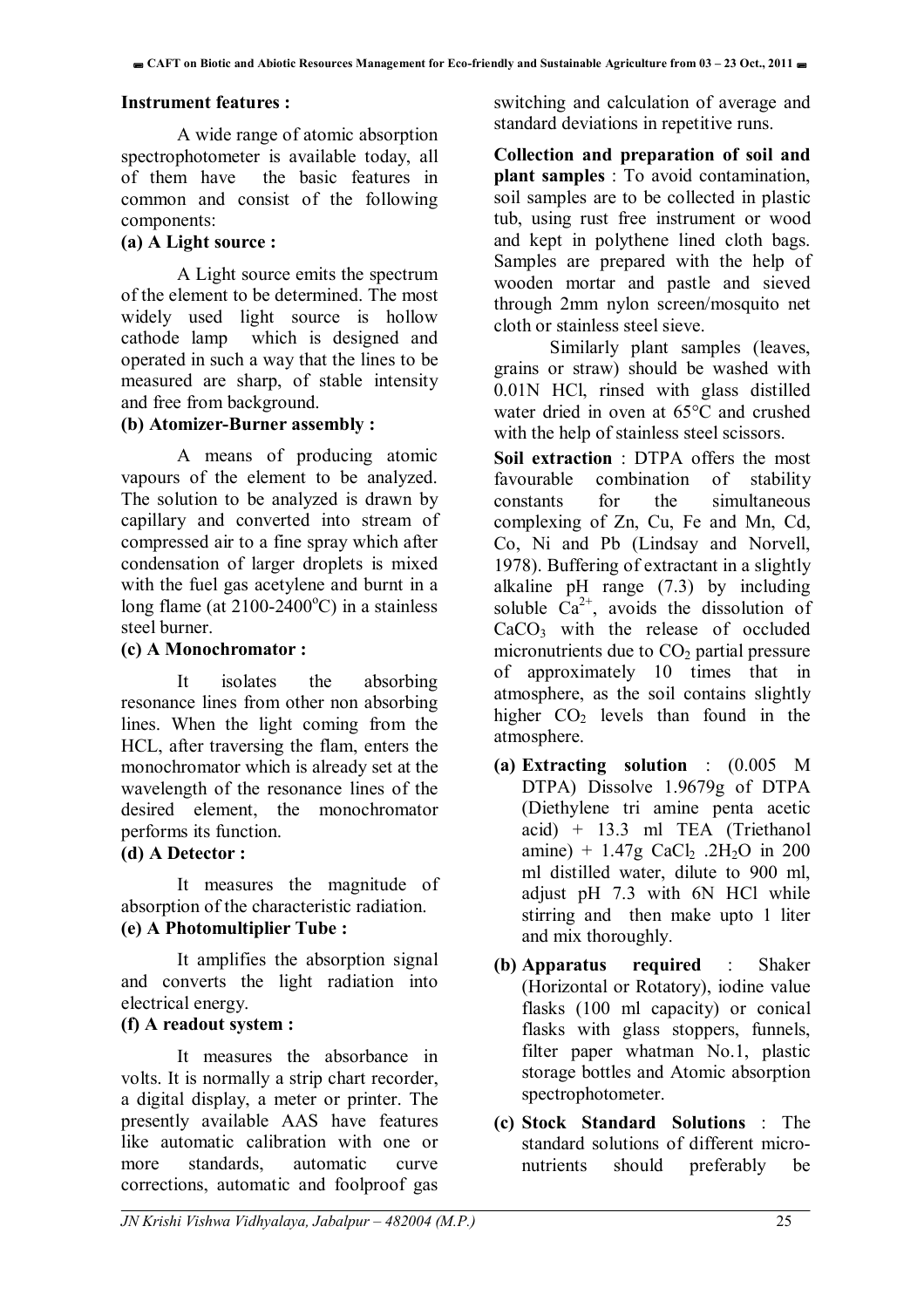prepared by using their wires. Dissolve 1g wire in a minimum volume of 1:1 nitric acid and dilute to 1000ml with distilled water to obtain 1000 µg/ml solution of micro-nutrient, or take salts of metals as follows:

Zn- 4.398g  $l^{-1}$  ZnSO<sub>4</sub>,7H<sub>2</sub>O Cu- 3.929g  $l^{-1}$  CuSO<sub>4</sub>,5H<sub>2</sub>O Fe-  $4.977g1^{-1}$  FeSO<sub>4</sub>,7H<sub>2</sub>O Mn-  $3.598g1^{-1}$  MnSO<sub>4</sub>, H<sub>2</sub>O.

 The prepared standards are also available in the market. Out of these standards, prepare working solution of 50 ppm. Then a series of standard solution of 0.5, 1.0, 1.5, 2.0 and 2.5 ppm may be prepared for each metal.

**(d) Background correction** : The reading of a spectral line always includes any contribution from the flame and sample matrix. Failure to correct properly for the background reading can be a source of serious error. Although the need for fast background correction is most obvious with graphite furnace work, it is also a consideration with flame atomic absorption.

The most common method of background correction in atomic absorption spectrometry involves the use of a continuum source such as a deuterium lamp to measure the background. The source used is a deuterium filled discharge lamp, which emits an intense continuum spectrum from 190 nm to about 400 nm. This is the region where most atomic absorption lines occur and where the effects of background absorption are most pronounced. The poly-atomic gas  $D_2$ , is used in the lamp because a continuum is produced rather than a line spectrum.

The deuterium lamp is different from a hollow cathode lamp in construction and operation. The lamp incorporates a heated, electron-emitting cathode, a metal anode and a restrictive aperture between the two. A discharge current of several hundred milli amperes excites the deuterium gas. The discharge is forced to

pass through the small aperture, forming a defined area of high excitation and hence high light emission. A suitable window transmits the light to the spectrometer's optical system.

To obtain successful background correction the deuterium lamp must be correctly aligned, and its intensity must be matched to that of the hollow cathode lamp.

It is important that both the deuterium source and the hollow cathode source are aligned to follow the same optical path. If they are not, then the two measurements may not be made on the same atom population and significant errors may occur.

In order to balance the intensity of the deuterium lamp with the hollow cathode lamp, it may be necessary to change the hollow cathode lamp current to a higher or lower value depending on the relative intensities of the lamps.

Although most modern AA spectrophotometers incorporate so called "simultaneous" background correction, they rely on two measurements separated slight in time. One measurement is of the total absorbance (atomic plus background) and the other is of the background only. The background is electronically subtracted from the absorbance to give the background corrected atomic absorbance with the continuum source method of background correction, the total absorbance is measured during the hollow cathode lamp pulse and the background during the deuterium lamp pulse. With the Zeeman method using a modulated magnetic field, the total absorbance is measured with the magnetic field off and the background with the field on.

**(e) Soil analysis** : Weigh 12.5g soil sample in 100 ml iodine value flasks. Add 25 ml DTPA solution. Shake this mixture for 2 hours on shaker at 70 to 80 oscillation per minute, filter through acid washed distilled water rinsed, whatman No.1 filter paper and collect the filtrate in plastic bottles. Determine the content of micronutrients on atomic absorption spectrophotometer.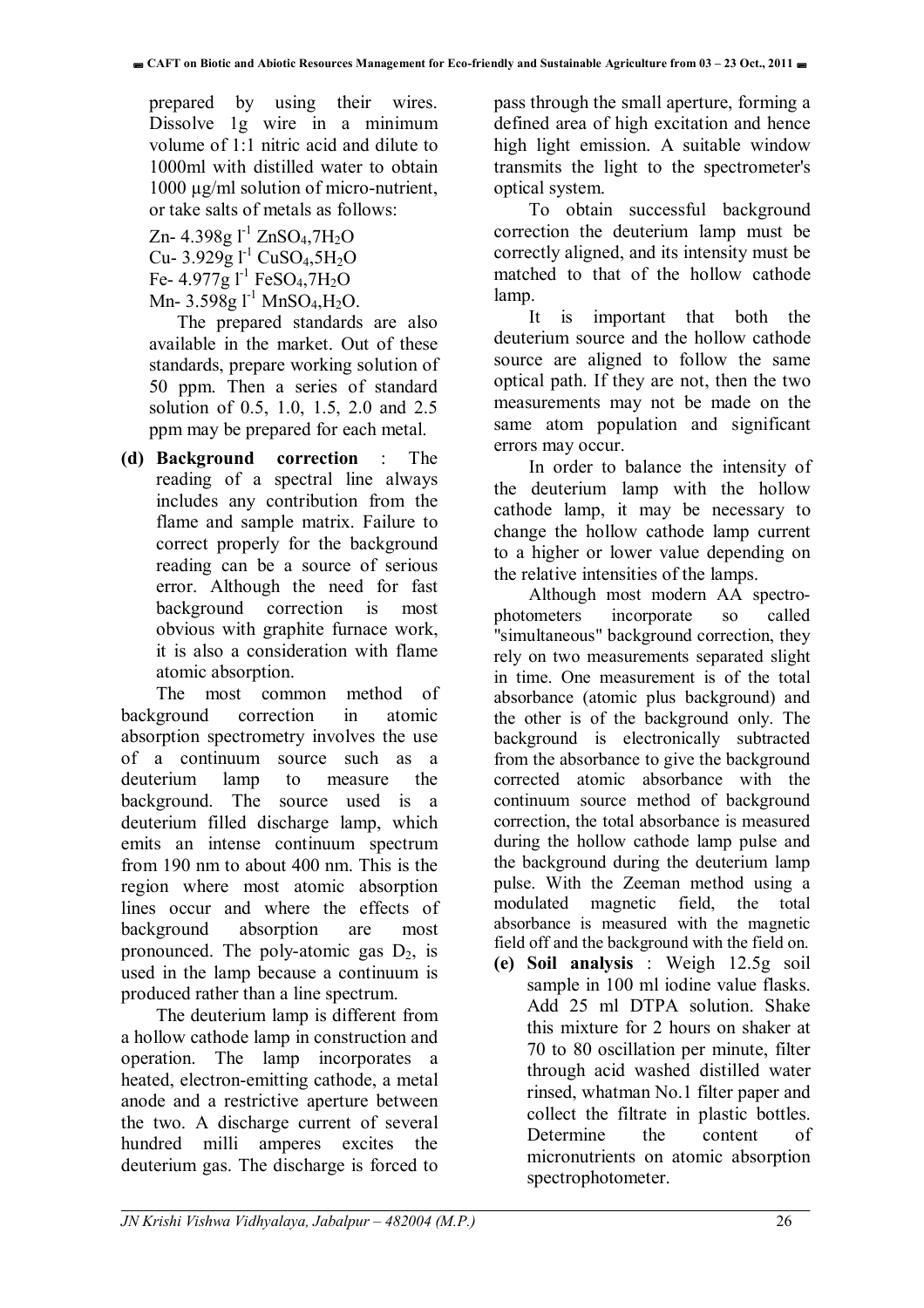**(i) Plant analysis** : Weigh 0.5g plant sample in a conical flask (corning, 100 ml capacity). Add 10 to 12 ml of di acid mixture (1 perchloric + 4 nitric acid) and digest the mixture on hot plate till the residue is colour less. Now take off, cool dilute with distilled water and filter through whatman No.1 filter paper. Make up the volume of digestate to 50 ml. Read for micronutrient content on atomic absorption spectrophotometer.

**Factors** : For soil multiply the concentration read on AAS computer sheet by "2". Similarly for plants the multiplying factor will be 100 to get concentration in mg  $kg^{-1}$ .

#### **Reference :**

Lindsay, W.L. and Norvell, W.A. (1978). Proc. Soil Sci. Soc. Am. 42 : 421-428.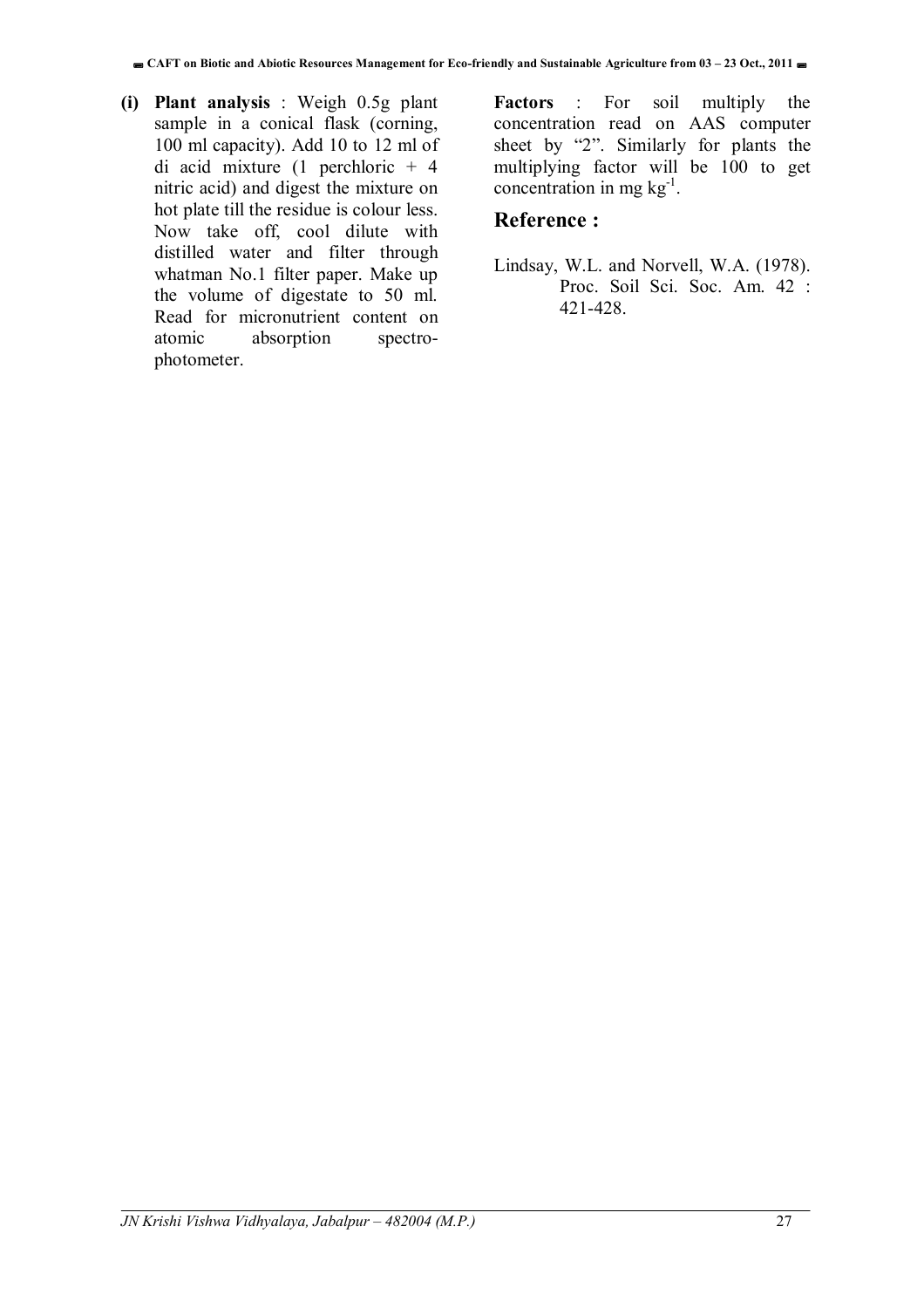#### **Estimation of Boron in Soils, Plants and Water**

#### **G.D. Sharma**

Department of Soil Science and Agricultural Chemistry College of Agriculture, J.N.K.V.V., Jabalpur

**B**oron occurs as anion in soils and is required by plants in very small quantity. Water soluble B makes the estimate of its availability to plants. Total boron in soils varies from  $20$  to  $200$  mg  $\text{kg}^{-1}$  and available (water soluble) boron in soils ranges from  $0.03$  to 12 mg  $kg^{-1}$ respectively. The threshhold value ranging from 0.1 to 0.5 mg  $kg^{-1}$  (water soluble B) depends upon the soil type, crops, and other factors, below which the response to applied boron may be expected. Some sensitive crops to boron deficiency are listed in table 1. Its availability is affected by soil pH as under:

- Deficiency of B is generally observed in old acid leached soils.
- Availability increased with the rise in soil pH having significant positive correlation with pH rising from 4.7 to 6.7.
- In neutral, saline and calcareous soils the B availability again decreases with the rise in soil pH having significant negative correlation with the rise in pH from 7.1 to 8.1. In calcareous soils B fixation occurs with the condensation of borate radical into long chains in the presence of Ca.

**Table 1 : Sensitivity of crop to Boron deficiency** 

|             | uvnener |         |  |  |  |
|-------------|---------|---------|--|--|--|
| Sensitive   | Medium  | Low     |  |  |  |
| Alfalfa     | Apple   | Barley  |  |  |  |
| Cauliflower | Cabbage | Beans   |  |  |  |
| Rape seed   | Carrot  | Corn    |  |  |  |
| Conifers    | Clover  | Grasses |  |  |  |
| Peanuts     | Cotton  | Oat     |  |  |  |
| Sugarbeet   |         | Onion   |  |  |  |
| Turnip      |         | Pea     |  |  |  |
|             |         | Potato  |  |  |  |
|             |         | Soybean |  |  |  |
|             |         | Wheat   |  |  |  |
|             |         | Rice    |  |  |  |

 $\bullet$  In alkaline soils the availability of B is high and may be even toxic for plant growth.

 Besides this the low moisture availability also causes B deficiency.

 Irrigation water containing Boron between  $0.\overline{3}$  to  $0.6$  mg kg<sup>-1</sup> can be used safely, whereas, irrigating soils with water containing 1 to 3 mg  $kg^{-1}$  B causes toxicity of B in plants.

#### **Boron determination (Azomethine H Method) :**

 Azomethine H forms coloured complex with  $H_3BO_3$  in aqueous media. Over a concentration range of 0.5 to 10  $\mu$ g B/ml the complex is stable at pH 5.1. Maximum absorbance occur at 420 nm with little or no interference from a wide variety of salts. This technique is rapid, reliable and more convenient to use than traditional procedures employing carmin, curcumin or quinalizarin (John *et al*., 1975).

#### **Apparatus :**

(1) Spectrophotometer

(2) Poly-propylene tubes 10 ml capacity.

#### **Reagents :**

- 1. Distilled water
- 2. Buffer solution : Dissolve 250 g of ammonium acetate (NH4OAc) and 15 g of ethylenediaminetetracetic acid (EDTA disodium salt) in 400 ml of distilled water. Slowly add 125 ml of glacial acetic acid and mix.
- 3. Azomethine H reagent : Dissolve 0.45 g of azomethine H in 100 ml of 1% L ascorbic acid solution. Fresh reagent should be prepared weekly and stored in a refrigerator.
- 4. Calcium hydroxide suspension : Add  $0.4g$  Ca(OH)<sub>2</sub> to 100 ml distilled water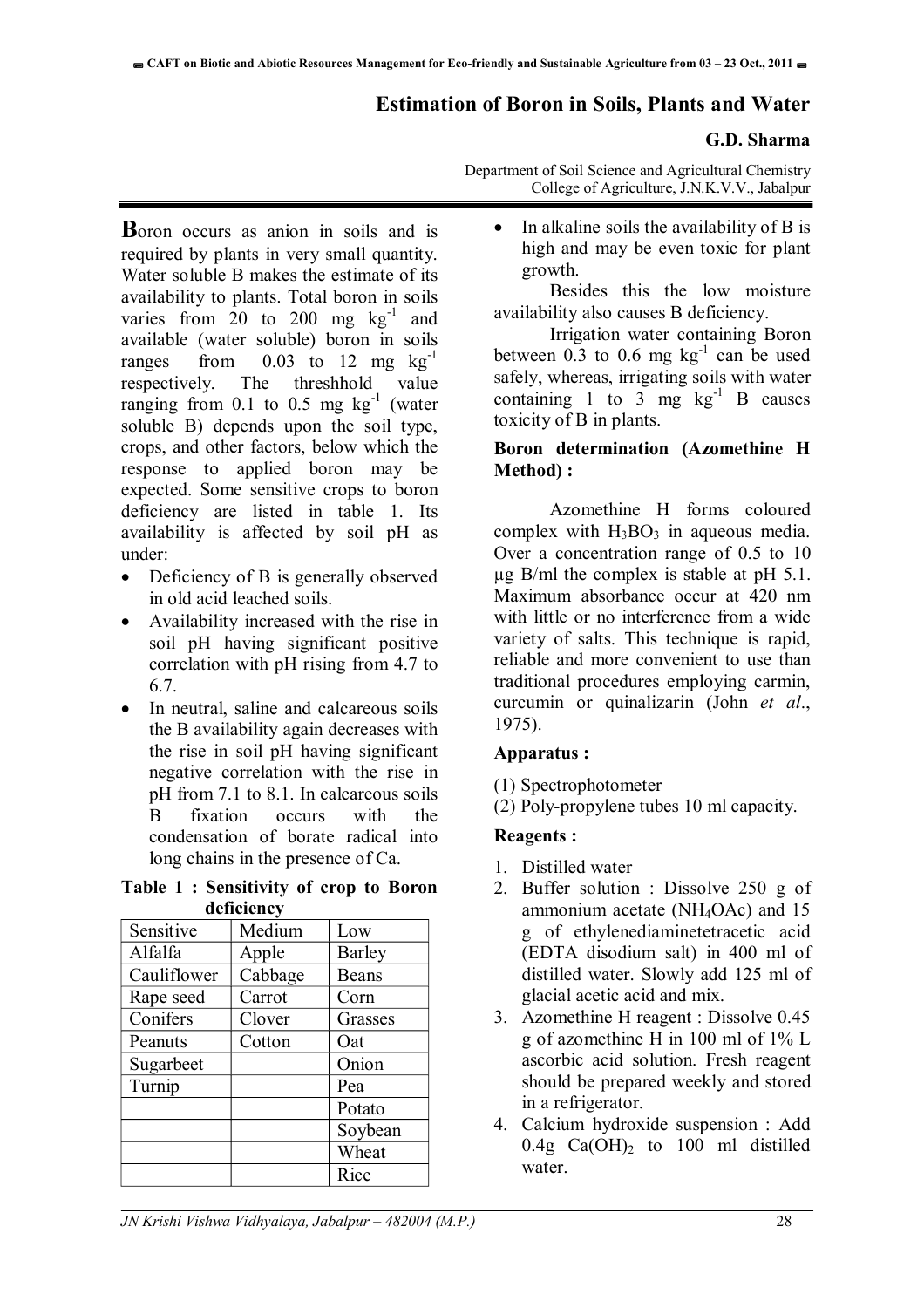- 5. 0.1 N HCl : Add 8.3 ml conc. HCl to 900 ml distilled water, mix, cool to room temperature and make up the volume to 1000 ml.
- 6. Calcium chloride 0.01 M Dissolve 1.11 g of anhydrous  $CaCl<sub>2</sub>$  in 900 ml distilled water and make up the volume to 1000 ml.
- 7. Boron standard solution : Dissolve 0.114g of Boric acid  $(H_3BO_3)$  in distilled water and adjust the volume to 1000 ml. Each ml contains 20 µg B. Dilute 10, 20, 30, 40 and 50ml of the stock solution to 100 ml with distilled water to have solution with B concentration of 2,4,6,8 and 10 µg of B/ml respectively. Include a distilled water sample for the  $0.0 \mu$ g of B/ml standard solution.

#### **Procedure :**

Take 1 ml of aliquot of blank and diluted B standards into a 10 ml polypropylene tube, add 2 ml of buffer solution and mix. Add 2 ml of azomethine H reagent, mix and after 30 minutes read the absorbance at 420 nm on spetrophotometer. With the help of absorbance readings of standard solutions of different concentration of B the standard curve is drawn and a factor for concentration of B for 1 absorbance is calculated which is utilized to calculate B in the soils, plant or water sample.

#### **Preparation of Extracts :**

**1. Soil extracts** : The hot water soluble extraction procedure of Berger and Truog (1939) is being used widely with slight modification of adding dilute electrolyte  $(0.01 \text{ M } CaCl<sub>2</sub>)$  instead of water only. This provides clear, colourless extract which eliminates the need of charcoal for decolourzation. Beside this a negative error, associated with B adsorption by charcoal, is also removed.

Place 20 g air dry soil in 250 ml low B flat bottom flasks and add 40 ml of  $0.01$  M CaCl<sub>2</sub> solution. Attach water cooled reflux condenser to the flask. Heat the flasks for 5 minutes and then cool and filter the suspension in plastic bottles.

Transfer 20 ml aliquot to evaporating dish, add 2 ml  $Ca(OH<sub>2</sub>)$ suspension and evaporate the solution to dryness. Heat the evaporating dishes gently to destroy organic matter, cool to room temperature, add 5 ml 0.1N HCl. Triturate the residue with rubber policeman to ensure the complete dissolution of the residue (Bingham, 1982).

For analysis of B pipette 1 ml of the aliquot and proceed as for the standard curve.

**2. Plant digest** : Take 0.5 g plant sample in porcelain/platinum dishes Add  $0.5$  g Ca(OH)<sub>2</sub>. Ignite the sample in the muffle furnace at 550°C for 4 hours to obtain white grey ash. Cool the dishes and moist the ash carefully with little distilled water and then add 5 ml 0.1N HCl. Transfer the content in to 25 ml volumetric flask mix and make up the volume to 25 ml with distilled water. For analysis of B take 1 ml of the aliquot and proceed as for the standard curve.

**3. Water analysis** : Take suitable quantity of water sample (containing 0.2 to 5.0 µg B) in porcelain dishes add 2 ml  $Ca(OH)<sub>2</sub>$  and proceed as described for soil extract. It is important to keep a definite volume of aliquot i.e. 1 ml of either soil, plant or water in final step of B determination.

#### **References :**

- Berger, K.C. and Truog, E. (1939). *Boron determination in soils and plants*. Ind. Eng. Chem. Anal. Ed. 11 : 540-545.
- Bighman, F.T. (1982). *Boron* p. 501-508. *In* A.L. Page (ed.) Methods of Soil Analysis. Part II Agron. Monogr. 9 ASA and SSSA, Mandison, W.I.
- Jackson, M.L. (Ed.) (1958). *Boron determination for soil and plant tissues*. In Soil Chemical Analysis page 370-387.
- John, M.K., Chuah, H.H. and Neufld, J.H. (1975). Application of improved azomethine H method for the determination of boron in soil and plants. Anal. Lett. 8 : 559-568.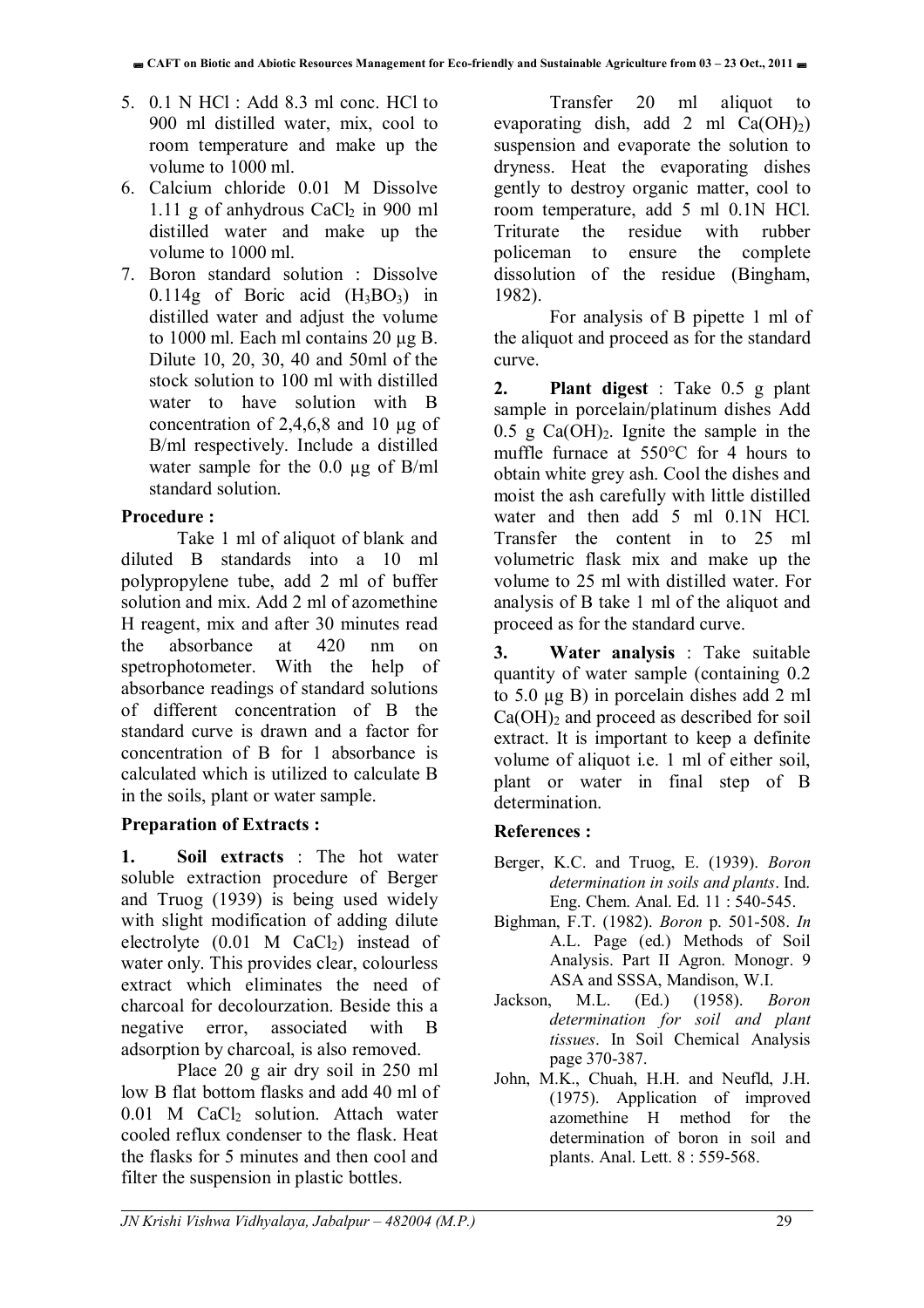### **Profile Studies of Deep Black Soils**

#### **G.P. Gupta**

Department of Soil Science and Agricultural Chemistry College of Agriculture, J.N.K.V.V., Jabalpur

Deep black soils or Vertisoils occur globally under various parent materials and environmental conditions (Table 1).

|                  | Table 1. Distribution of Vertisols and |  |  |
|------------------|----------------------------------------|--|--|
| associated soils |                                        |  |  |

| Juris-    | Location                                | Area               | $\frac{0}{0}$<br>of |
|-----------|-----------------------------------------|--------------------|---------------------|
| Diction   |                                         | (m ha)             | Gross               |
|           |                                         |                    | <b>Black</b>        |
|           |                                         |                    | soils               |
| Continent | Africa                                  | 105.0              | 38.7                |
|           | $\overline{\mathcal{X}}$<br>Asia<br>far | 70.3               | $\overline{25.9}$   |
|           | East (Mainly                            |                    |                     |
|           | India)                                  |                    |                     |
|           | Australia                               | 48.8               | 17.7                |
|           | Latin                                   | $\overline{27.0}$  | 9.9                 |
|           | America                                 |                    |                     |
|           | North                                   | 10.0               | $\overline{3.7}$    |
|           | America                                 |                    |                     |
|           | Near<br>&                               | $\overline{5.7}$   | 2.1                 |
|           | Middle East                             |                    |                     |
|           | Europe                                  | 5.4                | $\overline{2.0}$    |
|           | <b>TOTAL</b>                            | $\overline{271.4}$ | 100                 |
| Country   | India                                   | 70.3               | $\overline{25.9}$   |
|           | Australia                               | 48.8               | 17.7                |
|           | Sudan                                   | 43.4               | 16.6                |
|           | <b>USA</b>                              | 18.1               | 6.7                 |
|           | <b>CHAD</b>                             | 15.5               | 5.7                 |
|           | China                                   | $\overline{11.6}$  | 4.3                 |
|           | Others                                  | $\overline{64.5}$  | 23.7                |
|           | (in parts)                              |                    |                     |
|           | <b>TOTAL</b>                            | $\overline{271.4}$ | 100                 |
| India     | <b>MS</b>                               | 24.2               | 34.4                |
|           | <b>MP</b>                               | 21.2               | 30.1                |
|           | GUJ.                                    | 4.9                | 7.0                 |
|           | AP                                      | 9.4                | 13.4                |
|           | KTK.                                    | 5.8                | 8.2                 |
|           | <b>TN</b>                               | 2.6                | 3.7                 |
|           | RAJ.                                    | 1.1                | 1.6                 |
|           | UP                                      | 1.1                | 1.6                 |
|           | <b>TOTAL</b>                            | 70.3               | 100                 |
| <b>MP</b> | Vertisols                               | 8.0                | 37.7                |
|           | Inceptisols                             | 8.6                | 40.6                |
|           | Entisols                                | 4.2                | 19.8                |
|           | Alfisols                                | 0.4                | 1.9                 |
|           | <b>TOTAL</b>                            | 21.2               | 100                 |

They clayey soils that shrink and swell extensively upon changing soil moisture conditions. Vertisols exhibit unique morphological properties such as the presence of slickensides, wedgeshaped aggregates, diapir (mukara), and gilgai. Shrink-swell phenomena are the dominant pedogenic processes in Vertisols and are attributed to changes in interparticle and intraparticle porosity with changes in moisture content.

#### **Definition of Vertisols :**

Taxonomically for defining Vertisols, there must be

- 1. A layer 25 cm or more thick with an upper boundary within 100 cm of the mineral soil surface, that has either SLICKENSIDES or WEDGE SHAPED PEDS that have their long axes tilted  $10$  to  $60^\circ$  from the horizontal; and
- 2. A weighted average of 30 % or more clay in fine earth fraction either between the mineral soil surface and a depth of 18 cm or in Ap horizon, whichever is thicker and
- 3. 30 % or more clay in fine earth fraction of all horizons between a depth of 18 cm and either a depth of 50 cm or a densic, lithic or paralithic contact, a duripan, or a petrocalcic horizon if shallower and
- 4. Cracks that open and close periodically.

Vertisols are significant global resources that serve as the lifeline in subsistence agriculture due to their high productivity.

Efforts towards comprehension and successful utilization are imperative for continued productivity and long term sustainability of these resources for current and future civilizations.

Morphology of a soil is best evaluated from the *in situ* examination of the soil profile. A recently dug pit large enough for observation of a pedon is desirable. Old exposures such as road banks and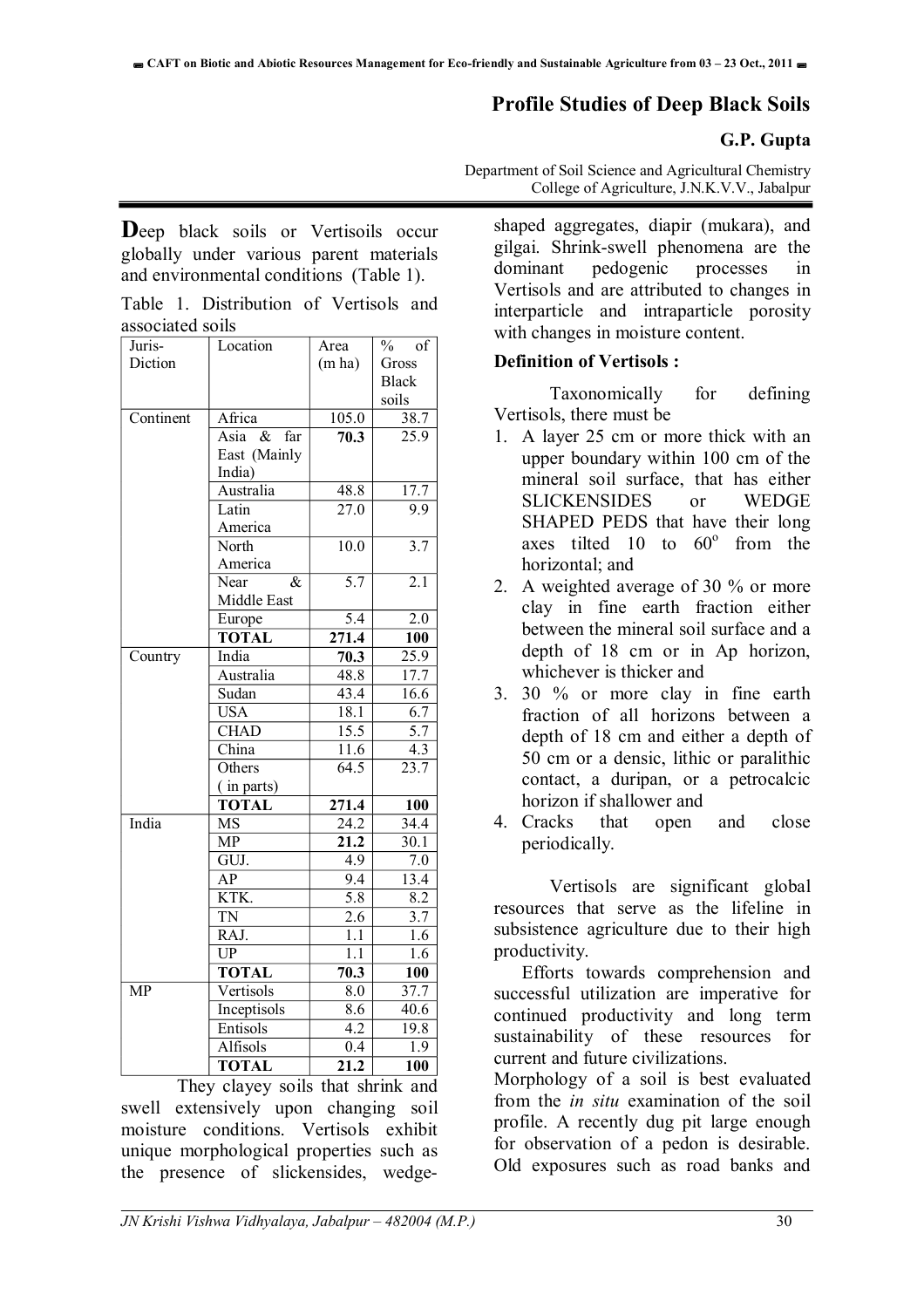ditches are acceptable only for preliminary studies because morphological features often become altered after prolong exposure.

Normally the size of profile pit is kept 1.8 m long, 1.2 m wide and 1.8 m deep but for the study of black soils, the width of pit varies from place to place depending on its cyclic wave length of puffs and shelves. It should be kept in mind that atleast half wave length covering both, puff and shelve is considered while exposing profile pit in order to study the pattern of cracks and slickensides perfectly.

The profile examination begins with a first approximation and marking of soil horizon boundaries on the profile. Each horizon is then carefully observed and described. Horizon boundaries are relocated as required by the detailed study (Buol *et al*. 1998). Th description sheet containing the columns of site and soil characteristics is filled up by the profile study group during pedon studies.

Vertisols are relatively homogneous in their morphology. Although horizonation is not distinct yet a few horizons above the parent material may be identified as self mulching surface (Ap), blocky subsurface (A12), slickensided horizon and wedge shaped subsoil (Bss).

The depth of these soils may vary from shallow to very deep. Previously the black soils were grouped as shallow  $\leq 30$ cm) medium (30-100 cm) and deep  $(>100$ cm) but lateron Sehgal (2008) modified the dept of shallow soil as less than 50 cm.

### **Requirement of Vertisols :**

Main requirements of Vertisols are the presence of high content of clay  $(>= 30$ %) and predominance of montmorillonite (2:1 expanding clay). Other important parameters for the development of Vertisols are:

(i) **Parent material** having basalt, argillaceous limestone, marine clays and shales

- (ii) **Weathering period** must be extensive for the development of solum with 2:1 expanding clays
- (iii) **Weathering environment** should be such that no further weathering of 2:1 expanding clays takes place. Even no inter-layering exists to the extent the properties are destroyed
- (iv) **Sequence of events** should continue like churning/mixing, development of argillipedoturbation, development of slickensides and formation of wedge shaped structures

#### **Pedogenesis of Vertisols :**

- 1. Separation of blocks Deep wide cracks separate the soil into strong and massive prism like blocks in the upper part of the pedon that break into angular blocky peds of hard and firm consistence.
- **(a)** *Cracking of soil* : During dry season, the soil cracks to the surface due to shrinkage of 2:1 expanding clays that may extend to a depth of 1 metre or more.
- **(b)** *Falling of surface soil material* : While cracks are open, surface soil material falls into them by several mechanisms such as animal activity, wind or at the onset of rainy season by water.

**2. Hydration of clays** : The clay hydrate and due to their high coefficient of expansion and contraction, expand 3 dimensionally on wetting.

- **(a)** *Expansion of clays* : Cracks close on the surface but because of the extra material now present in the lower part of the profile, a greater volume is attained and the expanding material presses and slides the aggregates against each other, developing a "lentil" angular blocky structure with sliekenside features on the ped surfaces.
- **(b)** *Shear stress development* : The slipping occurs where shear strength is surpassed by shear stress acting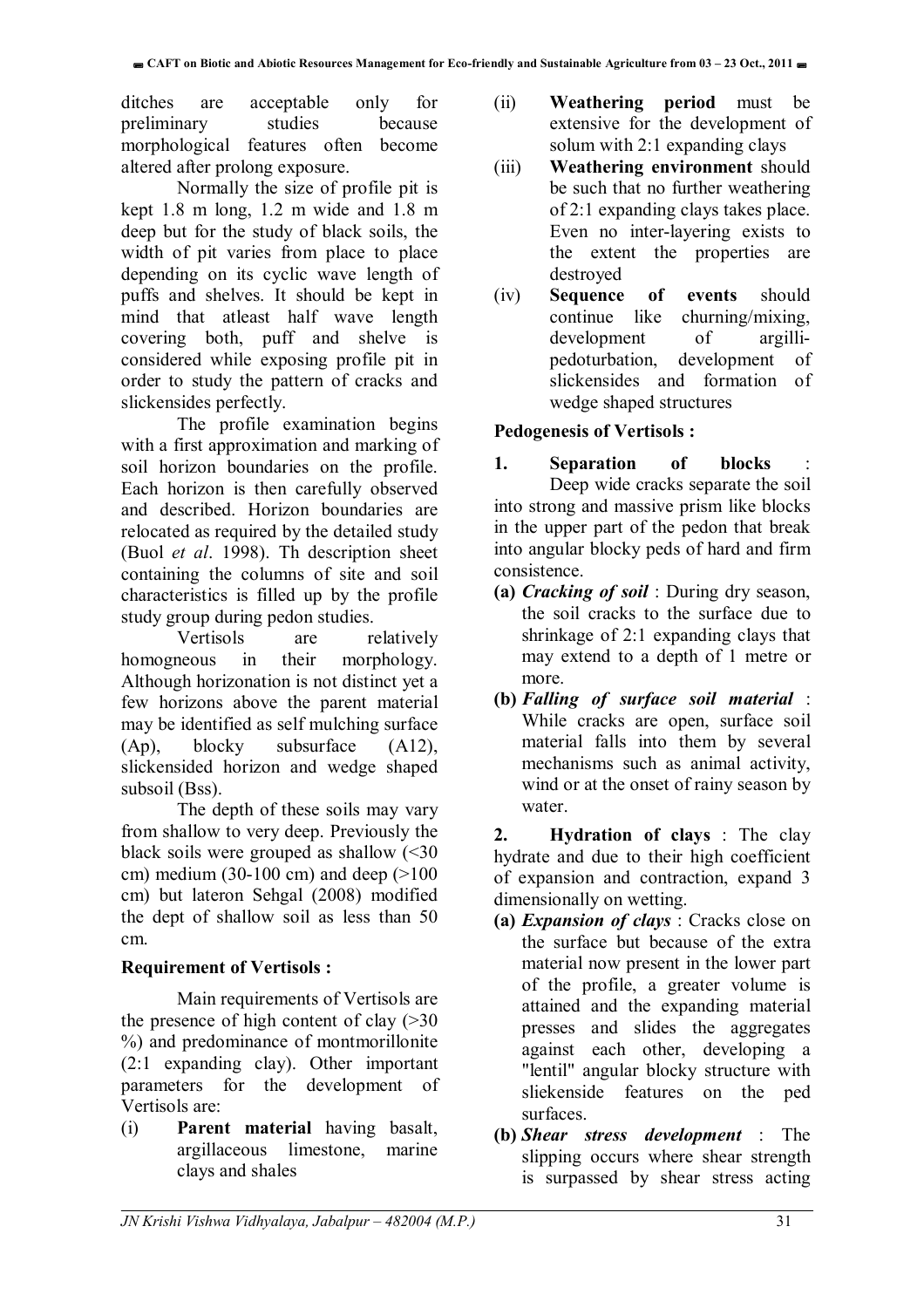upon a soil mass. The shear stress is a major force caused by swelling and develops when volume expansion results during the wet cycle.

**(c)** *Formation of slickensides :*

- The slickensides, intersecting or close enough to intersect, also result in wedge shaped structural aggregates, the most characteristics feature of Vertisols which develop with their longitudinal axes inclined at 30 to 60° from horizontal (Sehgal and Bhattacharjee, 1988).
- **(d)** *Buckeling of land space* : This expansion buckles the land scape, forming the micro relief called gilgai. The micro basins contain more organic matter than the micro ridges and probably it results from admixtures of subsurface material into micro ridge area and slight erosion of organic rich fines from the ridges to the basins.

**3. Incomplete leaching** : In most shrink swell soils, the temperature being high, the potential evapotranspiration suggesting incomplete leaching and inducing the process of calcification in these soils.

#### **Cyclic movement of soil material :**

Amongst several processes acting in the formation of Vertisols, the predominant process seems to be haploidization i.e. mixing by argilli pedoturbation. The specific features of such soils are :

**1. Gilgai micro relief** : The term gilgai is an Australian aboriginal term meaning small water hole.

Pedogenic micro topographical features like puffs (microknolls) and shelves (microbasins) develop that remain intimately associated with one another (Bhattacharjee *et al*. 1977), Columbe *et al*. (1996) introduced a term "diapir" meaning a protusion of subjacent soil material which penetrates to the overlying horizons and approaches or reaches the surface. If diapir and gilgai occur, the mound in gilgai is always developed over the diapir.

Hallsworth and Beckman (1969) classified gilgai into 6 types i.e. normal or round, melon hole, Lattice, Linear or wavy, tank or stony but lateron Paton (1974) suggested only two types of gilgai i.e. linear and circular (Nuram or Pockmarked) each of which were grouped into 4 types.

- $\alpha$  type Mound and depression equally developed (No shelf present)
- $\beta$  type Mound of much greater extent than depression (No shelf present)
- $\gamma$  type Depression of much greater extent than mound (No shelf present)
- $\delta$  type Mound, shelf and depression all present

**2. Size of cyclic pedons** : Half cycle linear distance (HCLD) measures the lateral dimension of a cyclic pedon. It may be small, medium or large i.e. below 1, 1 to 2 or above 2 to 3.5 metre, respectively.

**3. Horizon sequence** : In Vertisols, the horizon sequence has been suggested to be A1-Bss-BC-C where "ss" indicates about the presence of slickensides.

**4. Thickness of horizon** : Thickness of A1 in Vertisols varies with the linear frequencies of puffs and shelves of gilgai micro relief.

**5. Horizon boundary (Amplitude)**: It is the difference between vertical distance from the surface of pedon to the lower boundary of crest of cycle and the lowest point of trough of cycle in same pedon. The amplitudes are grouped as low, medium of high according to the vertical distance as below 25, 25 to 75 or above 75 cm, respectively. Shape of apparent topography of the intermittent horizon is also graded as tongued (vertical extent > horizontal distance), wavy (vertical extent approximating the horizontal distance) and smooth (vertical extent < horizontal distances) as suggested by Bartelli (1971).

#### **Age of Vertisols :**

It is difficult to assign the Vertisols a place in the genetic scheme of soil classification as there are greater differences of opinion whether they are old, young or remain in equilibrium with the environment.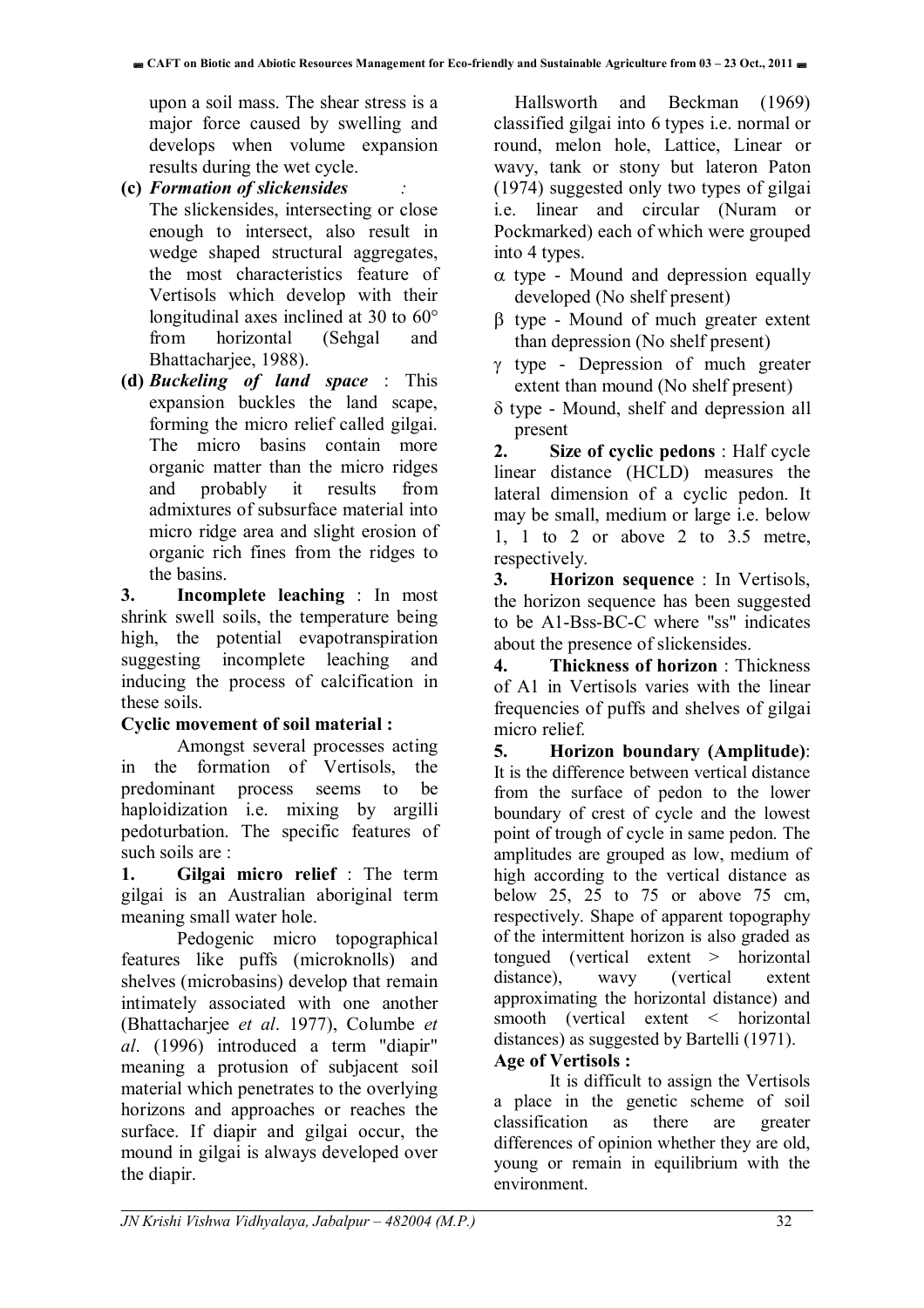**1. Views as Vertisols are old** : The end product of a development sequence involves the soils whose B horizon has become so clayey that shrink-swell cycles developed and eventually "swallowed" the A horizon. It is possible because high content of fine clay and high fc/cc ratio may be produced by lessivage on a large scale.

**2. Views as Vertisols are young** : The fate of Vertisol may be to undergo alteration of 2:1 clays to non expanding type of clay. The profile would then cease to churn and eluviation process would

dominate. This interpretation suggests that Vertisols are relatively young soils.

**3. View as Vertisols are in equilibrium** : Vertisols remain in equilibrium with their environment and that the 2:1 expanding lattice clays are stable and will persist, barring a climate change. Vertisols then can be considered diagnostic of environments in which the parent material is basic and gives rise to the formation of 2:1 expanding lattice silicates under the influence of wet dry climate.

| Horizon                               | Soil colour<br>$(10 \text{ YR})$ | Texture       | Structure                            | Special features                                    | Width of<br>cracks (cm)  |
|---------------------------------------|----------------------------------|---------------|--------------------------------------|-----------------------------------------------------|--------------------------|
|                                       |                                  |               | A. Typic Haplustert (10 YR - 2.5 YR) |                                                     |                          |
| Ap/A11                                | 4/2, 3/3, 3/2, 3/1               | $\mathcal{C}$ | $1f/1m$ sbk                          | $1c/2c$ pr-3c pr                                    | $2 - 5$                  |
| A12                                   | 3/3, 3/2, 3/1                    | C             | $2m/2c$ abk                          | $2c$ pr - $3c$ pr                                   | $2 - 5$                  |
| <b>Bss</b>                            | 3/3, 3, 2, 3/1, 2/1              | C             | $2m/3c$ abk                          | Intersecting lickensides*                           | $1 - 2$                  |
| BC                                    | 4/4, 3/4                         | $\mathcal{C}$ | $2m/2c$ abk                          | $---do---$                                          | $0.5 - 1$                |
| $\mathcal{C}$                         | 5/4, 4/4, 4/3                    | $c-gc$        | 2msbk/ massive                       | $\overline{\phantom{a}}$                            | $\overline{\phantom{a}}$ |
| B. Vertic Haplustept (10 YR - 7.5 YR) |                                  |               |                                      |                                                     |                          |
| Ap/A                                  | 5/2, 4/3, 4/2, 3/2               | Cl            | $gr/1m$ sbk                          | $1c$ pr-2 $c$ pr                                    | $2 - 2.5$                |
| AB                                    | 4/3, 3/3                         | $cl-c$        | $1m/2m$ sbk                          | ----do----                                          | $2 - 2.5$                |
| <b>B21</b>                            | 4/3, 3/3, 3/2                    | $cl-c$        | $2m$ sbk- $3m/3c$                    | 2c pr - 3c pr or pressure<br>faces/abk slickensides | 1.5                      |
| <b>B22</b>                            | $6/3$ , $5/3$ , $4/4$ , $4/3$    | gscl-cl       | ----do----                           |                                                     |                          |
| C                                     | 7/6, 6/3, 5/3, 4/4               | gsl-gscl      | 1f sbk/ massive                      | -                                                   |                          |

|  |  |  | Table 2 : Range in characteristics of Vertisols and Vertic Inceptisols |  |  |  |
|--|--|--|------------------------------------------------------------------------|--|--|--|
|--|--|--|------------------------------------------------------------------------|--|--|--|

\*or parallelepipeds with long axes tilted from 35° to 55° from horizontal

#### **References :**

- Bartelli, L.J. (1971). *Soil taxonomy, correlation and Interpretation*. Proceedings of Workshop organized by All India Soil and Land Use Survey, New Delhi.
- Bhattacharjee, J.C., Landey, R.J. and Kalbande, A.R. (1977). A new approach in the study of Vertisol morphology. J. Indian Soc. Soil Sci. 25 : 221-232.
- Buol, S.W., Hole, F.D. , McCracken, R.J. and Southard R.J. (1998). *Soil Genesis and classification*. Panima Publication Corporation, New Delhi.
- Coulombe, C.E., Wilding, L.P. and Dixon, J.B. (1996). An Overview of Vertisols: Characteristics and Impact on Society. Adv. Agron. 57 : 289-375.
- Paton, T.R. (1974). Origin and terminology for gilgai in Australia. Geoderma. 11 : 221-242.
- Sehgal, J. (2008) Pedology concepts and application, 2nd edition Kalyani Publication, Ludhiana P. 416.
- Sehgal, J., and Bhattacharjee, J.C. (1988). Typical Vertisol of India and Iraq-their characterization and classification. Pedologie. 38 : 67-95.
- Sehgal, J., Saxena, R.K. and Vadivelu, S. (1987). *Field Manual for Soil Resource Mapping of different states*. NBSS & LUP, Nagpur, pp. 73.
- Soil Survey Staff (1999). *Keys to Soil Taxonomy*. 9th Ed. CSC, SMSS, United States Department of Agriculture (USDA) Washington, D.C.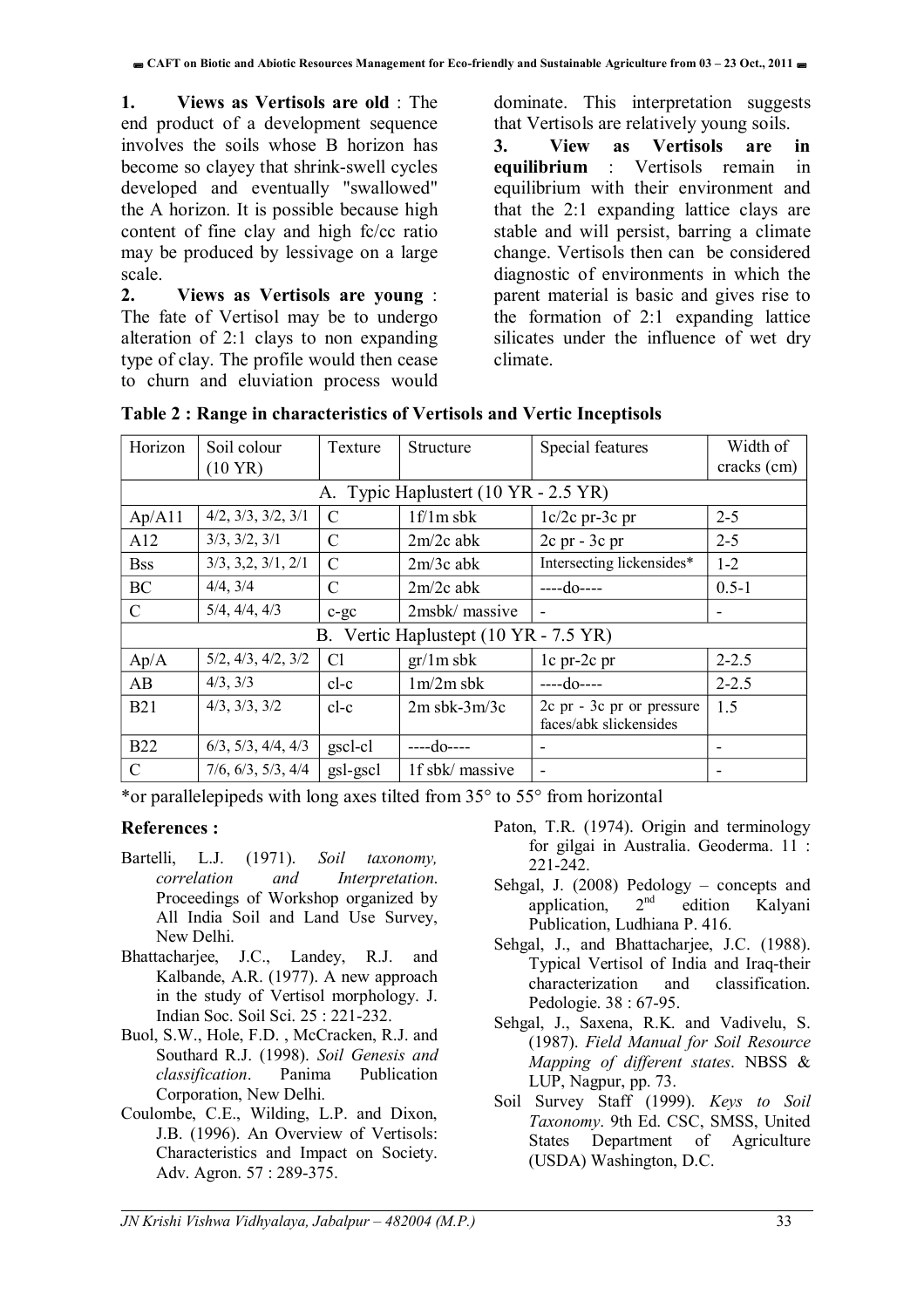#### **Irradiation by Gamma Chamber – 5000**

#### **R.K. Thakur and G.D. Shrma**

Department of Soil Science and Agricultural Chemistry College of Agriculture, J.N.K.V.V., Jabalpur

**G**amma irradiation has been extensively used for food irradiation and sterilisation, killing of fungus and micro organisms, sterilisation of medical accessories and surgical equipments, high energy radiation chemistry, seed irradiation and semiconductor irradiation. Gamma Chamber can also be used in many other research applications which require irradiation of materials with ionizing radiations to varying doses.

The radiation processing of food involve the controlled application of energy from ionizing radiation such as gamma rays, electrons and X rays for food preservation. The gamma rays and X-rays are short wavelength radiation of electromagnetic spectrum, which includes radiowaves, microwaves, infrared, visible, and a violet light. Radioisotopes such as cobalt 60 and caesium-137 emit the gamma rays, while machines using electricity generate electrons and X-rays. The gamma rays and electrons are distinguished from other form of radiation by their ionizing ability. (That they are able to break chemical bond when absorbed by material). The product of ionizing radiation may be electrically charged ions) or neutral (free radicals). These there further react to cause change in an irradiated material known as the process of radiolysis. It is this reaction that causes the death of micro- organism, insect and parasites during food irradiation.

The conservation and preservation of food is a prerequisite for food security. It provides self-reliance to nation. The Indian Food Industries contributes about 25-28% towards GDP. The food processing sector provides 60-65% employment with a turnover of in US\$ 36.1 billion of which US\$ 27.8 billion in organized sector, any change or any stagnation in technology will inevitably have very large impact through out the economy. India is a potential producer of fruits and vegetables live stock and marine products. India has a

tremendous potential as the world largest food factory.

 It has been estimated that about 30- 35% of fruit and vegetables of worth Rs 3000/- corers are perished every year. The reasons for such losses are seasonal nature of fruits and vegetables production. The long distance between production and consumption centers and also rising gap between demand and supply. The hot and humid climate in the country is also quite favorable for the growth of numerous insects and micro organisms that destroy stored crops and cause spoilage of food every year. The spoilage also occurs due to chemical and physiological changes in stored foods. To preserve the food and food products, technologies such as freezing caning sun drying pickling fermentation have been recommended by researchers but, each of these methods have its own merits and limitation. The search for an alternative newer economical methods to preserve food and causes least changes in sensory quality have been under taken since long back, and has been observed that radiation processing of food is one of the latest method developed for food preservation.

#### *Irradiation by Gamma Chamber 5000 :*

Gamma Chamber 5000 is a compact self shielded cobalt-60 gamma irradiator providing an irradiation volume of approximately 5000cc. The material for irradiation is placed in an irradiation chamber located in the vertical drawer inside the lead flask. This drawer can be moved up and down with the help of a system of motorised drive which enables precise positioning of the irradiation chamber at the centre of the radiation field.

Radiation field is provided by a set of stationary cobalt-60 sources placed in a cylindrical cage. The sources are doubly encapsulated in corrosion resistant stainless steel pencils and are tested in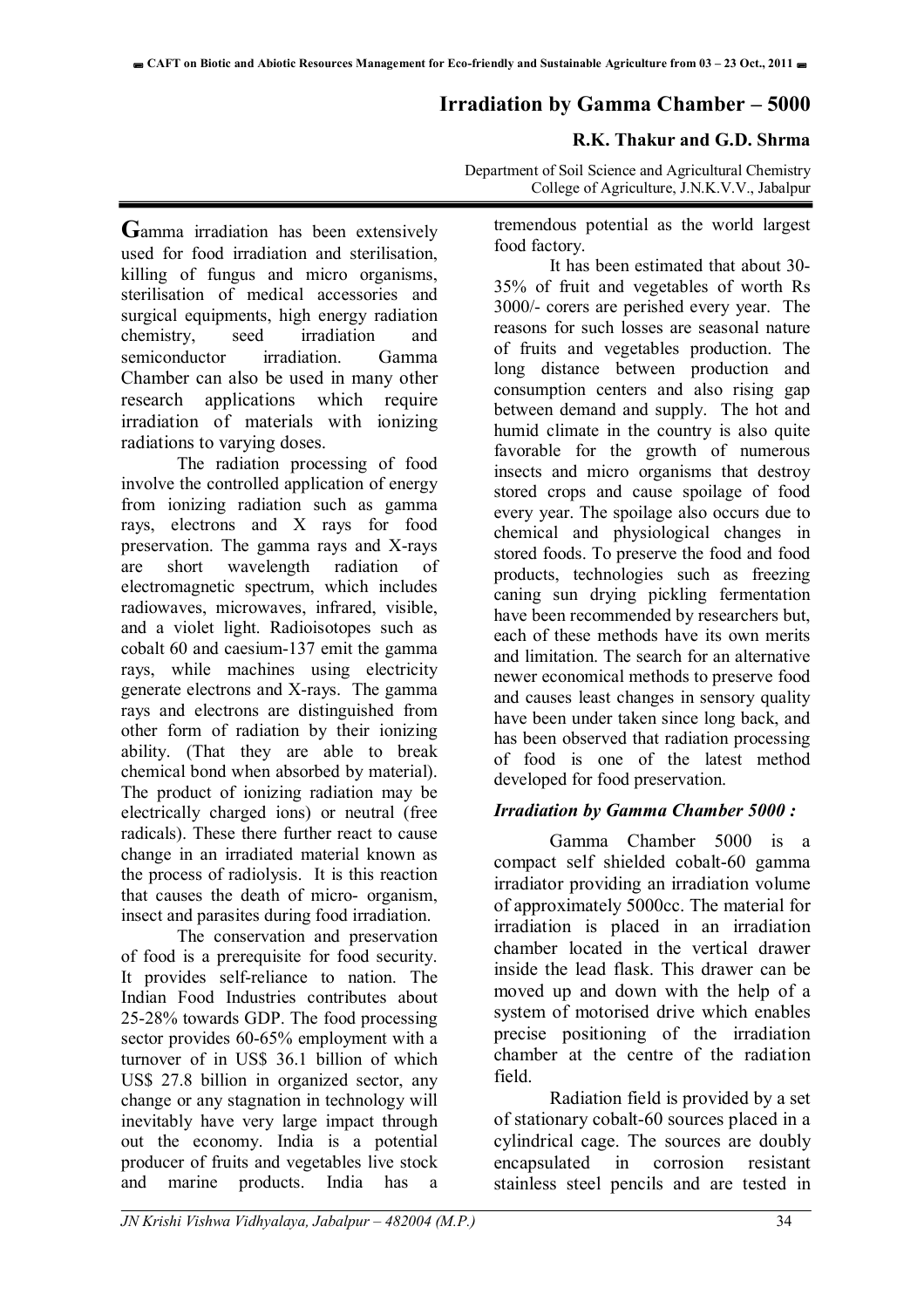accordance with international standards. Two access holes of 8 mm diameter are provided in the vertical drawer for introduction of service sleeves for gases, thermocouple, etc. A mechanism for rotating/stirring samples during irradiation is also incorporated. The lead shield provided around the source is adequate to keep the external radiation field well within permissible limits. The Gamma Chamber 5000 unit can be installed in a room measuring 4 metres x 4 metres x 4 metres.



*Features :* 

- **Safe and self-shielded:** The shielding provided is adequate to limit the radiation field on the external surface of the unit, well within the permissible levels. No additional shielding is required for its installation and use.
- **Automatic control of irradiation time:** Built-in timer provides accurate control of irradiation time from 6 seconds onwards. The unit can also be operated manually. Solid state programmable controls have been provided. In the event of power failure battery backup displays the programmes.
- **Manual control of irradiation temperature:** It is possible to irradiate samples at low or high temperature by circulating liquid nitrogen or hot air. These can be introduced through the service sleeves provided in the vertical drawer. The irradiation temperature is sensed by a thermocouple and displayed on the panel.
- **Remote operation:** An additional table top control panel is provided for remote operation in addition to the normal one provided on the unit.
- **Dose uniformity:** Stationary source pencils, symmetrically placed in a cylindrical cage ensure good uniformity of radiation field in the sample chamber. In addition a mechanism is also provided for rotating/stirring samples during irradiation.
- **Easy loading and unloading of samples:** Sample chamber extends to a convenient height for easy loading and unloading of samples.
- **Safety assurance:** The design of Gamm Chamber conforms to American National Standards, ANSI-N433.1-1977 for safe design and use of self-contained dry source storage gamma irradiators (Category I). It also meets the requirements of type B(U) package for safety in transport of radioactive materials as per AERB code No.SC/TR-1, 1986 of Atomic Energy Regulatory Board of INDIA.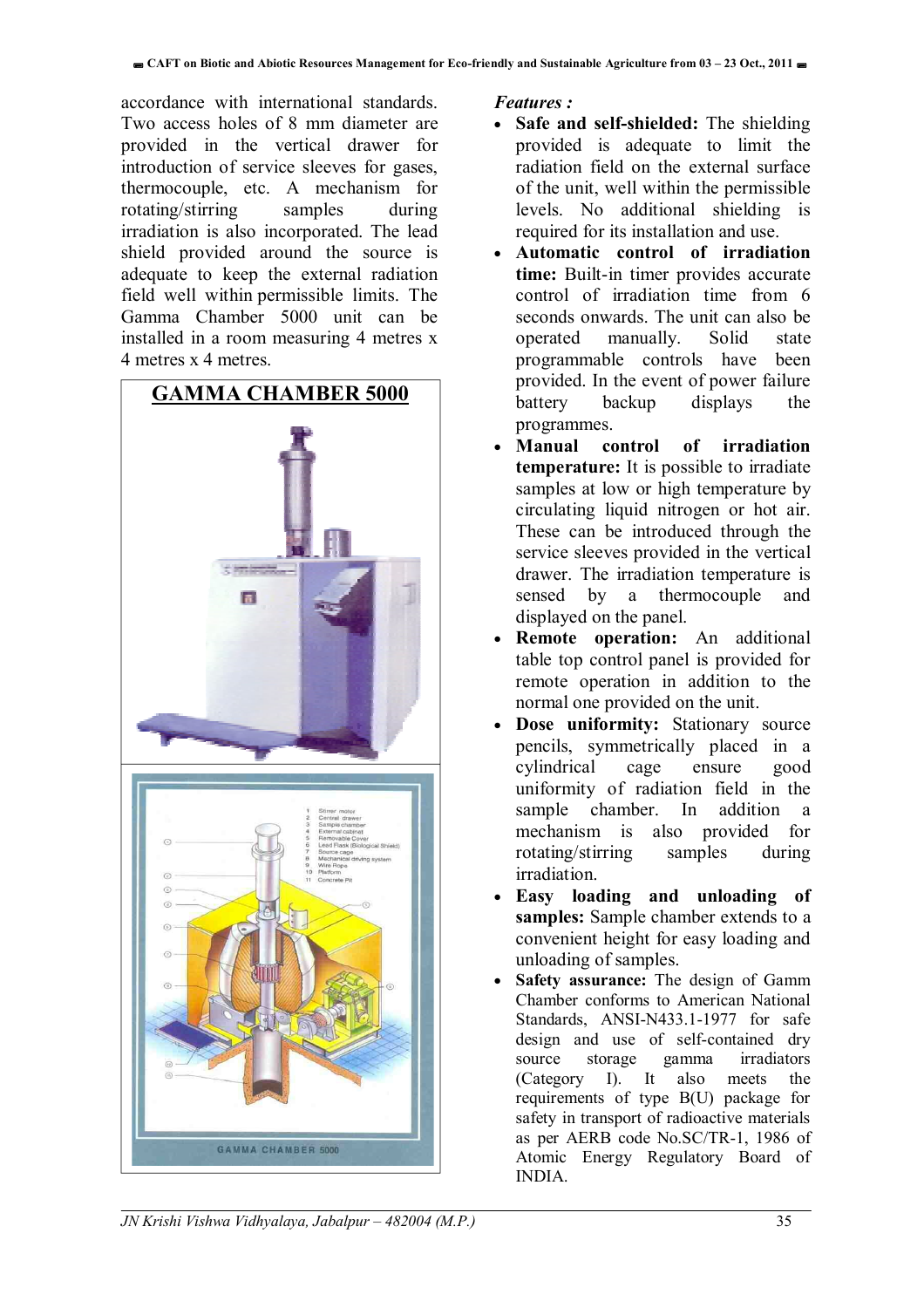#### *Applications :*

Gamma Chamber is a versatile equipment for research studies in many fields such as:

- Radiobiology
- Preservation of tissue grafts
- Mutation breeding
- Food preservation
- Sterile male insect technique
- Biological and genetic effects of radiations
- Radiation chemistry
- Radiation effects on materials
- Radiation sterilization
- Modification of properties of materials

### **Food Preservation by Gamma Radiation**

The radiation processing of food is carried out inside an irradiation chamber shielded by 1.5 - 1.8 meter thick concrete walls. Food either pre-packed or in bulk placed in suitable containers is sent into the irradiation chamber with the help of an automatic conveyor. The conveyor goes through a concrete wall labyrinth, which prevents radiation from reaching the work area and operator room. When the facility is not in use the radiation source is stored under 6 meter deep water. The water shield does not allow radiation to escape in to the irradiation chamber, thus permitting free access to personnel to carry out plant maintenance. For treating food, the source is brought to the irradiation position above the water level after activation of all safety devices. The goods in aluminum carriers or tote boxes are mechanically positioned around the source rack and are turned round their own axis, so that contents are irradiated on both the sides. The absorbed dose is determined by the residence time of the carrier or tote box in irradiation position.

#### *Measurement of radiation dose :*

Placing dosimeters at various positions in a tote box or carrier we can check the absorbed dose. The dosimeters

are made from a material including photographic film, Perspex and cobalt glasses. The poly vinyl chloride (PVC) dosimeters are impregnated with a dye. The Hydrogen chloride is released from the PVC by irradiation and it produces a qualitative or quantitative change in the colour of the dye to indicate the dose received.

#### *Dose distribution :*

The penetration of gamma radiation depends on the density of the food as well as the energy of the ray. At a density of 1000 kg  $m<sup>3</sup>$  half of the rays are absorbed in 11 cm. Halving the density approximately double the depth of penetration. The uniformity of dose distribution can be expressed as a ratio of D max : D min. For sensitive food such as chicken the ratio should be as low as possible1.5.

#### *Potential Applications of Gamma Radiation :*

The radiation dose administrated to a food depends on the resistance of the organisms present and the objective of the treatment. The maximum recommended dose is 15 kGy, with average dose not exceeding 100 kGy. Various application of this technology are as under:

#### **1. Sterilisation ( or radappertisation) :**

It is possible to sterilize meat and other product, the dose required exceed the current limit of 10 kGy. A dose of 48 kGy is needed for 12 D reduction of *Cl. butulinum*. High dose makes the product organoleptically un acceptable.

#### **2. Reduction of pathogens (radicidation) :**

Food poisoning bacteria such as *salmonella typhimurium* are less resistant to radiation than *Cl. Botulinum*, and doses of 3-10 kGy are sufficient for destruction.

#### **3. Prolonging shelf life (or radurisation) :**

Relatively low doses are needed to destroy yeast, moulds and non-spore forming bacteria. This process is used to increase shelf life by an overall reduction of vegetative cells.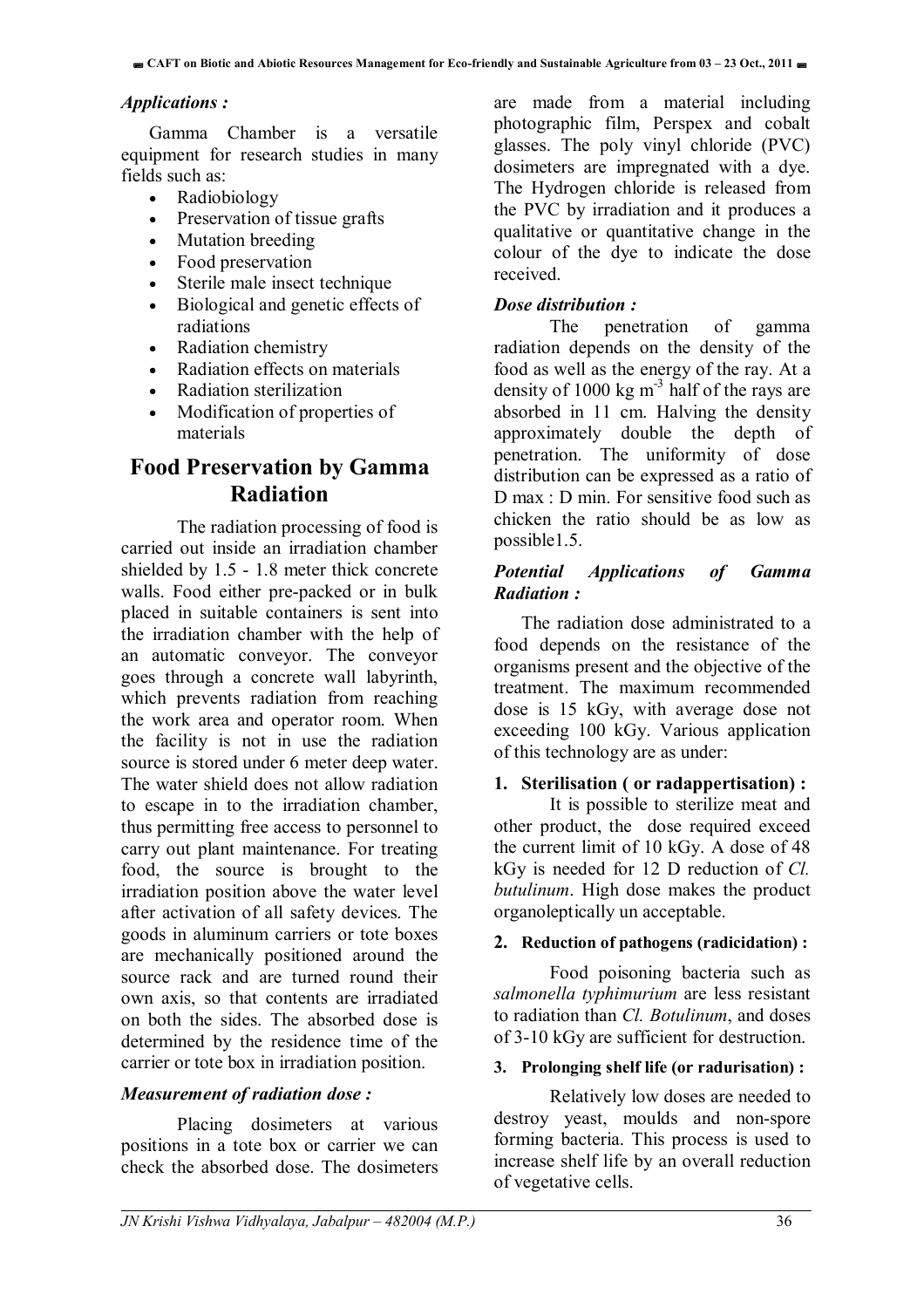$\overline{1}$ 

|                                                                        | Table 1: List of radiation processing facilities available in the world: |                         |                                                                                                                                     |  |
|------------------------------------------------------------------------|--------------------------------------------------------------------------|-------------------------|-------------------------------------------------------------------------------------------------------------------------------------|--|
| S. No.                                                                 | Country                                                                  | No. of<br>irradiators   | Food Commodities                                                                                                                    |  |
| 1.                                                                     | Algeria                                                                  | 1                       | Potato                                                                                                                              |  |
| 2.                                                                     | Argentina                                                                | $\mathbf{1}$            | Spices, spinach, coca powder                                                                                                        |  |
| 3 <sub>1</sub>                                                         | Bangladesh                                                               | $\mathbf{1}$            | Spices, onion, dried fish                                                                                                           |  |
| 4.                                                                     | Belgium                                                                  | $\mathbf{1}$            | Spices, dehydrasted vegetables, deep frozen foods                                                                                   |  |
| 5.                                                                     | <b>Brazil</b>                                                            | 3                       | Spices, dehydrasted vegetables, fruits, vegetables, grain                                                                           |  |
| 6.                                                                     | Canada                                                                   | $\mathbf{1}$            | Spices                                                                                                                              |  |
| 7.                                                                     | Chile                                                                    | $\mathbf{1}$            | Spices, dehydrasted vegetables, onion, potato, poultry meat                                                                         |  |
| 8.                                                                     | China                                                                    | 11                      | Spices and vegetable seasonings, Chinese sausage, garlic,<br>apple, potato, onion, dehydrated vegetables, sauses, rice,<br>tomatoes |  |
| 9.                                                                     | Croatia                                                                  | $\mathbf{1}$            | Spices, food ingredients, dried beef noodles                                                                                        |  |
| 10.                                                                    | Czech.<br>Repulic                                                        | 1                       | Spices, dry food ingredients                                                                                                        |  |
| 11.                                                                    | Cuba                                                                     | $\mathbf{1}$            | Potato, onion, beans                                                                                                                |  |
| 12.                                                                    | Denmark                                                                  | $\mathbf{1}$            | Spices                                                                                                                              |  |
| 13.                                                                    | Finland                                                                  | $\mathbf{1}$            | <b>Spices</b>                                                                                                                       |  |
| 14.                                                                    | France                                                                   | 5                       | Spices, vegetable seasonings, herbs, poultry (frozen<br>boneless chicken, dried fruit, frozen frog legs, shrimp)                    |  |
| 15.                                                                    | Hungary                                                                  | $\mathbf{1}$            | Spices, onion, wine cork, enzyme                                                                                                    |  |
| 16.                                                                    | India                                                                    | $\overline{2}$          | Spices, onion, potato                                                                                                               |  |
| 17.                                                                    | Indonesia                                                                | $\overline{2}$          | Spices, rice                                                                                                                        |  |
| 18.                                                                    | Iran                                                                     | $\mathbf{1}$            | Spices,                                                                                                                             |  |
| 19.                                                                    | Israel                                                                   | $\mathbf{1}$            | Spices, condiments, dry ingredients                                                                                                 |  |
| 20.                                                                    | Japan                                                                    | $\mathbf{1}$            | Potato                                                                                                                              |  |
| 21.                                                                    | Korea<br>Republic                                                        | 1                       | Garlic powder, spices, condiments                                                                                                   |  |
| 22.                                                                    | Mexico                                                                   | 1                       | Spices, dry food ingredients                                                                                                        |  |
| 23.                                                                    | Netherland                                                               | 1                       | Spices, frozen products, poultry dehydrated vegetables, egg<br>powder, packaging material                                           |  |
| 24.                                                                    | Norway                                                                   | 1                       | Spices                                                                                                                              |  |
| 25.                                                                    | Poland                                                                   | $\overline{\mathbf{3}}$ | Not specified                                                                                                                       |  |
| 26.                                                                    | Peru                                                                     | $\mathbf{1}$            | Spices, food additives, animal feed                                                                                                 |  |
| 27.                                                                    | South<br>Africa                                                          | $\overline{4}$          | Spices, shelf-stable food, fruits                                                                                                   |  |
| 28.                                                                    | Thailand                                                                 | 1                       | Spices, fermented pork sausages, enzymes                                                                                            |  |
| 29.                                                                    | Ukraine                                                                  | $\mathbf{1}$            | Grain                                                                                                                               |  |
| 30.                                                                    | <b>UK</b>                                                                | 1                       | Spices                                                                                                                              |  |
| 31.                                                                    | <b>USA</b>                                                               | 10                      | Spices, poultry, fruits, vegetables                                                                                                 |  |
| 32.                                                                    | Vietnam                                                                  | 1                       | Onion                                                                                                                               |  |
| 33.                                                                    | Yugosla                                                                  | $\mathbf{1}$            | Spices                                                                                                                              |  |
| (Source: ICGFI, Food & Environmental Protection Section, Update, 1997) |                                                                          |                         |                                                                                                                                     |  |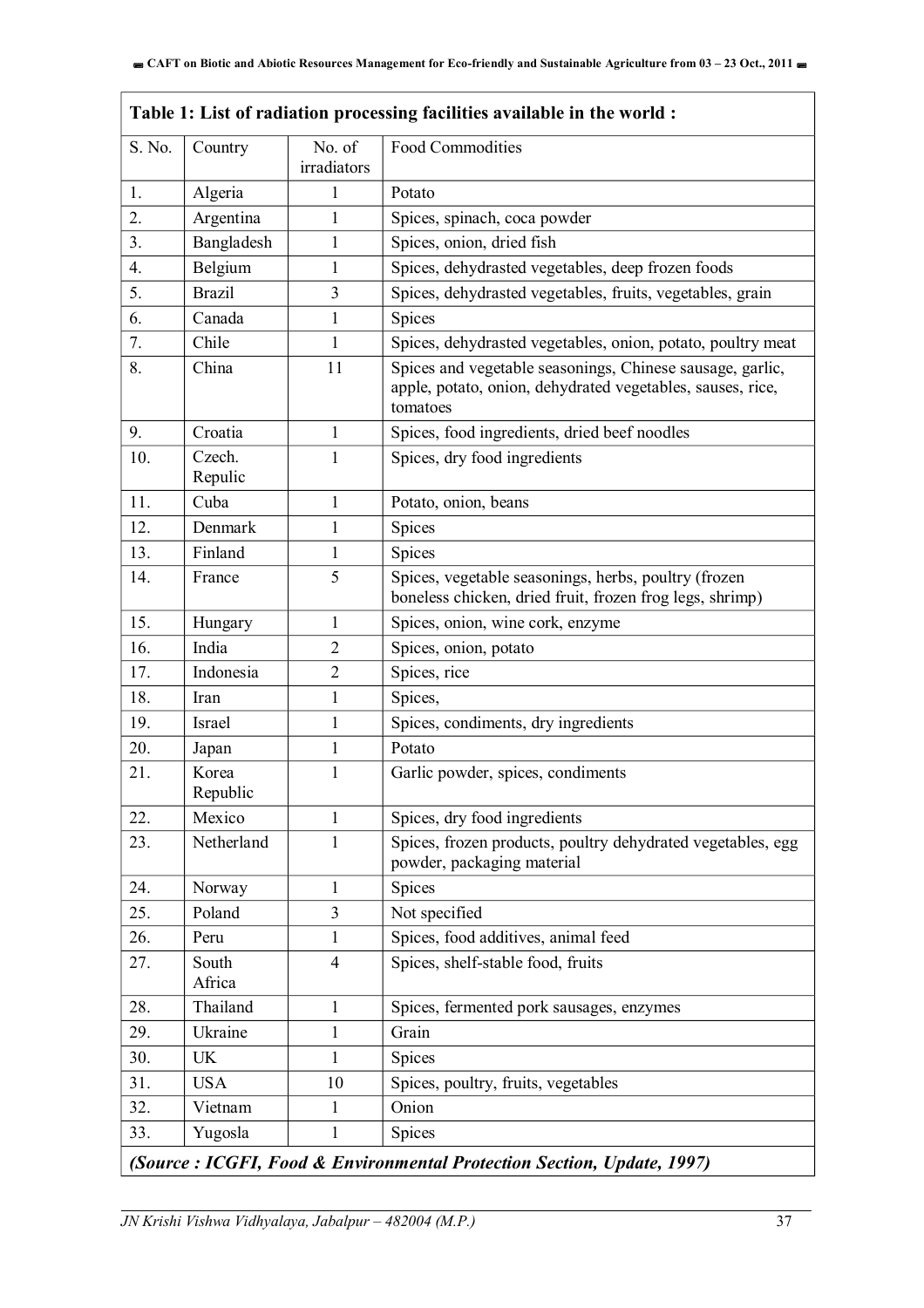#### **4. Control of ripening :**

Fruits and vegetables can be irradiated to extend their shelf life about 2-3 time when stored at  $10^{0}$ C The ripening and maturation of fruits are arrested by inhibition of hormone production and interupting the biochemical process of cell division.

#### **5. Disinfestations :**

Grain and tropical fruits may be infested with insect and larvae, they reduces export potential. A low dose below 1 kGy is effective for disifestation

#### **6. Inhibition of Sprouting:**

The technology is effective in inhibiting sprouting of potatoes, A dose of about 150 Gy has been recommended. Similar doses are also effective in preventing sprouting of onion and garlic.

Benefits and limitation of gamma radiation processing:

#### *Benefits :*

- 1. Radiation processing is a cold process and therefore, unlike heat, it can be used on agricultural commodities without changing their fresh-like character
- 2. Radiation processing dose not alter significantly nutritional value, flavour, texture and appearance of food
- 3. Radiation using Cobalt-60 cannot induce any radioactivity in food and does not leave any harmful or toxic radioactive residues on foods as is the case with chemical fumigants
- 4. Due to the highly penetrating nature of the radiation energy, it is a very effective method.
- 5. Prepackaged foods can be treated for hygienization and improving shelf-life
- 6. The radiation processing facilities are environment friendly and are safe to workers and public around.

#### *Limitations:*

- 1. Radiation processing is a need based technology and cannot be applied to all kinds of foods
- 2. Radiation processing cannot make a bad or spoiled food look good
- 3. It cannot destroy already present pesticides and toxins in foods
- 4. Amenability of a particular food commodity to radiation processing has to be tested in a laboratory

# **Plant Mutation Breeding by Gamma Radiation**

Plant mutation breeding by radiation has been investigated for long time in many countries. New mutant varieties give us useful gene resources for the security of food resources, the conservation of our ecosystem, and the promotion of new industries. Using radiation technique (gamma-rays, X-rays and EB) 128 varieties were developed in Japan. Many new species were developed for disease resistant crops, i.e. 55 species of rice, 10 of barley and 2 of wheat. Other species of beans, fruits including pears resistant for black spot decease, grass, vegetables, etc, were also developed.

Recently, a lot of fascinating new mutants are generated by ion beams. Ion beams can frequently cause large DNA alterations such as inversion, translocation and large deletion rather than point mutation, which result in producing characteristic mutants otherwise attainable. Ion-beam irradiation of *Arabidopsis* seeds has produced the UV-B-resistant, the frilled-petal, and other novel mutants. The features of ion beams in the mutation induction seem 1) to induce mutants with high frequency, 2) to show a broad mutation spectrum, and therefore, 3) to produce novel mutants. New mutants of chrysanthemum and carnation with complex and striped flower-color, and new flower-shape have been produced and commercialized.

Nuclear techniques, in contrast to conventional breeding techniques, are widely applied in agriculture for improving genetical diversity. Unlike conventional breeding procedures which involve, the production of new genetic combinations from already existing parental genes, nuclear technology causes exclusively new gene combinations with high mutation frequency. Basic tool of nuclear technology for crop improvement is the use of ionizing radiation which causes induced mutations in plants. These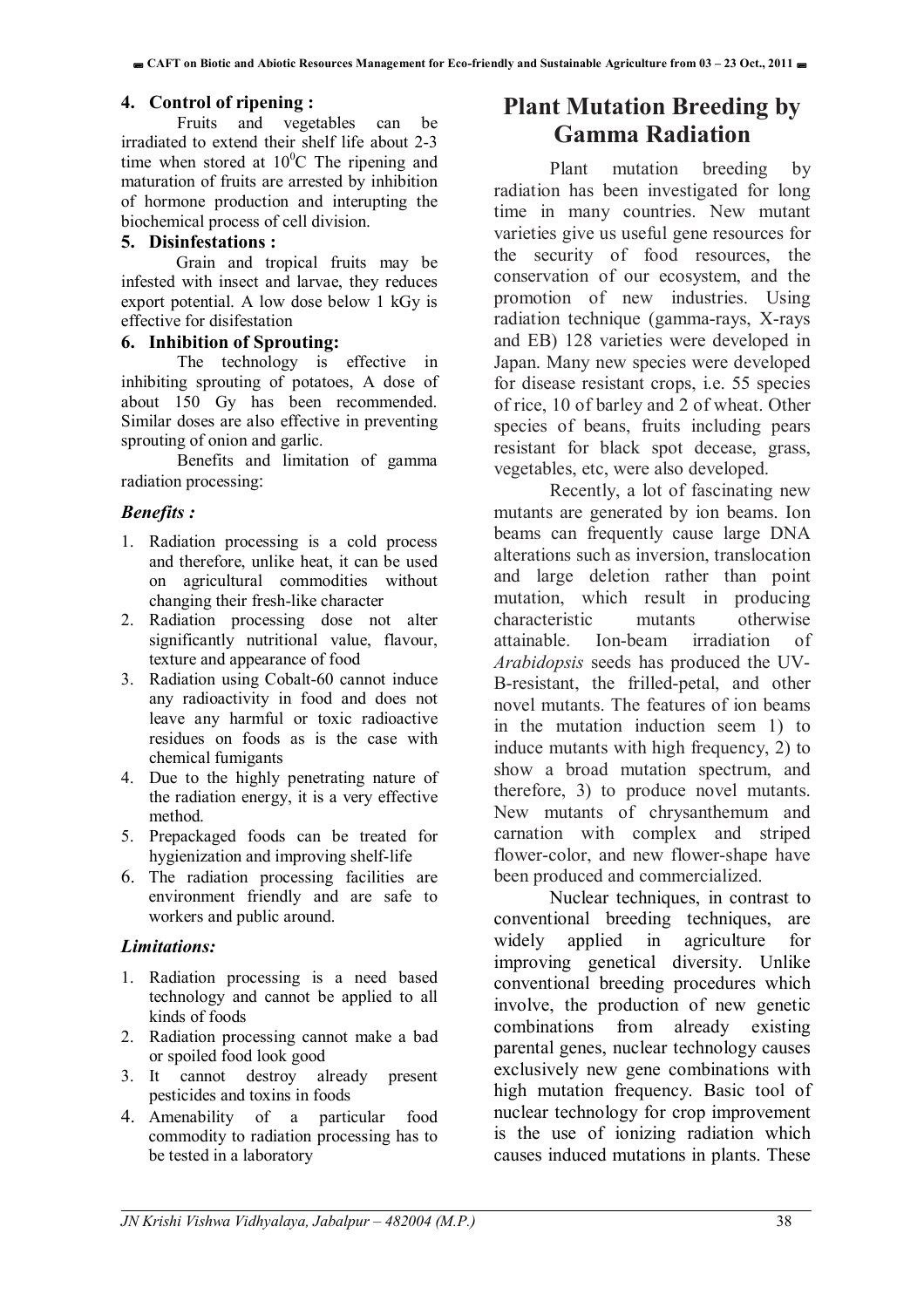mutations might be beneficial and have higher economical values.

#### **Measures of activity (A) :**

The number of disintegrations, or decay events, or nuclear transformations, in a sample per unit time is its activity A. Two common informal units are disintegrations per second and disintegrations per minute.

**Curie (Ci) :** The US unit of activity is the curie (Ci).  $3.7x10^{10}$  disintegrations per second. Common multiples are the millicurie and microcurie.

**Becquerel (Bq) :**The SI unit of activity is the becquerel (Bq). One becquerel is 1

disintegration per second. The common multiple is the megabecquerel  $(1 \text{ mCi} =$ 37 MBq).

**Half –life:** The time (t) taken for the radioactivity of a sample to fall to half its initial value.

#### $t_{1/2}= 0.693 / k$

**Electron volt (eV):** energy of radiation (usually as mega electron volts (MeV).  $leV=1.602x 10^{-19}$  J

**Grays (Gy):** Absorbed dose (where 1 Gy is the absorption of 1 J of energy per kilogram of food)

**Previously rods** (radiological unit) were used. 1 rad =  $10^{-2}$  J kg<sup>-1</sup>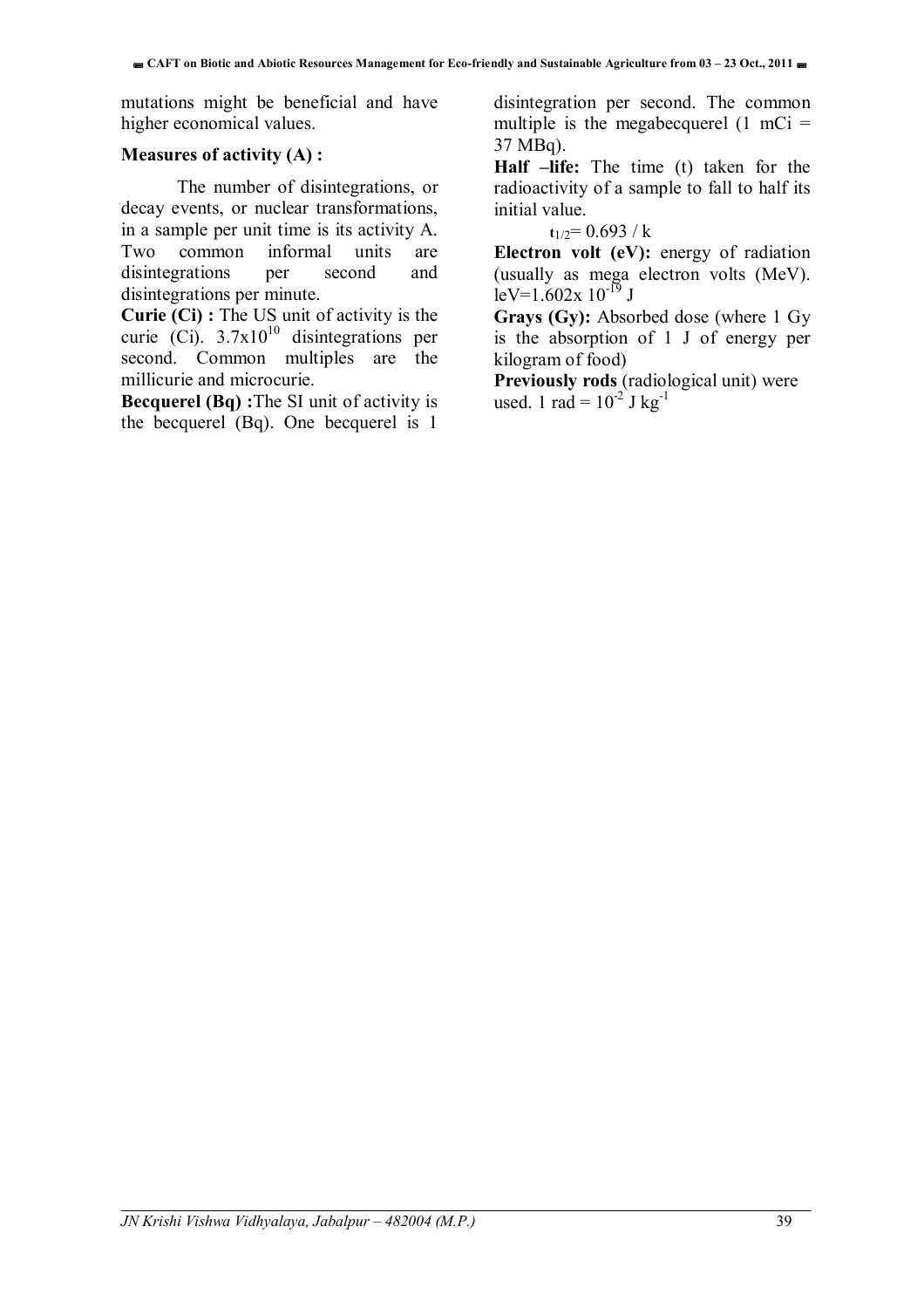### **Plant Tissue Culture Techniques for Mass Propagation of Banana**

#### **Sunil Kumar and Sharad Tiwari**

Biotechnology Centre, J.N.K.V.V., Jabalpur

#### **Ex 1. Aseptic culture techniques for establishment and maintenance of cultures**

#### **Principle :**

#### **Maintenance of aseptic environment:**

All culture vessels, media and instruments used in handling tissues as well as the explants must be sterilized. The importance is to keep the air surface and floor free of dust. All operations are carried out in laminar air-flow, a sterile cabinet. Infection can be classified in three ways:

- 1. The air contains a large quantity of suspended microorganisms in the form of fungal and bacterial spores.
- 2. The plant tissue is covered with pathogens on its surface.
- 3. The human body (a skin, breathe etc) carries several microorganisms.
- 4. In general, the methods of elimination of these sources of infection can be grouped under different categories of sterilization procedures:
- 5. Preparation of sterile media, culture vessels and instruments (sterilization is done in autoclave)
- 6. Preparation of sterile plant growth regulators stocks (by filter sterilization)
- 7. Aseptic working condition
- 8. Explants (isolated tissues) are sterilized using chemical sterilants, e.g.  $HgCl<sub>2</sub>$  and NaOCl.

**Sterilization:** It follows that all the articles used in the plant cell culture must be sterilized to kill the microorganisms that are present.

**A. Steam or Wet sterilization (Autoclaving):** This relies on the sterilization effect of super-heated steam under pressure as in a domestic pressure cooker. Most instruments/ nutrient media are sterilized with the use of an autoclave. The standard conditions for autoclaving have a temperature of 121ºC and a pressure of 15 psi (Pounds per square inch) for 15 minutes to achieve sterility. This figure is based on the conditions necessary to kill thermophilic microorganisms. The time taken for liquids to reach this temperature depends on their volume. It may also depend on the thickness of the vessel.

#### **Precautions:**

- 1. Excessive autoclaving should be avoided as it will degrade some medium components, particularly sucrose and agar breakdown under prolonged heating.
- 2. At the bottom of the autoclave the level of water should be verified.
- 3. To ensure that the lid of the autoclave is properly closed.
- 4. To ensure that the air- exhaust is functioning normally.
- 5. Not to accelerate the reduction of pressure after the required time of autoclaving. If the temperature is not reduced slowly, the media begin to boil again. Also the medium in the containers might burst out from their closures because of the fast and forced release of pressure.
- 6. Bottles, when being autoclaved, should not be tightly screwed and their tops should be loose. After autoclaving these bottles are kept in the laminar air-flow and the tops of these bottles are tightened on cooling.
- **B. Filter sterilization:** Some growth regulators like amino acids and vitamins are heat labile and get destroyed on autoclaving with the rest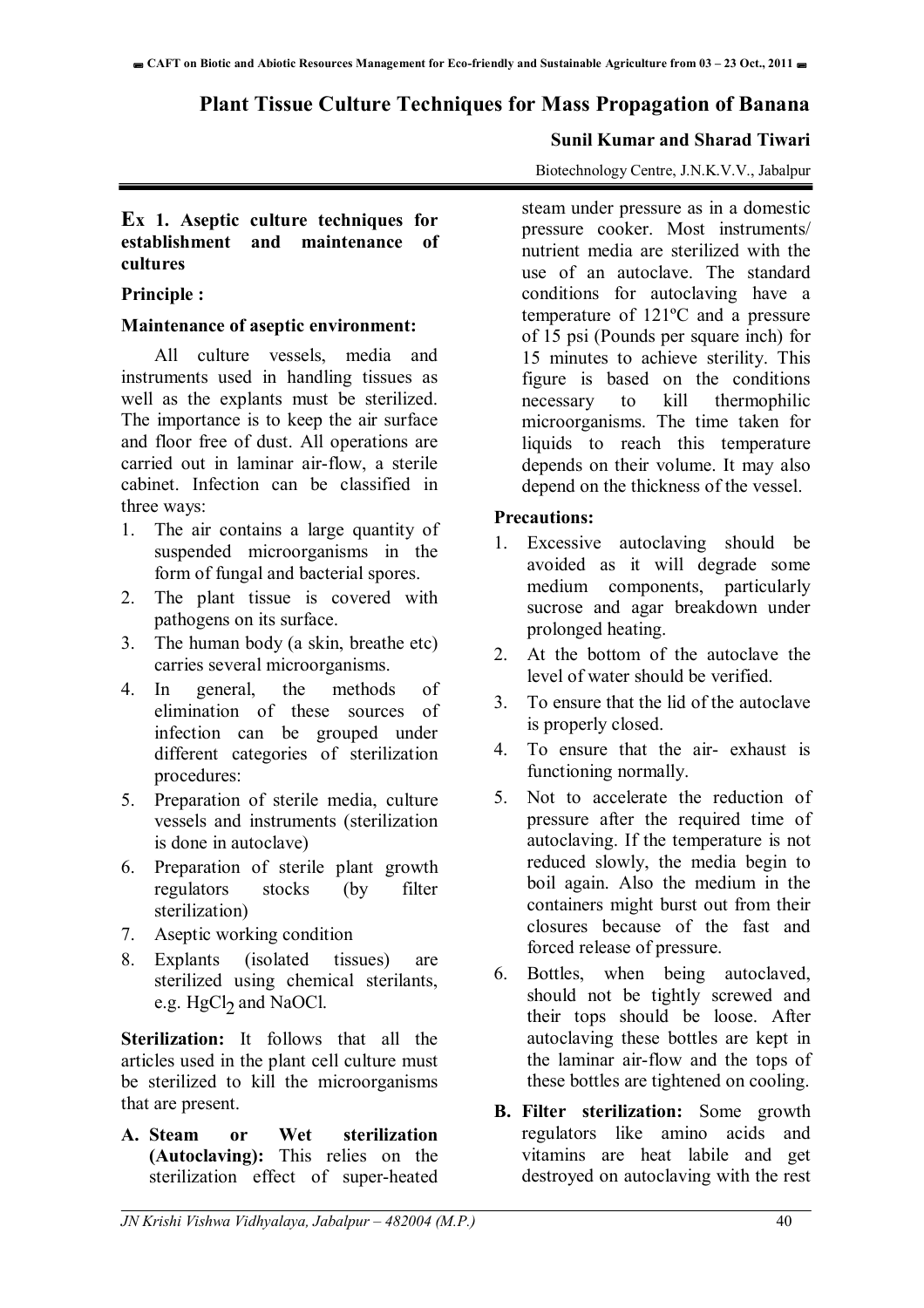of the nutrient medium. Therefore, it is sterilized by filtration through a sieve or a filtration assembly using filter membranes of 0.22  $\mu$ m to 0.45μm size.

**C. Laminar Airflow Cabinet:** This is the primary equipment used for aseptic manipulation. This cabinet is used for horizontal air-flow from the back to the front, Air is drawn in electric fans and passed through the coarse filter and then through the fine bacterial filter (HEPA). HEPA or High Efficiency Particulate Air Filter is an apparatus designed such that the airflow through the working place flows in direct lines (i.e. laminar flow). Before commencing any experiment it is desirable to clean the working surface with 70% alcohol.

#### **Ex 2. Preparation of stock solutions of MS (Murashige & Skoog, 1962) basal medium and plant growth regulator stocks.**

#### **Principle:**

The basal medium is formulated so that it provides all of the compounds needed for plant growth and development, including certain compounds that can be made by an intact plant, but not by an isolated piece of plant tissue. The tissue culture medium consists of 95% water, macro- and micronutrients, vitamins, aminoacids, sugars. The nutrients in the media are used by the plant cells as building blocks for the synthesis of organic molecules, or as catalysts in enzymatic reactions. The macronutrients are required in millimolar (mM) quantities while micronutrients are needed in much lower (micromolar, μM) concentrations. Vitamins are organic substances that are parts of enzymes or cofactors for essential metabolic functions. Sugar is essential for *in vitro* growth and development as most plant cultures are unable to photosynthesize effectively for a variety of reasons. Murashige & Skoog (1962) medium (MS) is the most suitable and commonly used basic tissue culture medium for plant regeneration.

 Plant growth regulators (PGRs) at a very low concentration  $(0.1 \text{ to } 100 \text{ }\mu\text{M})$ regulate the initiation and development of shoots and roots on explants on semisolid or in liquid medium cultures. The auxins and cytokinins are the two most important classes of PGRs used in tissue culture. The relative effects of auxin and cytokinin ratio determine the morphogenesis of cultured tissues.

**Materials:** Amber bottles, Plastic beakers (100 ml, 500 ml and 1000 ml), Measuring cylinders (500 ml), Glass beakers (50 ml), Disposable syringes (5 ml), Disposable syringe filter (0.22 μm), Autoclaved eppendorf tubes (2 ml), Eppendorf stand, Benzyl-aminopurine (BAP), Naphthalene acetic acid (NAA)

**MS Nutrients Stock Solutions:** Nutrient salts and vitamins are prepared as stock solutions (20X or 200 X concentrations of that required in the medium) as specified. The stocks are stored at 4ºC. The desired amount of concentrated stocks is mixed to prepare 1 liter of medium.

| <b>MS</b> major salts                                | mg/L<br>medium   | 500 ml stock<br>(20X) |
|------------------------------------------------------|------------------|-----------------------|
| 1. NH <sub>4</sub> NO <sub>2</sub>                   | 1650 mg          | 16.5 gm               |
| 2. KNO <sub>2</sub>                                  | 1900 mg          | 19 gm                 |
| 3. Cacl <sub>2</sub> .2H <sub>2</sub> O              | 440 mg           | $4.4 \text{ gm}$      |
| 4. MgSO <sub><math>4</math></sub> .7H <sub>2</sub> O | 370 mg           | 3.7 gm                |
| 5. KH PO                                             | $170 \text{ mg}$ | $1.7$ gm              |

| <b>MS</b> minor salts                | mg/L<br>medium      | 500 ml stock<br>(200X) |
|--------------------------------------|---------------------|------------------------|
| 1. $H_3BO_3$                         | $6.2 \text{ mg}$    | 620 mg                 |
| 2. $MnSOA$ .4H <sub>2</sub> O        | $22.3 \text{ mg}$   | $2230$ mg              |
| 3. $ZnSO44H2O$                       | $8.6 \,\mathrm{mg}$ | 860 mg                 |
| 4. KI                                | 0.83 mg             | 83 mg                  |
| 5. $Na_2MoO_4 2H_2O$                 | $0.25$ mg           | $25 \text{ mg}$        |
| 6. CoCl <sub>, 6H<sub>2</sub>O</sub> | $0.025$ mg          | $2.5 \text{ mg}$       |
| 7. CuSO 5H O                         | $0.025$ mg          | $2.5 \text{ mg}$       |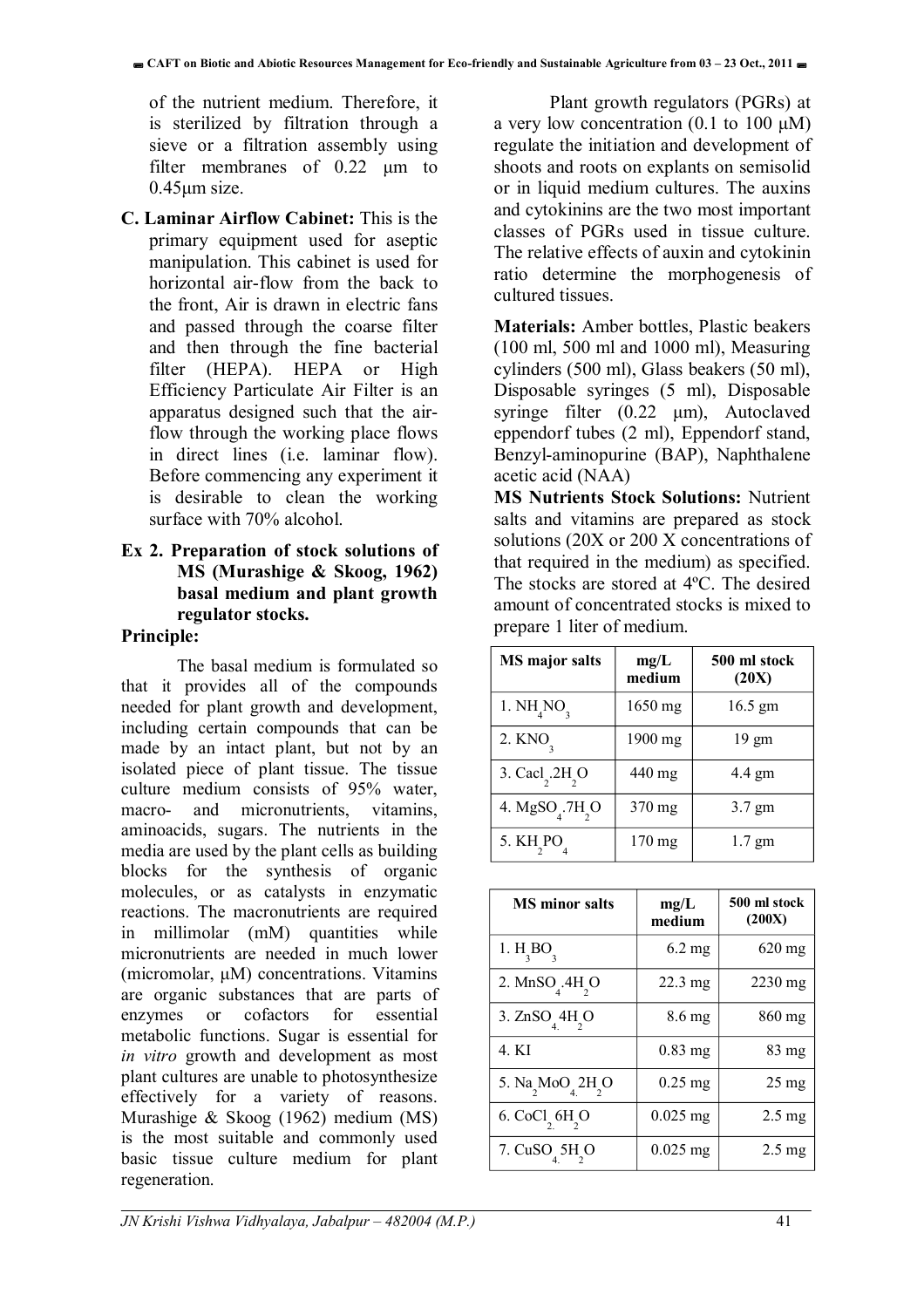| <b>MS Vitamins</b>  | mg/L<br>medium | 500 ml<br>stock<br>(200X) |
|---------------------|----------------|---------------------------|
| 1. Thiamine (HCl)   | $0.1$ mg       | $10 \text{ mg}$           |
| 2. Niacine          | $0.5$ mg       | $50$ mg                   |
| 3. Glycine          | $2.0$ mg       | $200$ mg                  |
| 4. Pyrodoxine (HCl) | $0.5$ mg       | 50 mg                     |

#### **Iron, 500ml Stock (200X)**

- Dissolve  $3.725$ gm of Na<sub>2</sub>EDTA (Ethylene diamine tetra acetic acid, disodium salt) in 250ml  $dH_2$ O. Dissolve 2.785gm of FeSO<sub>4</sub>.7H<sub>2</sub>O in 250 ml ddH<sub>2</sub>O
- Boil Na<sub>2</sub>EDTA solution and add to it,  $FesO_4$ solution gently by stirring.

**Plant Growth Regulator Stock:** The heat-labile plant growth regulators are filtered through a bacteria-proof membrane (0.22 μm) and added to autoclaved medium after it has cooled enough (less than 60ºC). The stocks of plant growth regulators are prepared as mentioned below.

| Plant<br>Growth<br>Regulator          | <b>Nature</b> | Mol.<br>Wt. | <b>Stock</b><br>(1mM) | <b>Soluble</b><br>in        |
|---------------------------------------|---------------|-------------|-----------------------|-----------------------------|
| Benzyl<br>aminopurine<br>(BAP)        | Autoclavable  | 225.2       | mg/ml                 | 1 N<br><b>NaOH</b>          |
| Naphtalene<br>acetic acid<br>(NAA)    | Heat labile   | 186.2       | mg/ml                 | Ethanol                     |
| Indole- $3-$<br>butyric<br>acid (IBA) | Heat labile   | 203.2       | mg/ml                 | EtOH/<br>1 N<br><b>NaOH</b> |

The desired amount of plant growth regulators is dissolved as above and the volume is raised with double distilled water. The solutions are passed through disposable syringe filter (0.22  $\mu$ m). The stocks are stored at  $-20^{\circ}$ C.

#### **Ex 3. Micropropagation of Banana through shoot tip culture**

**Principle:** Plant cells and tissues are totipotent in nature i.e., every individual plant cell or tissue has the same genetic makeup and capable of developing along a "programmed" pathway leading to the formation of an entire plant that is identical to the plant from which it was derived. The totipotency of the plant cells and tissues is the basis for *in vitro* cloning i.e., generation or multiplication of genetically identical plants in *in vitro*  culture.

 Micropropagation is used commercially to asexually propagate plants. Using micropropagation, millions of new plants can be derived from a single plant. This rapid multiplication allows breeders and growers to introduce new cultivars much earlier than they could by using conventional propagation techniques, such as cuttings. Micropropagation also can be used to establish and maintain virus-free plant stock. This is done by culturing the plant's apical meristem, which typically is not virus-infected, even though the remainder of the plant may be. Once new plants are developed from the apical meristem, they can be maintained and sold as virus-free plants.

 Micropropagation differs from all other conventional propagation methods in that aseptic conditions are essential to achieve success. The process of micropropagation can be divided into four stages:

- **1. Initiation stage:** A piece of plant tissue (called an explant) is (a) cut from the plant, (b) disinfested (removal of surface contaminants), and (c) placed on a medium. A medium typically contains mineral salts, sucrose, and a solidifying agent such as agar. The objective of this stage is to achieve an aseptic culture. An aseptic culture is one without contaminating bacteria or fungi.
- **2. Multiplication stage:** A growing explant can be induced to produce vegetative shoots by including a cytokinin in the medium. A cytokinin is a plant growth regulator that promotes shoot formation from growing plant cells.